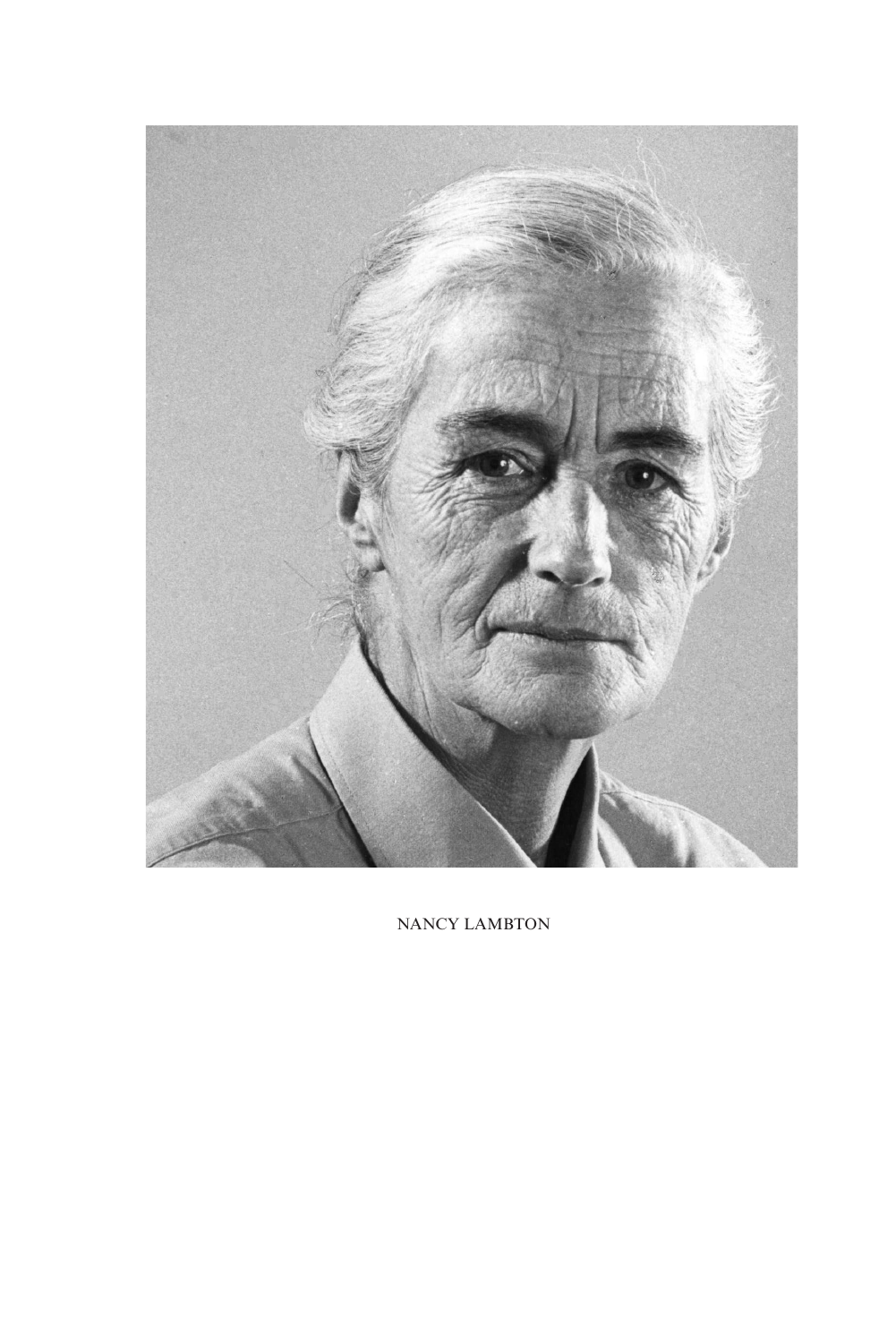## Ann Katharine Swynford Lambton 1912–2008

ANN KATHARINE SWYNFORD LAMBTON was one of the few outstanding scholars of the Persian language and Persian history that Britain has produced since the subject developed within the wider academic discipline of oriental languages in the nineteenth century. Early in her career she established a reputation as the pre-eminent specialist in all matters Persian: language and grammar, history and political thought in the Islamic period, religion, current events and contemporary political analysis were all considered to lie within her expertise. For many both within and outside the scholarly community she was the ultimate authority in all these specialisations. There have been few scholars who have so dominated their field for such a long period. For close on seven decades in an exceptionally long, active life she published her research with single-minded determination, for a quarter of a century she held the senior chair in Persian in British universities, and throughout much of her adult life she was thought to be an informal advisor to politicians, diplomats, and oil company directors. Inevitably in a life that spanned some of the decisive events in Iran's history from the Allied occupation and fall of Reza Shah in 1941, the Azarbaijan crisis in 1946, the coup d'état of 1953, the land reforms of the early 1960s, and the Islamic Revolution of 1979, in all of which she was alleged to have played some part, myths and legends rapidly accumulated about her. Admired by many for her scholarly achievements, demonised by others for her political involvement, fictionalised in the post-revolutionary Iranian press as the eminence grise of British Intelligence, credited with singlehandedly breaking up a German espionage operation in the Second World War, and briefly portrayed in a recent English novel—James Buchan's *A* 

*Biographical Memoirs of Fellows of the British Academy*, XII, 235–273. © The British Academy 2013.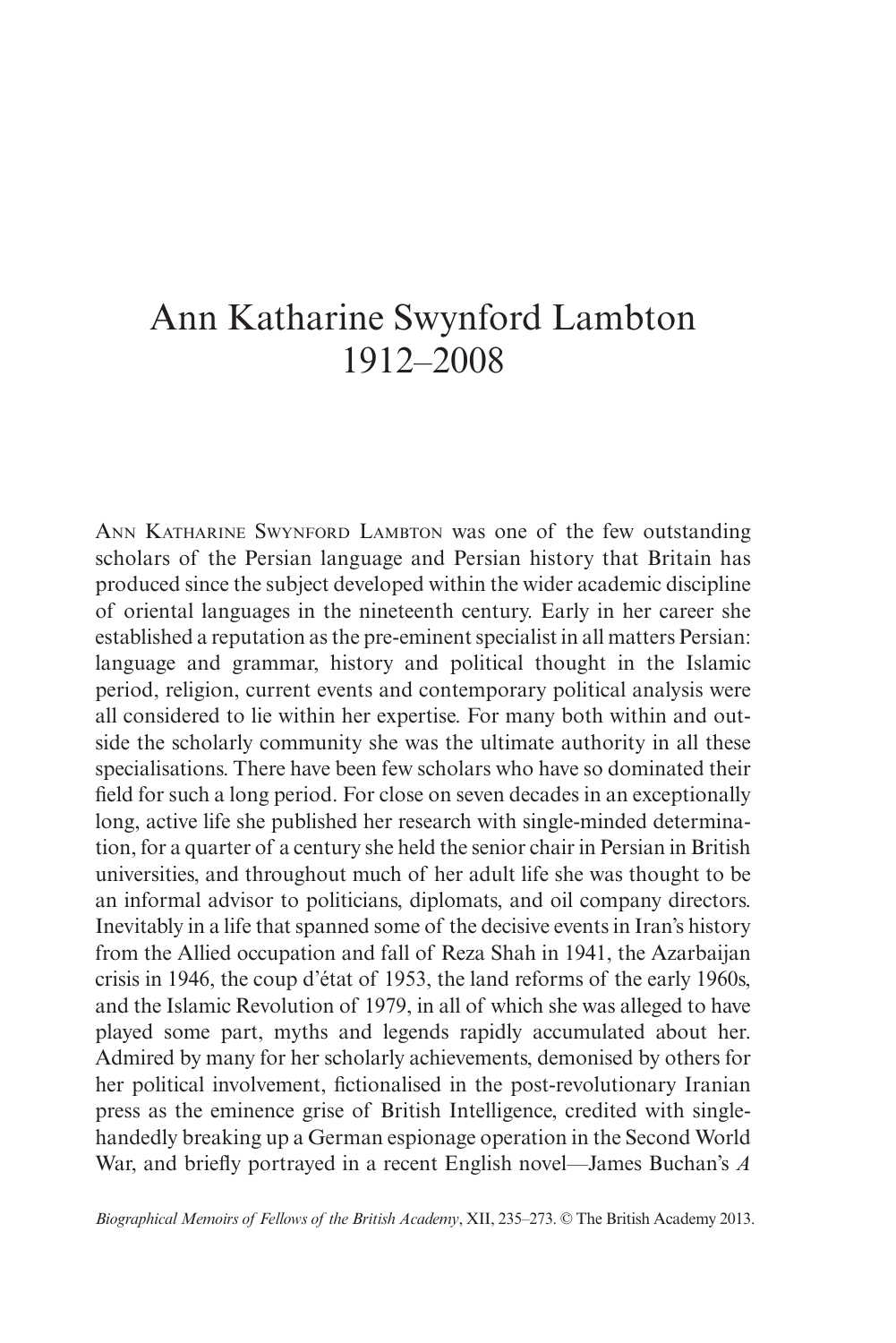*Good Place to Die* (London, 1999)—as 'a tall lady of prodigious beauty, powerful intellect, implacable will and unassailable chastity', and in another—Aamer Hussein's *The Cloud Messenger* (London, 2011)—as having secretly married her Iranian lover in Iran and then left him, she remains one of the most enigmatic, controversial, and impressive personalities amongst twentieth-century orientalists.

Part of this mystique comes from her unusual family background. The higher echelons of the English aristocracy have produced few scholars, let alone orientalists. In this respect the Lambtons, direct descendants of the first Earl of Durham, 'Radical Jack' of the Great Reform Bill and the Canada Act fame, appeared no different from their peers. An indifference to fashion and convention bordering on disdain, curtness and decisiveness in speech, an inclination to say and do the unexpected, fearlessness combined with physical and moral courage, were some of the qualities attributed to the Lambtons by their contemporaries. In the case of Professor Lambton's father, the Honourable George Lambton, the fifth son of the second Earl, to this list could be added an extraordinary charm and spectacular good looks that made him one of the most popular figures in late Victorian and Edwardian fashionable society. When Eton, Cambridge and Sandhurst had failed to prepare him for a more conventional profession, he became an outstanding amateur horseman, until a serious fall put an end to his racing career and he turned to training and owning racehorses. Through a partnership with the sixteenth and seventeenth Earls of Derby that lasted forty years, he became one of the most successful trainers and managers of the period, with thirteen Classic winners and a breeding record that established some of the most important thoroughbred pedigree lines in racing history.

In his late forties George Lambton married a society beauty half his age, Cicely Horner, from a Somerset gentry family, the origins of whose wealth and lands can be traced back at least to the mid-sixteenth century and one of Henry VIII's commissioners for the dissolution of the monasteries, the 'little Jack Horner' of the nursery rhyme. In the later nineteenth century the deeply conservative rural life on their estate at Mells was disrupted by the surprising marriage of Cicely's father, John Horner, to Frances Graham, a metropolitan, cultured socialite from a quite different background. Her father, William Graham, was a Liberal MP, an art collector and patron, especially of the Pre-Raphaelites. Burne-Jones had been infatuated by Frances's pale beauty; Cicely, her eldest daughter, had inherited her mother's Pre-Raphaelite looks, and in turn was painted by Burne-Jones and John Singer Sargent. But once she had married George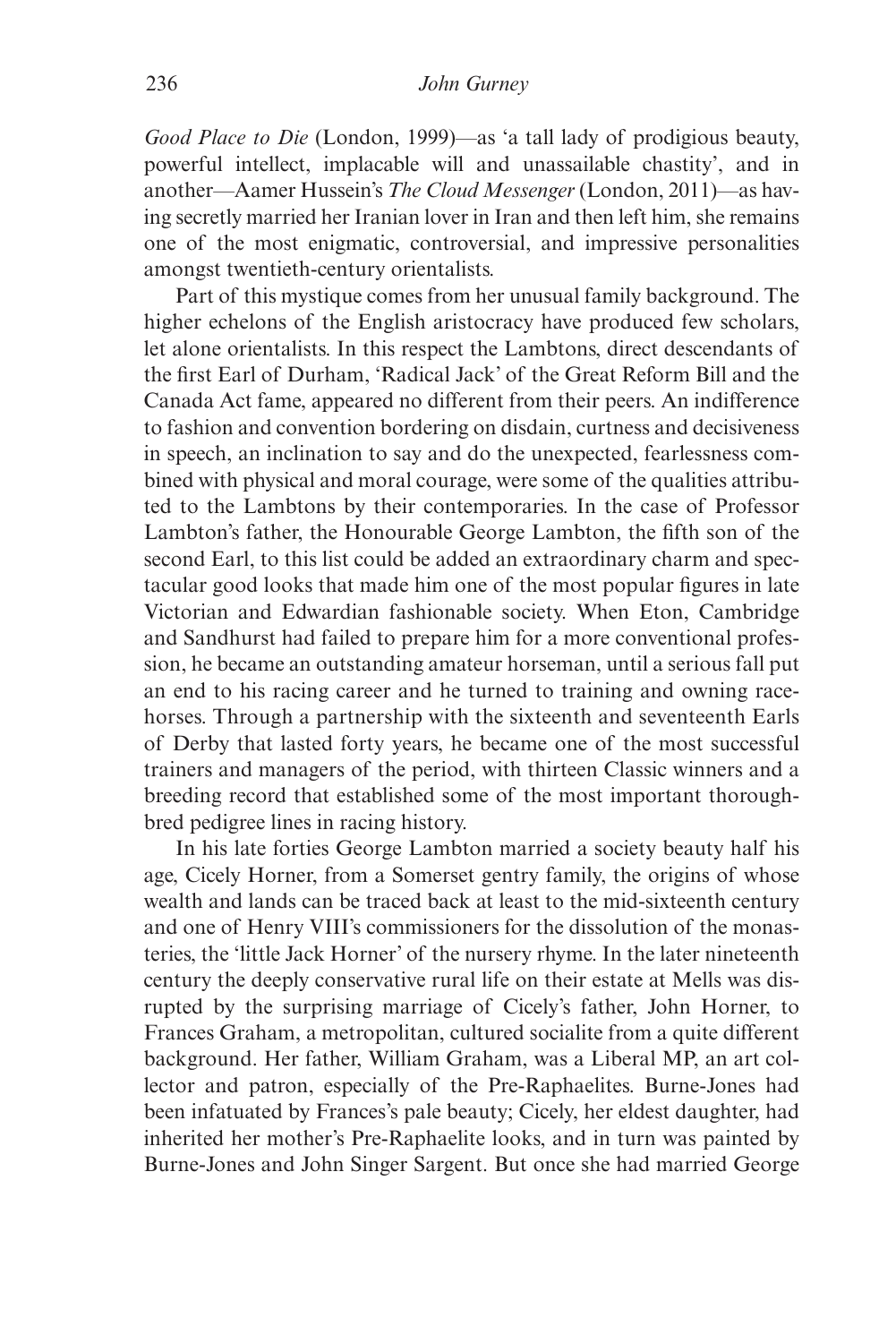Lambton she devoted herself to promoting and participating in her husband's career. George Lambton admitted in his autobiography, *Men and Horses that I have known* (London, 1924), that 'with a large stable of horses there is very little time and leisure for other things; your horses occupy your thoughts to the exclusion of everything else, and the man who is not always thinking about them is not usually much good at his job'. From Mesnil Warren, their large Victorian house at Newmarket, 'the Honourable George' and Cicely managed the enterprise with panache and skill.

Born on 8 February 1912, Ann Lambton, called Nancy by her family and friends, was the second of their four children. She had been given her third name, Swynford, after the winner of the St Leger in 1911. Like most Lambtons, she and her siblings were 'born in the saddle and ride by the light of nature', and they enthusiastically followed their father's fortunes. The most celebrated of these was Sansovino's winning the Derby in 1924. Nancy, accompanied by her old nanny, Nurse Pyke, heard the news whilst she was visiting her elder brother John at Eton, and they rushed into the High Street and did a war dance of jubilation, whilst at Mesnil Warren the younger brother Edward and the butler put up Union Jacks and other flags. The next year the *Sporting Chronicle* praised her as an outstanding young rider, combining 'a perfect seat in the saddle with beautiful hands', frequently to be seen riding the stable's thoroughbreds at morning exercise on Newmarket Heath. The journalist added that he had often heard the remark from those who had watched her riding, 'what a pity she's not a boy'. A subsequent serious fall had given her concussion, and grown too tall and heavy to ride her father's racehorses, she was forced to consider what to do in life.

Unlike her two brothers, Nancy had not been sent away to school. Later she liked to exaggerate her lack of formal education, claiming that she had been brought up in a racing stable, though in fact she had attended a day school in Newmarket until she was seventeen, and learned French and German well. Higher education was hardly necessary for the kind of life that her mother had envisaged for her. Her father, deeply admired by Nancy, was absorbed in his own work and remained aloof from the deteriorating relationship between headstrong mother and obstinate daughter. Nancy rebelled against the social conventions that were expected of her. Always something of a tomboy, she took part in whatever sport or exercise was at hand—cycling, climbing, skiing, tennis, hockey, even football. But she also began to read the accounts of the great travellers and adventurers of the period, beginning with T. E. Lawrence's *Revolt in the Desert*, then moving on to Doughty, Palgrave, and Gertrude Bell.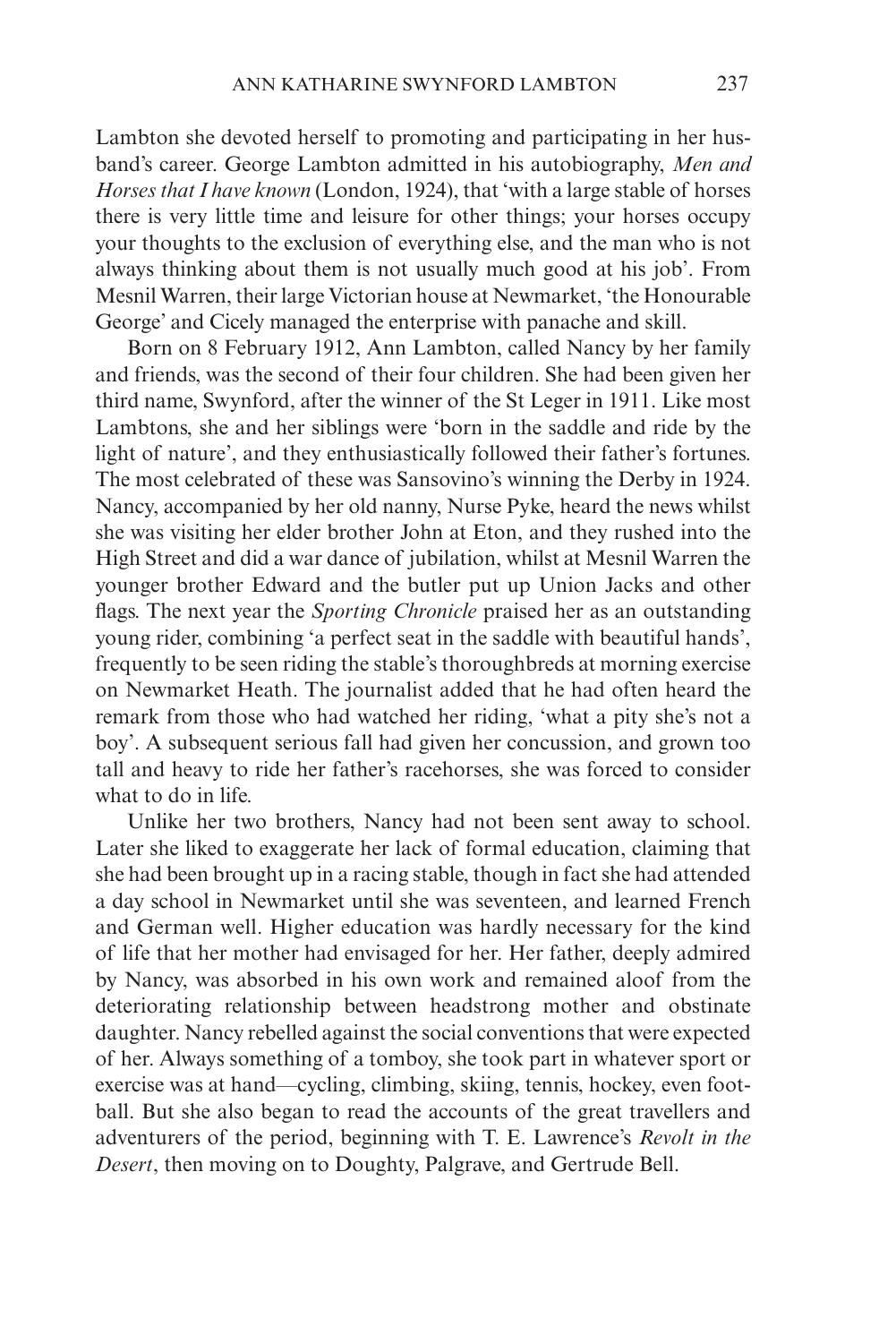A chance encounter around Christmas 1929 gave greater direction to this reading and changed the course of her life. At Mentmore Towers, the country house of the sixth Earl of Rosebery, a prominent racehorse owner and breeder, she found herself seated at dinner next to Sir Denison Ross, the director of the School of Oriental Studies. He encouraged her to take this interest in oriental travel seriously and suggested that she should visit him in London. Nancy was nearly eighteen, and he introduced her to an entirely different world, one that appealed to her sense of adventure and travel, the challenge of learning difficult languages, and one that held out the prospect of greater independence. It was a route of escape from the parental home and its imposed expectations.

Although she later said with typical self-deprecation that 'a study of the form book was not perhaps an ideal preparation for an academic career', she diligently set about obtaining the basic qualifications for admission to the School of Oriental Studies, then at Finsbury Circus. She moved to London, stayed with her widowed grandmother, Frances Horner, then in her mid-seventies and still living part of the year in Mayfair. Nancy studied at a crammer for some months until she could be accepted at the School for a one-year certificate course in Persian in October 1930. Denison Ross guided and encouraged her early progress, much as he had for Freya Stark a decade earlier when, in her memorable description in *Traveller's Prelude* (London, 1950), he 'would trot in and out like a full moon dancing on the tips of its toes, or perhaps like a benevolent, but not strictly virtuous, Silenus; he would sit at our desks to look at our books always beside the prettiest scholar, whose hand he liked to hold'.

Tall and handsome, Nancy soon showed she was made of sterner stuff. A second year certificate in Persian was passed in the following year and, having matriculated in June 1932, she enrolled at King's College for an Intermediate Arts course, studying Latin, German and Geology for one year, with Persian taught at the School by Denison Ross and Wolseley Haig, an Indian army officer who had been a consul in Persia during the First World War. The following year she progressed to the two-year honours course in Persian at the School, where Arabic, Linguistics, Phonetics, and comparative Iranian philology were added to the main subjects of Persian language, literature and history. One of the great achievements of Ross had been his ability to attract to the School a group of remarkable scholars, described by a later Director, who had known most of them at first hand, as 'the biggest single bunch of eccentrics in Europe'. Amongst those who taught Nancy during her undergraduate years were some of the leading names in their fields—Harold Bailey, Vladimir Minorsky,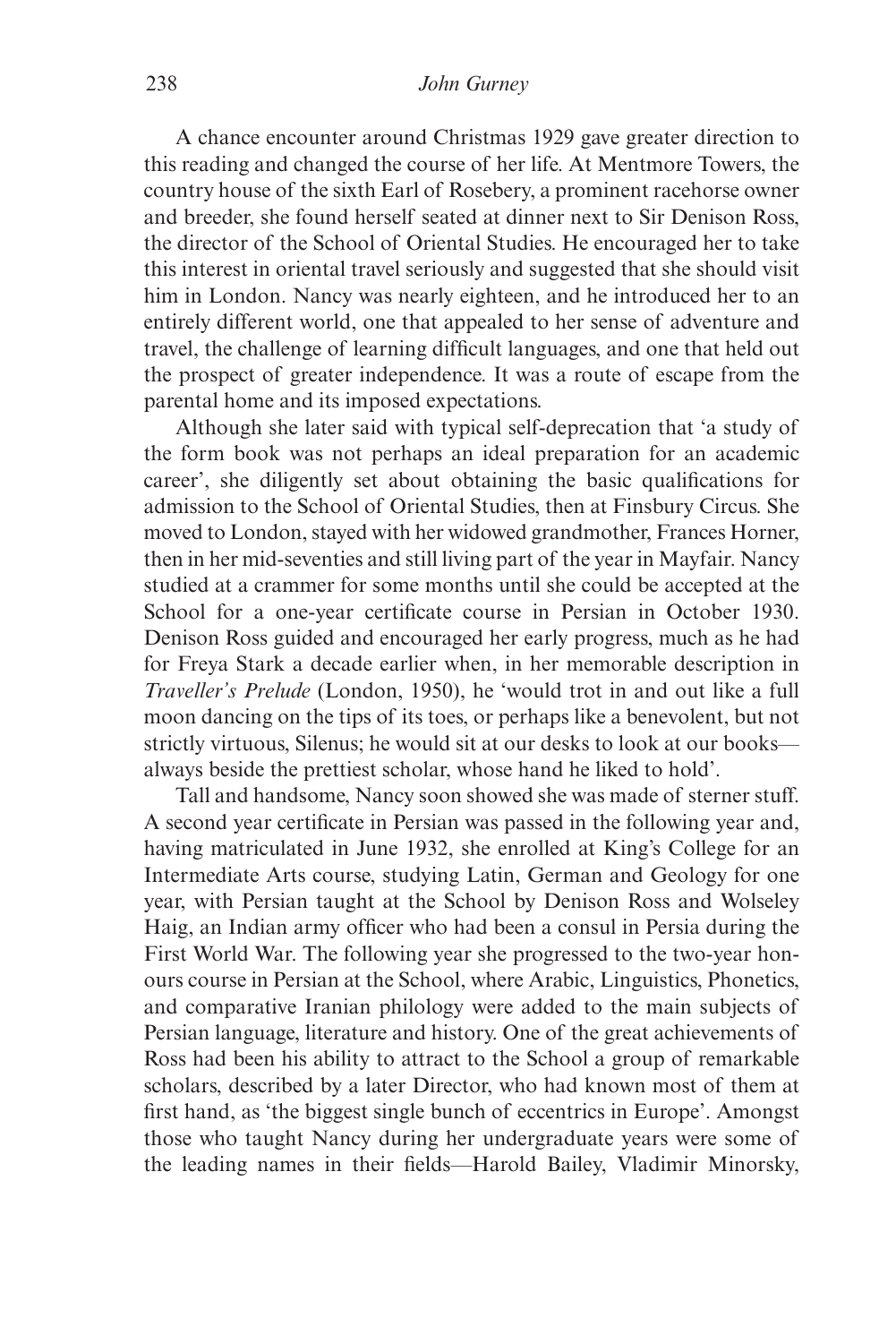Henry Dodwell, and above all Hamilton Gibb, the outstanding Arabist and Islamic scholar of his generation.

An important and unexpected early influence came from outside Finsbury Circus, through a friend of the Horners, which helped to placate parental anxieties about the direction Nancy's life was taking. Cicely's first cousin, Olivia Horner, had married the political theorist Ernest Barker, who had been appointed to the new chair of political science at Cambridge in 1927. In their circle of friends was one of the most sympathetic of English orientalists, Guy Le Strange, whose experiences of travelling in the Near East and Persia reached back nearly sixty years. Now nearly eighty and almost blind, he was delighted to help Nancy through some of her Arabic and Persian texts at the beginning of the honours course; he told her that 'you are the most intelligent pupil I have ever had', and he gave her his precious copy of Schefer's edition of Nizam al-Mulk's *Siyasat-nameh*, with Edward Granville Browne's annotations, adding in a note:

Here is good advice which you probably will not take. Don't let Browne's Siyasat Nameh go out of your hands. Don't lend it to Minorsky or anyone else. Quote me forbidding you. If you lend it you will never get it back. Say you intend yourself using Browne's collation for a new edition which you intend to bring out.

But the lessons suddenly ended in December 1933 when Le Strange was hit by a bus and died a few days later. Brief as it had been, this relationship had given Nancy a sense of the tradition of orientalist scholarship, a lesson she would later apply to the study of Islamic scholarship and the transmission of learning from one generation to the next.

It needed more than the support of the Horners in Cambridge to persuade Cicely and George Lambton to allow Nancy to do what Le Strange had done over fifty years earlier. Travel had first aroused her interest in the Middle East, and she wanted to spend the summer vacation in Persia before her final examinations. Sir Denison and Lady Ross were invited down to Newmarket, but she had a cold and he a new book to read, and they did not even bother to look at the horses. The next weekend Freya Stark, an old friend of Olivia Horner and suddenly famous in literary London as an intrepid female traveller after the publication of *The Valleys of the Assassins and other Persian Travels* (London, 1934), was asked down to give her support to Nancy's 'desire for Eastern travel and freedom'. But, as described in *Beyond Euphrates* (London, 1951), there was mutual incomprehension. Cicely looked on her 'as an interloper from another sphere and a perverter of her daughter', and Freya Stark found her hostess 'very trying', as she watched 'Mrs Lambton, hard and handsome, leap up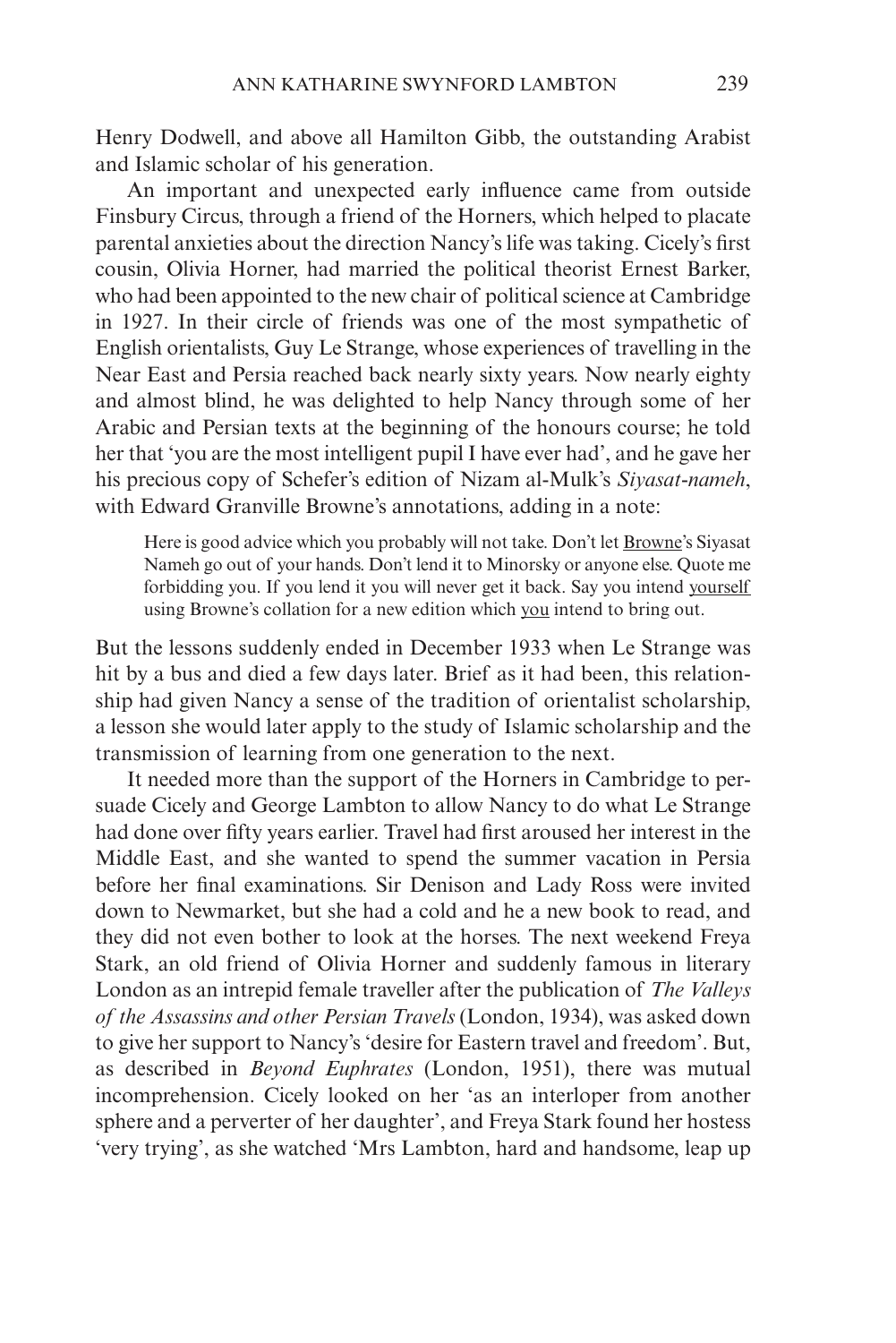at luncheon to hang over the telephone for the betting on a race in progress, without a remark to her guest during the whole meal'. But these interventions and the support of an increasingly important figure in Nancy's life, Lady Eleanor Lambton, her paternal aunt married to Lord Robert Cecil, were eventually successful. The award of the Ouseley Memorial Prize gave her a small measure of financial independence. Despite an illness that forced her to miss much of the summer term in her penultimate year, she left for Persia in early July 1934.

Although this first brief visit of a little over two months did not produce the excitement on discovering a new culture and people that some young travellers to Persia describe, it did suggest those aspects of Persian life which would hold her interest and affection in the future. At Isfahan she lived with missionaries in the Christian hospital compound for two months, spending most of her time with the small expatriate community, playing tennis, some polo, riding most days, cycling, and above all climbing. She had some Persian lessons, and made friends with a few Persians, particularly a young Bakhtiyari family, but it was in the mountains around Isfahan where she enjoyed herself most, frequently climbing up into the Kuh-e Soffeh range to the south of the town, and on one occasion a more distant peak, where 'a slight adventure' forced her to spend the night on the mountain without enough food or warm clothing. This was the Persia that attracted her from this very first experience, the jagged outline of distant limestone mountains, the soft yellow and greenish blue light just before sunrise or after sunset. She also was quick to respond to what she then called 'the poorer classes', like the groom's family, 'hospitable, pleasant, dignified, unassuming people'.

Lost ground made up by the teaching she had had in Isfahan on language and the set texts, her health restored, she was well prepared for the final year at the School. The same gifted group of teachers taught her Persian and Arabic, with the difference that now Hamilton Gibb played a more active part, in both Arabic classes and lectures on Islamic Institutions, and he began to take an interest in her progress. Despite this, Nancy was only awarded an upper second in her final examinations in 1935. It was a disappointment that probably had a damaging long-term effect, both on her self-confidence and in how she treated some of her own students later. In all the thirty or more years when she was an examiner in Persian at the School, or indeed everywhere else, no one was ever awarded a first class mark in Persian. Otherwise, Finsbury Circus had provided a congenial atmosphere where she worked in the splendid Regency reading room and library on the first floor, and relaxed playing table tennis in the basement.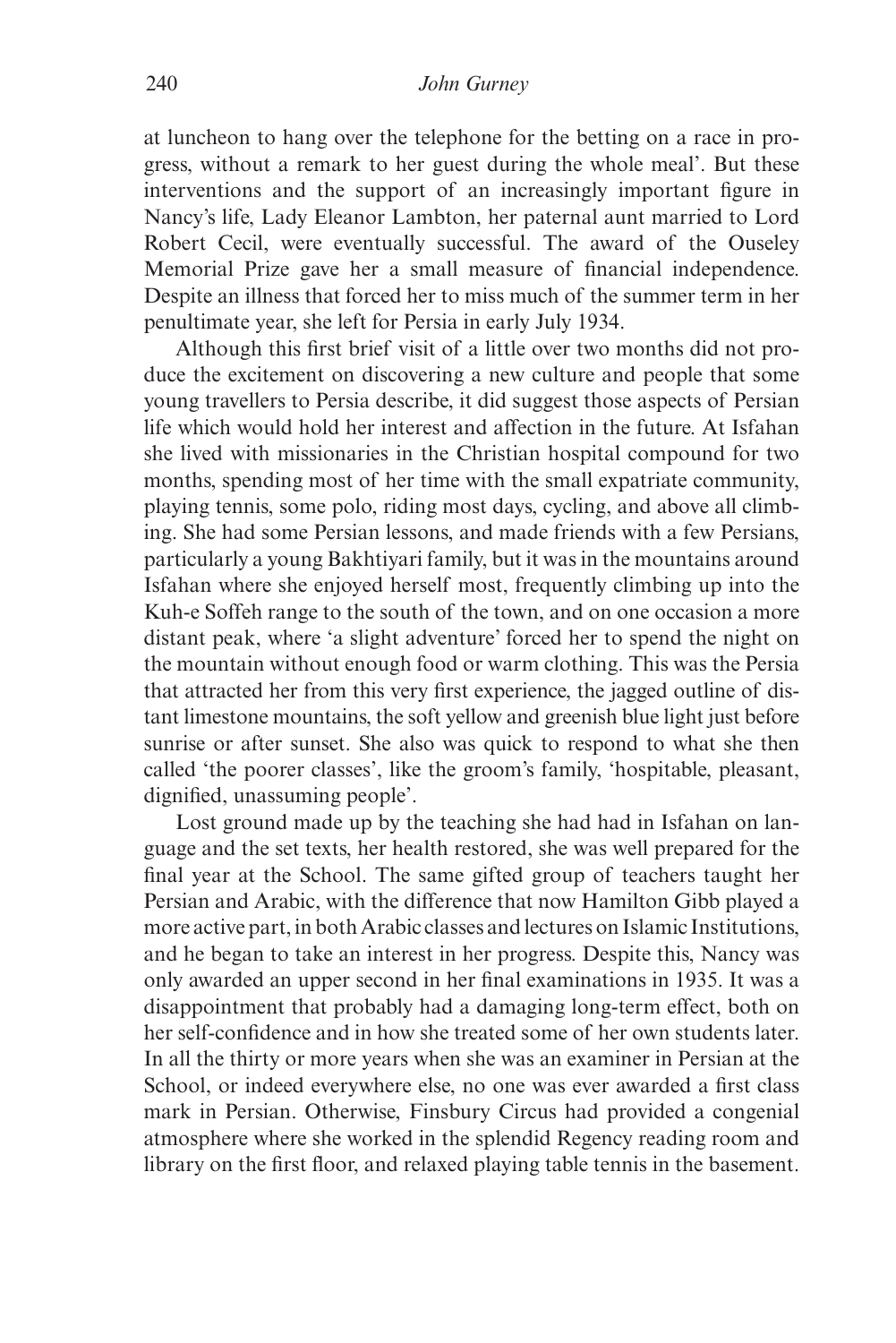As a break from a schedule of up to twelve lectures and classes a week and a lot of close textual preparation, at lunch times she sometimes roller-skated round the oval gardens in front of the fine colonnaded entrance.

With the School some way from the central colleges of London University in Bloomsbury and the Strand, and staying with her Horner grandmother in Mayfair, it was hardly the typical undergraduate experience. But her Cecil relatives more than compensated for this. Once she had graduated, Nancy moved to live with her aunt and uncle at South Eaton Place in Belgravia. Lord Robert Cecil and Nelly were the antithesis of her own parents. Brought up at Hatfield, the third son of the prime minister, Lord Salisbury, politics were in Robert Cecil's bloodstream, but the course of his political career had been quite unconventional, moving between parties and a variety of important offices. Now in his sixties, he was too much of a maverick to be allied to any party, and much of his time and energy was devoted to the work of the League of Nations, of which he had been an early supporter. On all sides he was regarded as a man of utter integrity and high ideals, and he had been awarded the Nobel Peace Prize. There still gathered around him a handful of enthusiasts for the League's principles, including rising political figures on the left. Through these contacts Nancy was introduced to a range of different ideas, where the discussion was of the great issues of the day—the rise of Fascism, Appeasement, and the Spanish civil war.

This was not the only contrast with Mesnil Warren. Nelly Cecil was a person of great charm and intelligence, affectionate, unpretentious and amusing. She was described by her nephew David Cecil, in *The Cecils of Hatfield House* (London, 1973), as being exquisitely pretty, with small fine features and large dark eyes, combining 'sharp, strong, witty intelligence with a delicate artistic and literary sensibility'. Her friend Virginia Woolf called her 'honest, humble, shabby, distinguished', and claimed that 'the only people she likes are writers; her own friends she despises a little'. The Cecils had had no children, a much loved Cecil nephew had died in the war, and Nancy in time came to fill that void. At the turn of the century they had built a modest country house at Chelwood Gate on Ashdown Forest. In later years and with increasing deafness, they spent more time there, a private enclave in which Nancy was included and for whom it became a second home. Robert Cecil's individualism, an autocratic conviction in his own judgement, and a high-minded belief that with privilege went a duty to serve the community, all had some impact on his young niece. Already a straightforward, unsentimental, immoveable Christian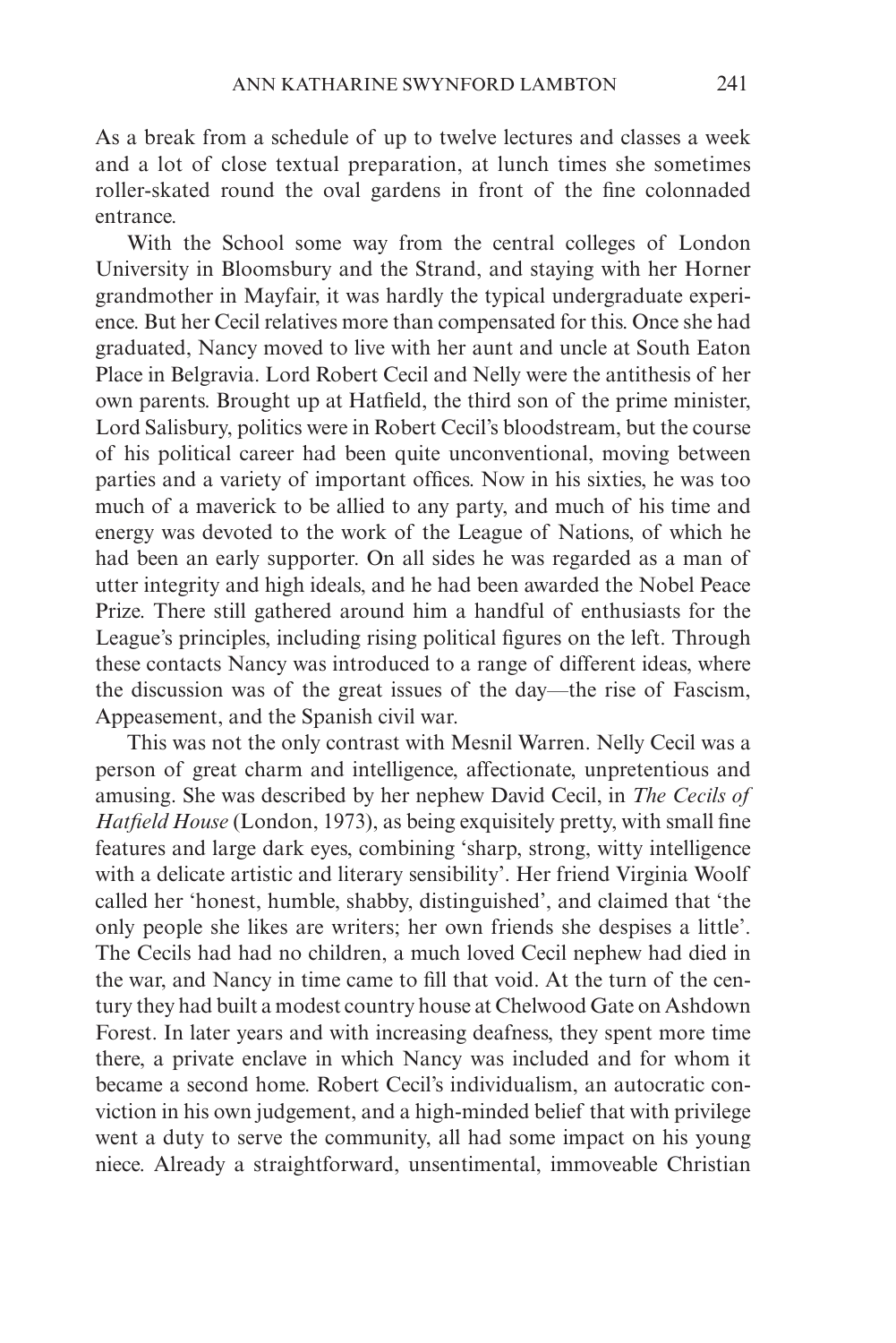faith was the bedrock of her life, as it had always been for Robert and Nelly Cecil.

A mentor of a very different kind at the School of Oriental Studies shaped Nancy's scholarly development. Hamilton Gibb, the Professor of Arabic, came from a Scottish Presbyterian background. An austere scholar but with a wide range of interests and gifts, it was his lectures on Islamic Institutions during her final year as an undergraduate that had made such an impression on Nancy and determined her to register as a doctoral student. The subject that she chose was 'The social organization of Persia under the early Saljuqs', with Denison Ross nominally as her supervisor, though in practice Gibb was more directly involved. Gibb had also encouraged a more immediate project on Islamic craft guilds, which it was thought that she should have at hand to work on during the two terms of leave in Persia that the award of the Agha Khan Travelling Scholarship in 1936 had made possible. Nancy also wanted to use this opportunity to perfect her Persian, stressing in a letter in Persian to the Iranian minister in London, asking for introductions, that she did not want to mix with the official classes, only with ordinary people who spoke straightforward, unadorned Persian, uncontaminated by foreign influences.

In contrast to the previous visit, this time she had a clear idea of what she wanted to accomplish. At Isfahan, where she stayed for the first few months in the same missionary environment, she quickly resumed the earlier contacts with the expatriate community of missionaries, representatives of the Imperial Bank of Persia and the Anglo-Iranian Oil Company (AIOC), and the few Persian families she had come to know. But now that she had a well-defined project, it was easier to approach Persians beyond the limited circles of those connected with foreigners. The most useful was the governor of Isfahan, Sur Esrafil (Mirza Qasem Khan), one of the few Persians whom she had enjoyed talking to on the previous visit, a highly educated intellectual who had played a significant part in the Constitutional Revolution thirty years earlier. He had not been successful in finding accommodation for her in a Persian family but he did recommend a learned teacher, Hosein 'Ali Rashed, with whom she studied Arabic grammar and read some Persian poetry, an experience that she confessed had for the first time taught her how to appreciate poetry 'when explained by someone who really understands it'. The governor's intervention had also helped when she was questioned by the police on the pretext of her not wearing stockings, though in fact it was because she had aroused their suspicion for asking questions about such an apparently innocent topic as the guilds. With the governor's approval it was easier to pursue her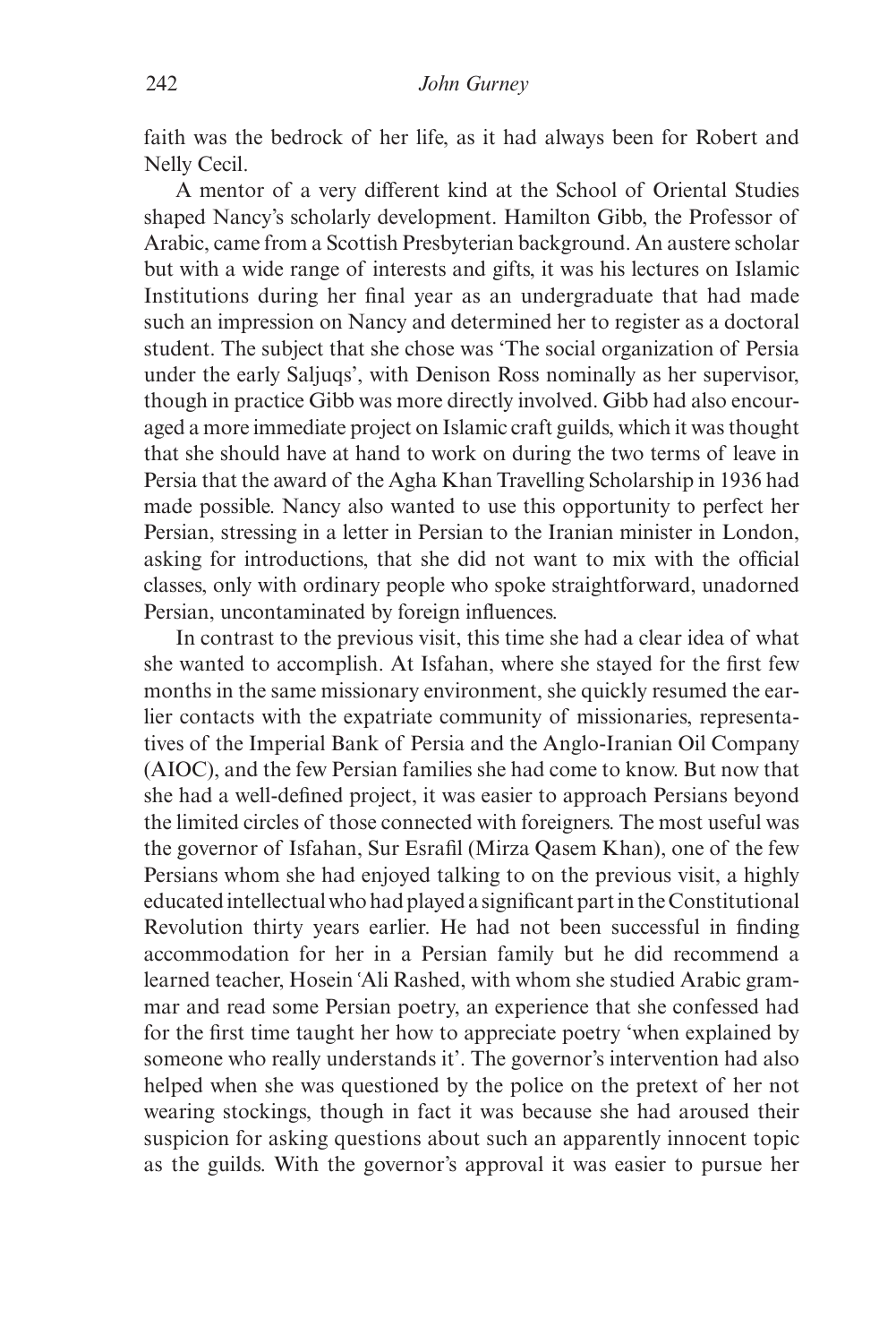research and travel outside Isfahan, and he allowed her to sit in his office and watch the way the business of government was transacted and disputes resolved. It was an ambience she enjoyed, 'a delightful blend of East and West in his office', where she could listen to a discussion on Arabic poetry, on European politics and the League of Nations, and be given suggestions about whom in Isfahan she should consult on the earlier history of the guilds. Nancy felt that she was beginning to make a breakthrough in her understanding of the structures of Persian urban life.

But the most important and lasting friendship from this period came about in a different way. With the thorough grounding in linguistics taught at the School, it was almost expected for a young orientalist to do some work on dialects. By chance there was a young woman patient in the Christian Mission Hospital who came from an area north of Isfahan, on the borders of the province of Kashan, where dialects were spoken that belonged to a sub-group from the wider linguistic family of central Iran (ancient Media). Nancy learned that at a secondary school in Isfahan there were two young brothers who came from the same cluster of villages, and they were prepared to teach her the dialect they spoke between themselves. When the patient had recovered and returned home, Nancy accompanied her and stayed some days with her family and with relatives of the two Haidari brothers nearby in Jawshaqan. It was the first excursion she had made beyond the immediate vicinity of Isfahan and the beginning of an attachment to the Persian countryside, its people, customs and practices, that lasted a lifetime. Immediately she had liked the genuine friendliness, simplicity, natural courtesy and dignity of the three families there. Later that summer she spent some weeks living with them *en famille*, joining in the household chores of churning butter, making yoghurt, and milking the goats, sleeping in the tents in the high grazing pastures, walking and climbing in the magnificent mountain range above Jawshaqan. Sometimes it could be immensely frustrating; she disliked the absence of any privacy, and the frittering away of time. She wanted to be active and energetic, and found it difficult to convince her hosts that she liked walking for its own sake, and was quite capable of out-walking and out-climbing any of the men folk. But in the course of these weeks in the summer of 1936 the basis had been laid for her extraordinary knowledge and understanding of *Iran profonde*, and these villages in the mountains south of Kashan became a kind of spiritual home to which she was drawn back time and again over the next thirty years.

Once the possible sources of information on guilds in Isfahan had been exhausted, Nancy moved to Tehran. By now she had gathered an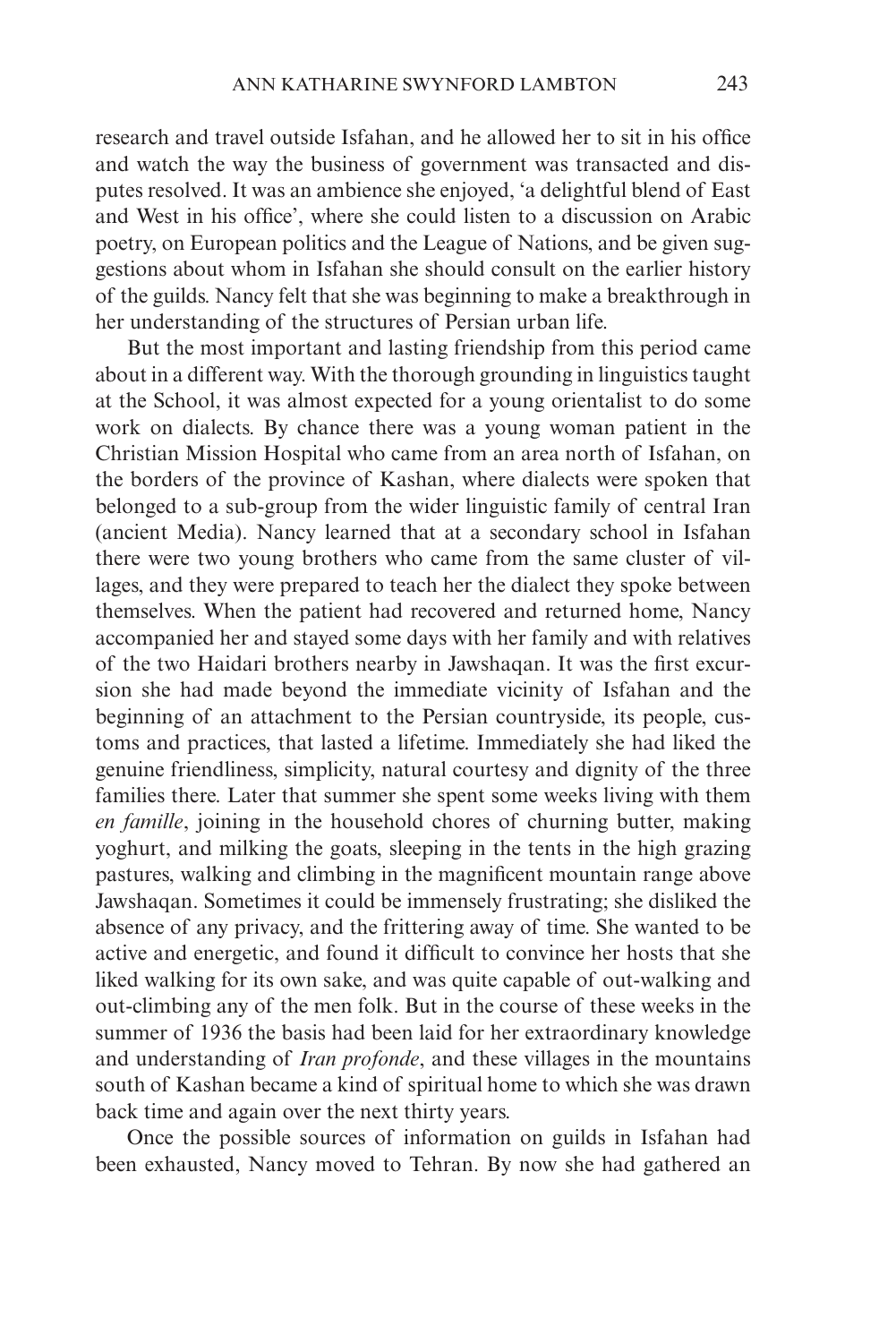impressive clutch of letters of introduction to Persians who might be able to help her. As soon as she arrived in Tehran in early September she began to follow them up, and they gave her immediate access to several among the cultural and scholarly élite that otherwise it would have been difficult for foreigners to reach. Amongst these was Mohammad {Ali Forughi, who had been prime minister a few years earlier and Iran's representative at the League of Nations in Geneva where he had come to know Lord Robert Cecil; he was now living in semi-retirement, reading and writing on philosophical subjects. Another was {Ali Akbar Dehkhoda, a major figure from the Constitutional Revolution and an outstanding political satirist, now compiling his great dictionary and aloof from all political activity. The Dehkhoda family were so impressed with her that they wanted Nancy to stay with them, but anxiety about the police prevented that. Arabic lessons were continued with a deeply learned traditional scholar, Mohammad Hosein Fazel Tuni, who invited her to come to his house after the police had stopped him from going to where she was staying. With all these she became friends, but in general Tehran society did not make any deep impression on her. Over the course of a few months she had met an interesting cross-section of the cultural and scholarly élite across the generations, including poets and writers, scholars, educationalists and teachers, as well as politicians and others from a generation whose period of political importance dated back to the pre-Pahlavi years. Through these she collected information about guilds and whom to consult for more, but even with those whom she liked there was the occasional exasperation expressed in the privacy of her notebooks, impatience with different customs and behaviour, criticism of what she called the Persian mind and its inability to think logically or to synthesise. It was the first sign of a prejudice that grew more marked as the years passed, a certain disdain for the westernised, metropolitan Persian, in contrast to the affinity she had from the beginning felt for rural life.

Outside these kinds of contact and her work on the guilds and a little on dialects, most of Nancy's time was spent with the small expatriate community, especially the AIOC representatives in whose houses she stayed. It was with them that she explored the Alborz mountains, and she found their company much more congenial than that of the diplomats. It was most likely as a result of these friendships that after nine months she asked permission from the School to stay on for another term, until the spring of 1937. It gave her the opportunity to travel to some of the major provincial centres and collect more material about guilds. In all these travels, as well as at Isfahan and Tehran, there seemed an almost deliber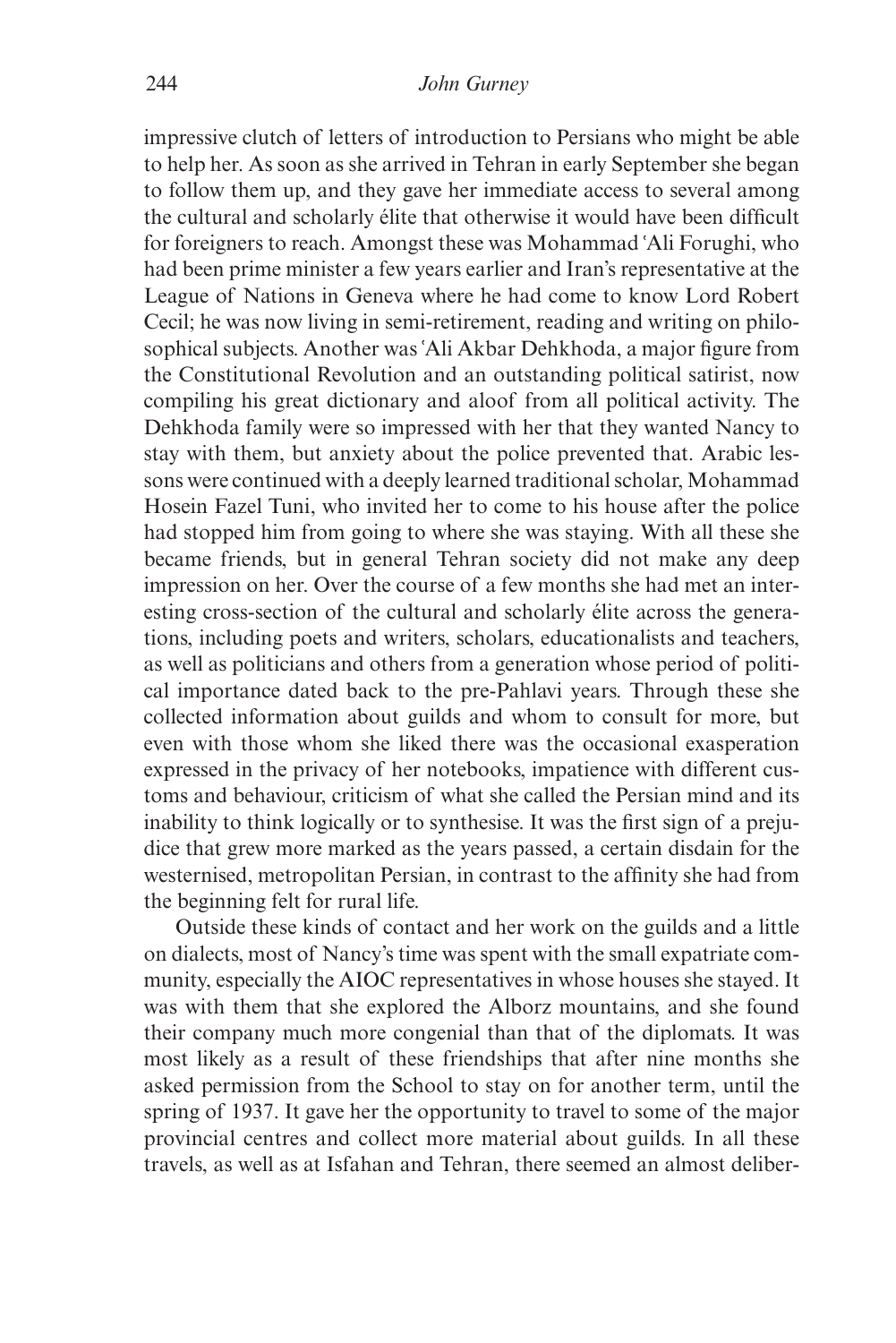ate attempt to suppress any overt enthusiasm about the people she met or the places she visited, other than the mountains and countryside. Persepolis ('suppose it is wonderful but was not greatly impressed by it'), the tombs of Hafez and Sa{di in Shiraz ('neither tomb I thought very impressive or beautiful'), and the Golestan palace in Tehran ('didn't care for any things in the palace much') were all swiftly dismissed; nowhere, except the Gauharshad Mosque in Mashad and the Shah {Abbas Mosque in Isfahan, measured up to expectations. Yet, despite this reserve, even deliberate aloofness, an enormous amount had been achieved in this year. The extraordinary efficiency and determination with which she set about her research on the guilds, the wide range of the Tehran cultural and scholarly élite she was able to meet, the warmth, even affection, of some of their subsequent correspondence with her, all testify to an engagement and an attraction that she did not want to admit even to herself. She had been exceptionally fortunate in those Persians who helped her. She could not have been given a better introduction, and with a natural courtesy and sense of decorum that appealed to Persian sensibilities, she made the most of these unusual opportunities.

As soon as Nancy rejoined the School, in addition to the formal supervisions and some Persian classes with the veteran politician and scholar, Sayyed Hasan Taqizadeh, she decided to publish two self-contained pieces of research that derived directly from the year in Persia. The first was a slight study, *Three Persian Dialects* (London, 1938), the first two of which were those dialects she had worked on in Isfahan and during her visits to the Jawshaqan area, and the third was the result of a few days spent in the mountains north of Tehran. The second publication also was firmly fixed within the orientalist tradition in which she had been trained. Whilst in Isfahan, through the governor Sur Esrafil, she had been shown a copy of the sixteenth-century document that gave an account of the division of the waters of the Zayandeh Rud, the great river that supplied the basin of Isfahan with water. With the help of a retired head of the water supply in Isfahan, she had it copied, and then she translated the Persian text, together with the statistics which were written in a highly specialised method of notation. A much shortened version was quickly published in the *Bulletin of the School of Oriental Studies*, 9 (1938). In both studies, there was an impressive command of a difficult vocabulary, an understanding of agricultural techniques and practices, a feeling for the topography of the physical landscape, and an ability to translate or summarise recondite material in clear, straightforward prose, solid virtues that characterised all her subsequent work.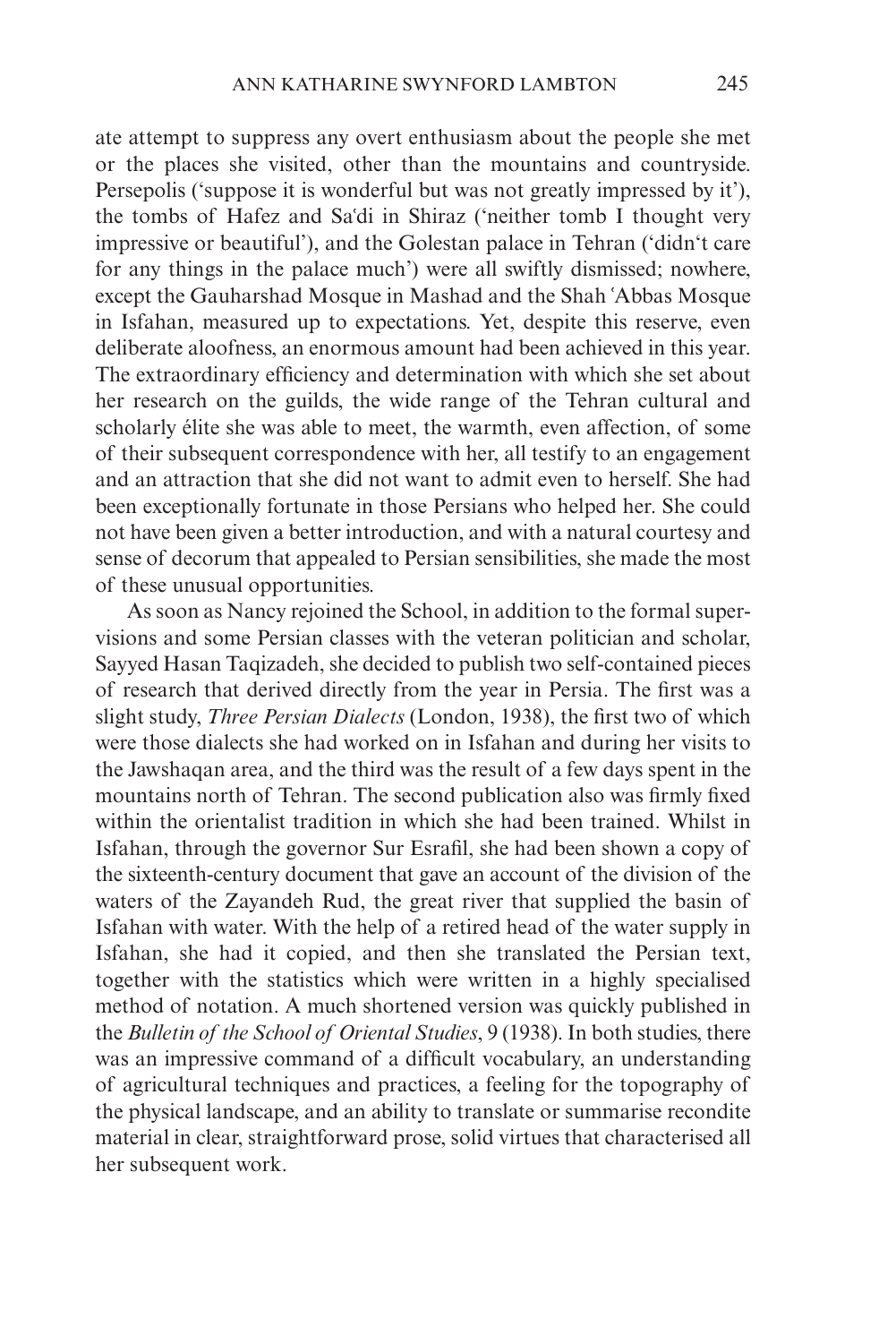However, the main focus after her return was to finish the thesis. Little work had been done on it whilst she had been in Persia. She did spend a few days in libraries in Tehran, Tabriz and Mashad, but this was for work on the guilds, not specifically on the subject of her dissertation. Originally it is likely that the study of guilds was conceived as a part of the thesis, but much of Nancy's information came from interviews and at most these recollections went back only as far as the turn of the century. The material relating to the Saljuq period was limited. As a result, the research on guilds was treated separately. Shortly after her return the notes were typed up and given the title 'The Islamic Craft Gild, with special reference to Persia'. Over the years marginal notes and additions were made to the original typescript, even as late as forty years afterwards, but it was never published. The thesis on the Saljuqs, completed in a little over two years after returning from Persia, also remained unpublished. A late change in the title to 'Contributions to the study of Saljuq Institutions', and a sensible redefinition of the period and its geographical limits, gave it greater cohesion. It was submitted in June 1939, and the examiners, Hamilton Gibb, Denison Ross and Reuben Levy, all orientalists brought up in a similar tradition, presented no difficulties. There were no immediate plans to publish it as Nancy wanted to work further on the topic, but many years later she was at least able to draw on its invaluable material for several published articles.

The nine years of study and examinations had been successfully concluded, but there was apprehension about the future as well as some dissatisfaction with the immediate past. It was not clear what Nancy should do next or for what her long training had prepared her. There was no prospect of a position in Islamic history, and there were several people already teaching Persian at the School. She decided to return to Persia and do more research there, at least for a short period. Harold Bailey had encouraged her to work on dialects and there were other topics that interested her, besides the Saljuqs. Out of sorts and anxious about what the immediate future might hold, shortly after the thesis viva was over she set off, travelling by train through Europe and Russia down to Baku and across the Caspian to Tehran. There is also the possibility that she was drawn back by an *amitié amoureuse*, the details of which are hard to piece together. Whatever it was, it caused her considerable personal unhappiness. On the way out she confessed that she 'did not feel any of the old excitement or lure of the mountains'. Even a trek through the mountains from Qum to Jawshaqan and two weeks spent there with the Haidari family did not help. She felt 'the old no longer pleased and the new did not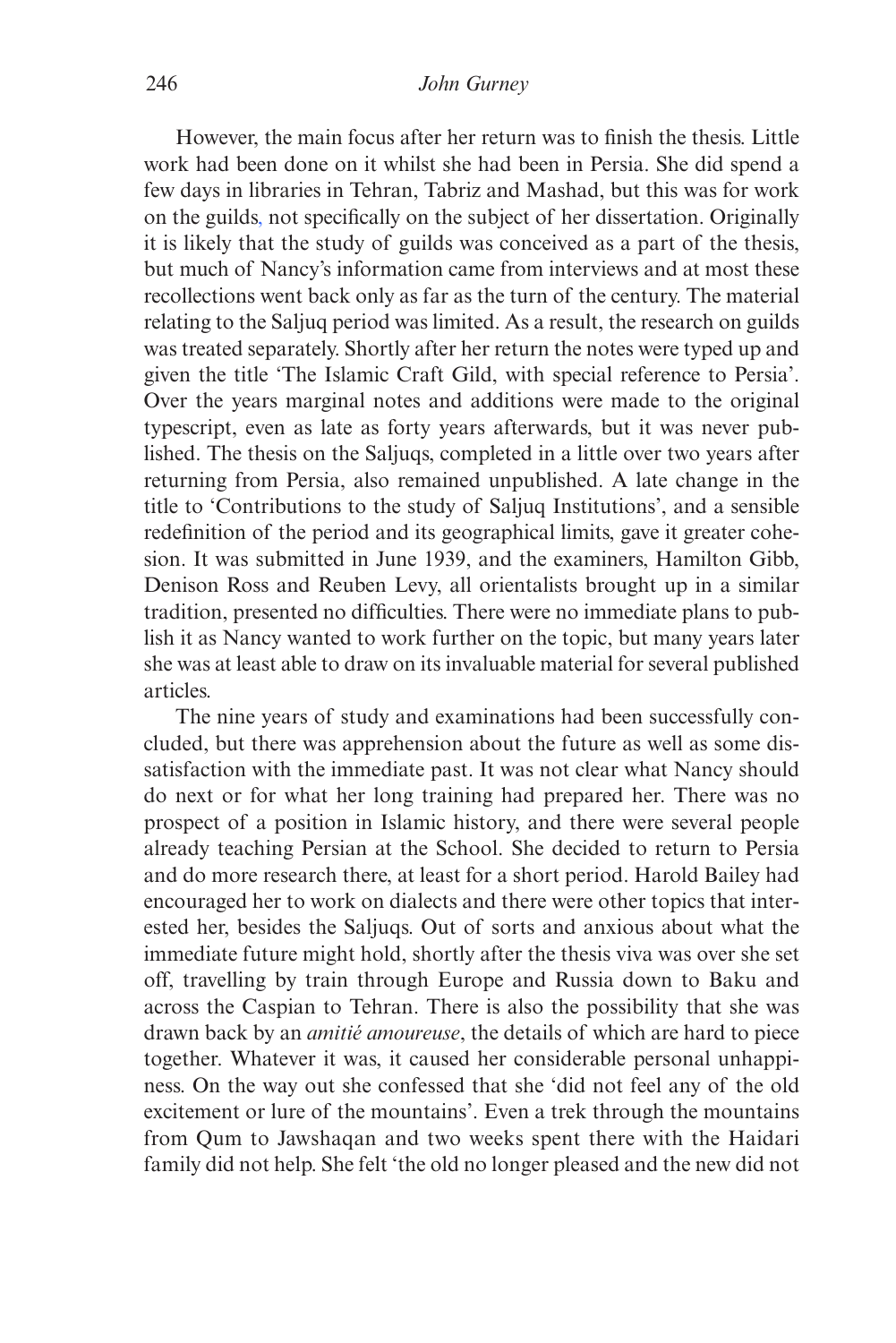seem possible or indeed attract much'. It was only once she began to work again that her mood improved. In Tehran she discussed research plans with Persian friends, particularly Forughi and Dehkhoda, and set about arranging interviews for a study of local government of forty years earlier, as well as looking at Saljuq sources. About the former topic she asked Forughi's advice, anxious that it would not be thought too politically suspect, to which he sensibly replied that whatever she did suspicions would be raised. But now in early September 1939 her life suddenly changed. Immediately war had been declared the British minister enlisted her to work in the press and publicity section of the Legation. It was completely unexpected and had a momentous impact on her subsequent career.

For the next six years, throughout the whole of the war apart from one short leave, Nancy played a central role in the official British presence in Iran. At first it had not been easy. Some of her relatives wanted her to return, though not Robert Cecil who wrote that all his life he had campaigned for women to be in the Foreign Service and now she had achieved this entirely by herself, the first woman appointed to a post abroad. Nancy justified it with typical matter-of-fact common sense:

I have a job which somebody must do ... Trivial, or what appears trivial, things have to be done by someone or other. I am lucky enough to have been offered a job in which I can make use to some extent of my specialized knowledge (such as it is). Given that the job has to be done, it seems to me that I am at present at least of more use here than elsewhere. This sounds like self-justification (perhaps it is) or grumbling, which it is not meant to be; on the whole I am happy here.

During her previous stay in Tehran, she had not liked what she had seen of diplomats and the diplomatic life, their concern with status and seniority, the parties, bridge, and formal dinners. She loathed bureaucratic procedures and most of her colleagues, especially the military attaché and the Indian Civil Service representatives—'each one seems to think it is his privilege to be rude to and domineer over those under him', 'stupid, illmannered self-seeking petty people', 'wet and tiresome young men'. Even the regular Foreign Office diplomats were criticised for their jealousy of other departments and 'old school tie'ishness'. In general she thought the Legation 'a mad house', 'a bear garden', 'almost like a detective book, and not a very nice one at that'. And she was just as censorious of the other British expatriates in Tehran too: 'Our colony here is an awful pigheaded collection of old women—won't do a hand's turn.' But, still only in her late twenties, she was accepted on her own terms. She lived by herself, with a housekeeper, renting a small, damp, uncomfortable house with a leaking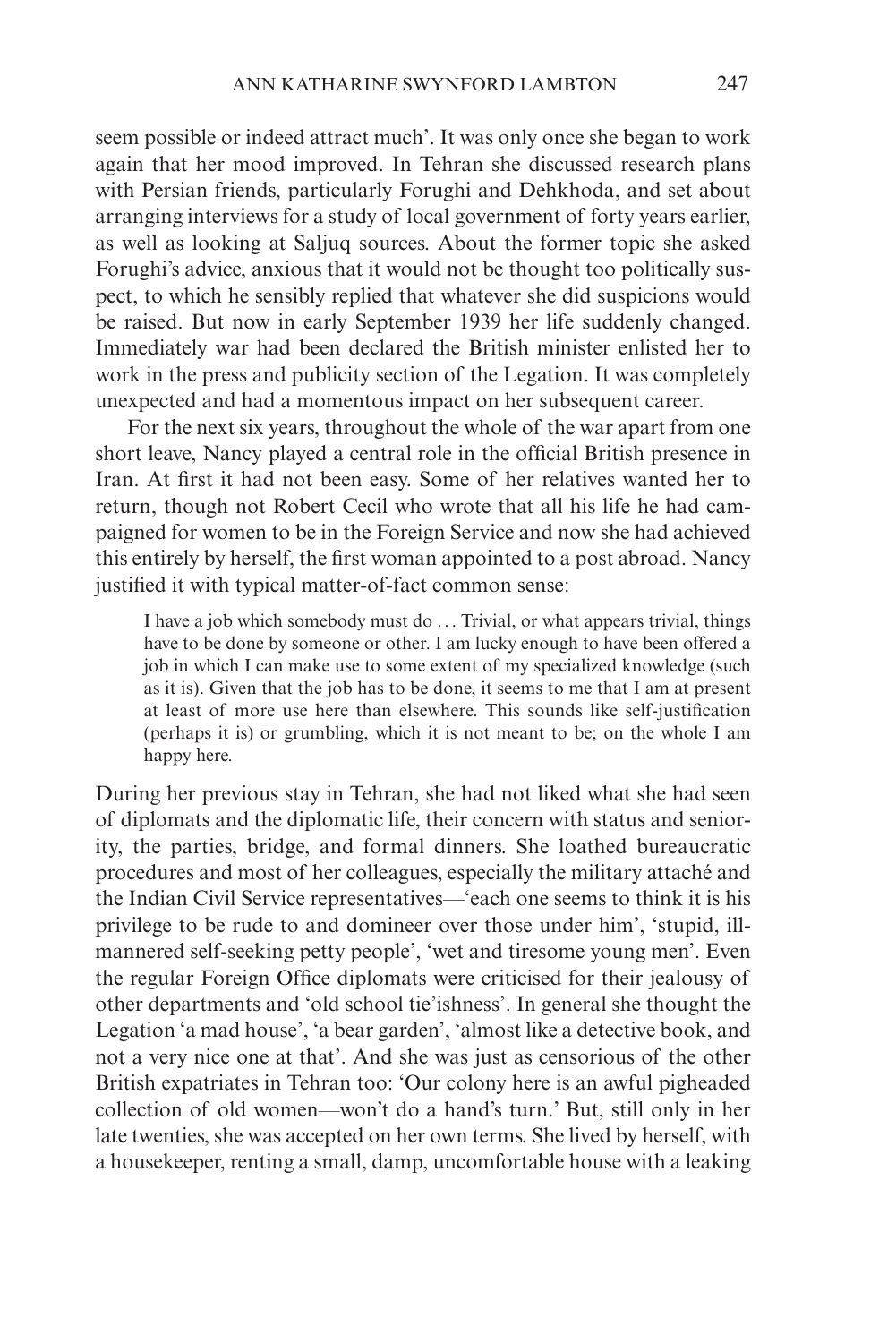roof and no electricity, in an unfashionable part of the town, within easy cycling distance of the Chancery; she dressed as she liked, and avoided parties as much as she could—'the weekly penance'.

Instead she immersed herself in work, described in a letter to a friend as consisting 'largely in reading newspapers, supplying material to the press, making reports on public opinion as reflected in the press and elsewhere, establishing contact with as many people as possible and so on—the latter you will observe is a task to which there is no end'. To these would soon be added responsibility for a news commentary in Persian about seven times a month, an English bulletin, another in German, broadcasts and propaganda films. She worked long hours, an example given to Robert Cecil was: 'Morning, 7–1 office, afternoon roughly 4–7.30 or later, earlier if busy. After that start visits (not for social purposes!) this week as follows: Saturday Norwegians, Sunday Persians, Monday Hungarians, Tuesday Persians, Wednesday Poles, Thursday Persians, Friday Czechs. What a mixture!' Understaffed and greatly overworked as the international situation deteriorated, there were very few days off, rarely even brief excursions into the Alborz mountains that overshadow Tehran, tantalisingly seen from her dining-room window.

It was this demanding work ethic and commitment to the many tasks entrusted to her as press attaché that commended her to Sir Reader Bullard when he came as minister after a few months. In his mid-fifties, unaccompanied by his wife and children, in a posting which he was surprised to have got and by experience and temperament perhaps was not wholly suited to, he quickly saw how invaluable the services were of a young orientalist who knew the language well and had some knowledge of Persia. A little authoritarian with his staff, for Reader Bullard this granddaughter of an earl at once became a favourite. He insisted that she should be in the Legation party when he presented his credentials at court, an audience made famous for Reza Shah's consternation at seeing Nancy dressed up in academic robes, with a hood 'of the wrong university, the wrong faculty and the wrong colour' and wearing a man's mortarboard, which the Shah mistook for a perfidious British attempt to reinstitute the capitulations which he had abolished ten years earlier. On this occasion, Bullard described her in *Letters from Tehran* (London, 1991) as 'tall about 5.10 I should think, and normally looks too heavily built, but she has a very attractive, sensitive face, and when dressed for the audience she looked very striking'. She saw in him another mentor, with the qualities of rock-like integrity, plain speaking, and moral courage. He disliked 'humbug', hypocrisy, 'intrigue', and calculating worldliness. A strong bond of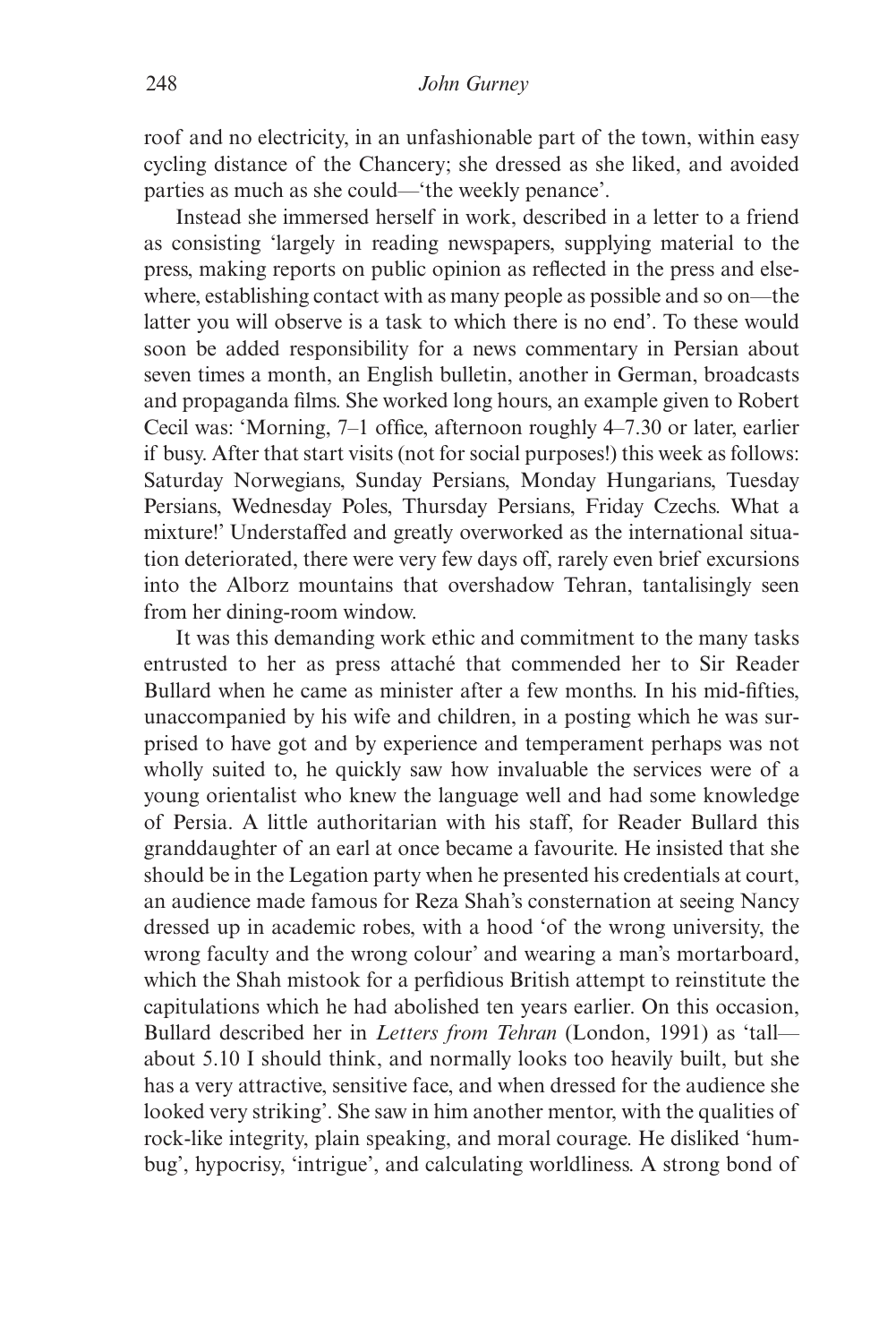mutual respect and trust, even affection, was established between them; they had common interests, in the church services at the American Mission Hospital after which she would stay to Sunday lunch, and in discussing Samuel Johnson, Jane Austen, and Dickens.

Nancy's advice had some bearing on one of the most dramatic episodes of these early years of the war in Tehran, the occupation of Iran by the Allied armies and the abdication of Reza Shah. After the German advance on Moscow in June 1941, alarmed at the somewhat exaggerated number of German agents and the potential threat that they posed to the supply routes to Russia overland from the Persian Gulf, the Allies decided to warn Reza Shah to act against them. When this had little effect, Russian and British troops invaded. It was not an action that Nancy could justify. She felt a sense of shame at the invasion itself, the way it had been carried out and its dubious legality:

The behaviour of the Foreign Office has been jesuitical to a degree. No Persian will ever again believe [us] ... and I don't blame them. Actually they probably never have believed us, so practically it won't make such a difference. All the same it does not fill one either with confidence or pride.

But once it had happened and Reza Shah's behaviour became more erratic, Nancy provided the material broadcast by the BBC Persian service during the 'three nights of intensive campaign' that listed examples of Reza Shah's abuses of power. These were directly responsible for his abdication. It was a masterstroke, unexpected and devastating in its consequences: 'Never, I suppose, have the BBC had such a success, for it was almost entirely due to the Persian broadcasts from London that it happened.' Though pleased that Reza Shah had gone, despite the euphoria of the moment she even-handedly commented that 'it would be unjust to deny that he did a tremendous amount for the country, though unfortunately in later years excesses obscured that fact'.

With Persia now brought into the forefront of the war effort, the whole scale of the operation in the Tehran Legation was transformed. Over the next four years from a small staff in a relatively quiet backwater Tehran became the centre of a vital link in a military and intelligence operation that sustained the Russian defence against the Nazi attack and then reinforced the Soviet army's advance on the eastern front. Nancy's own department of press and publicity, responsible ultimately to the Ministry of Information, was greatly expanded. Her duties likewise multiplied to include all kinds of anti-Nazi, pro-Allied propaganda, broadcasting in Persian, dealing with the Persian press, controlling editors and publishers, maintaining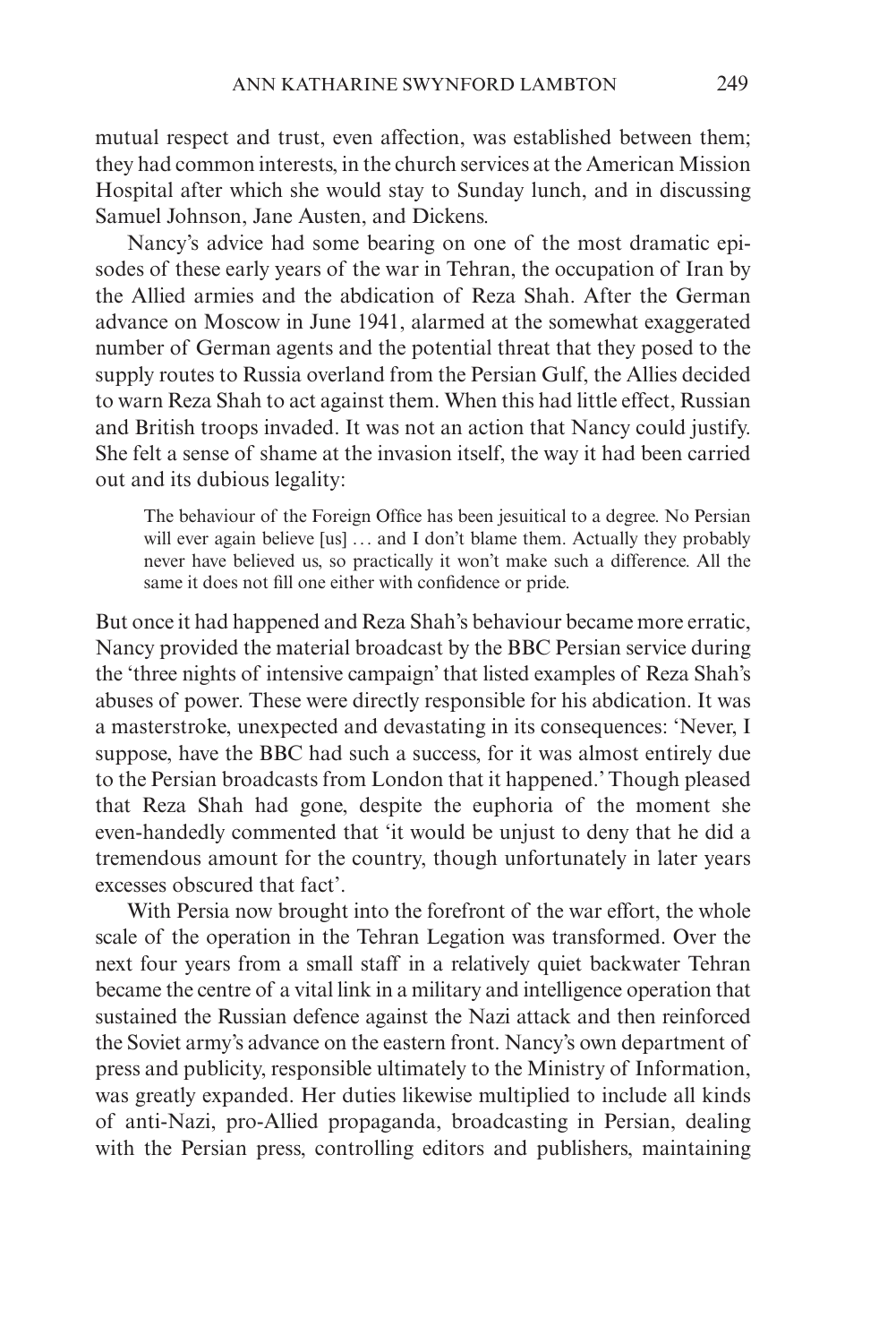contacts with the Persian Communist party, recruiting young writers and intellectuals on the left to promote the Allied cause, establishing a pro-British group of supporters amongst the parliamentary deputies, and influencing the choice of cabinet positions, even that of prime minister. She was at the interface between the British presence and the Persian political élite; from her office in Victory House, close by the Legation in Ferdawsi Street, she was abreast of most of the important domestic political developments of the time.

Inevitably in wartime the boundaries between this kind of work and intelligence operations were often blurred. Within her department there were undercover members of the Special Operations Executive (SOE), and she knew about some of their activities. She sometimes travelled with them in Persia, visited them in Baghdad and Cairo, and found their company amusing and interesting, but she never worked directly for SOE or other intelligence departments, only for the Ministry of Information and the head of mission in Tehran. Nevertheless, she sometimes felt she was being drawn into activities from which she might find it difficult to extricate herself. Writing to a friend a year after the occupation, she confessed:

There are some queer things going on at the moment. I'm not quite sure if you would altogether approve. I don't know that I do really but things are not uninteresting ... At times, I fear, I may have got caught up in something it will be difficult to get away from and that I shall not ever return to the peace and quiet of a life spent doing research work—one seldom does return and conditions are often if not usually such as to prevent return. However speculation is useless and one has to live in the present—which here at any rate is not too bad!

Whilst the turnover of the Legation staff at most levels was high, Nancy remained a fixture, apart from a few months in the second half of 1943 when she eventually returned for a short leave to Britain, prolonged by illness which meant she missed the Tehran conference of November 1943. Together with Alan Trott, the long-serving oriental secretary whom she met on her first visit to Tehran in 1934, and his assistant, Lancelot Pyman, she provided vital continuity amongst the Persian specialists in the Legation. Bullard relied on her advice as much as that of anyone else.

It was not long before the myth surrounding her began to take shape. She spoke Persian almost flawlessly, well enough she thought nearly to pass for a Persian in her broadcasts. In Kurdistan she was once reproached for wearing European clothes instead of her own Kurdish dress. Persian newspapers published her articles and accounts of her attending the Parliament: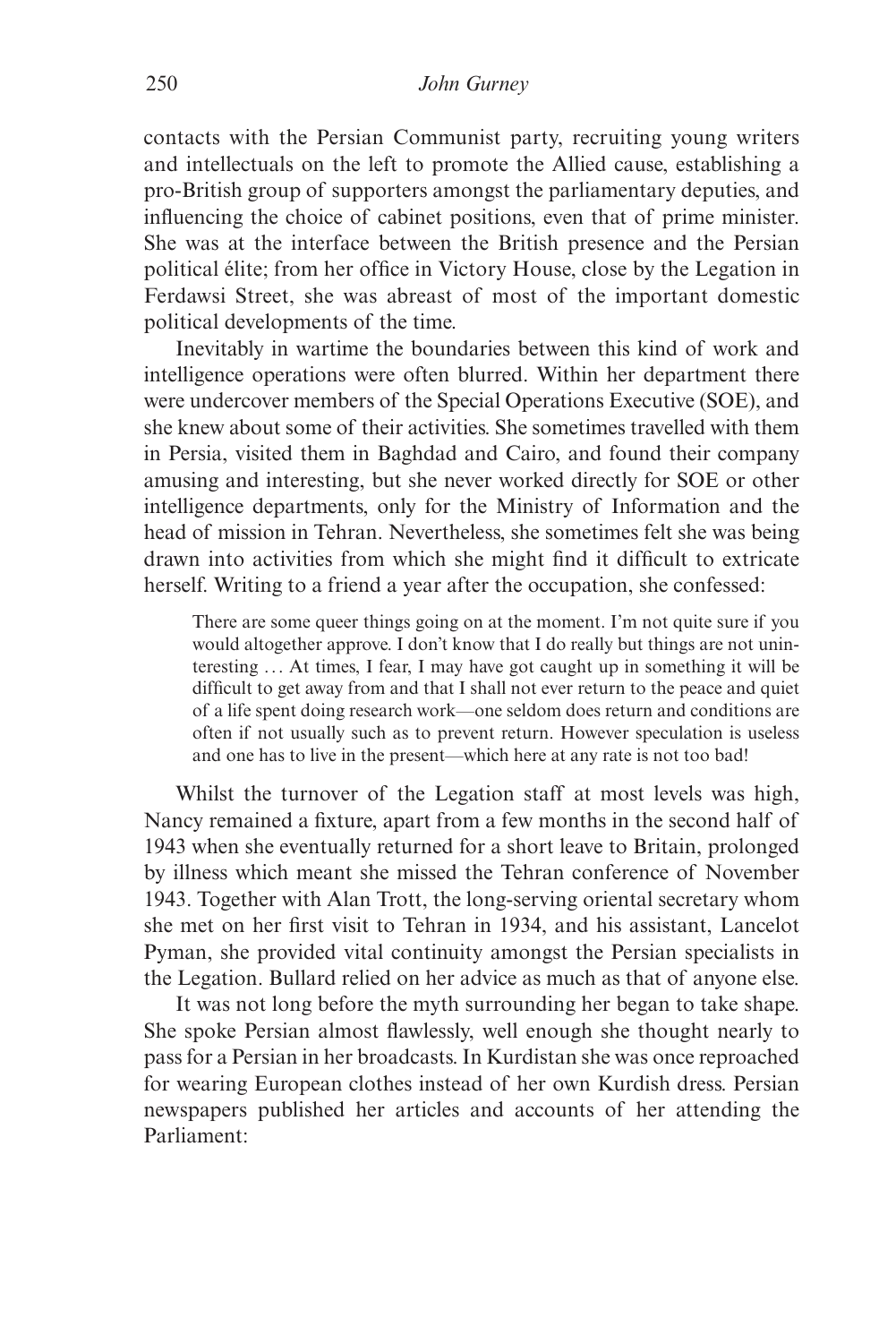In the place consigned to foreign spectators was an Englishwoman who smiled also. For a few minutes I forgot the Majles and its deputies and scrutinized the simple dress, the simple toilet, the calm expression and blue [*sic*] eyes, and she struck me as being a frank and noble woman with simple dress, well proportioned, elegant gestures and in her glance a peculiar brilliancy.

Less flattering cartoons appeared in the hostile press, as well as the inevitable accusations that she was a spy who knew more about Persian political life than anyone else, the 'Miss Lambton' of legendary omniscience and subterfuge in contemporary Iranian folklore.

The rough and tumble of political involvement in this period had exposed Nancy to a different side of Tehran life. In the weeks after the occupation, she described how 'the jackals come crowding round', and with them 'a certain class of Persian which wants and believes we run the country and wish to be our slaves'. Much of her working day was spent in dealing with these, in the parliament and in the government, and this closer contact only intensified her earlier view of the Tehran political classes in general. Less vehement in her castigation of these than Bullard, who was contemptuous of almost all Persians to the point that even Churchill commented on it, Nancy drew a distinction between the 'falsehood, cowardice, lack of principle and corruption' of those involved in official life, and the 'many real virtues' of the best type of Persian, uncontaminated by office and power. She believed that there were some who genuinely wanted reform and progress, difficult though they were to persuade to take an active role. Her hope was for a relatively progressive regime with the emergence of genuine democratic government, where there would be real political parties and political programmes. There is no doubt of the sincerity of her wish for a root and branch regeneration of society. Her self-mocking reference to the old 'Bolshevik' streak in her was not entirely fanciful; her reputation for radical views in the Legation (and also among her own family) was not without some basis.

These more general ideas and aspirations were also expressed in a series of articles during the war years, published in the *Asiatic Review*, which give a clearer indication about what she thought than the disjointed reflections in her self-censored private correspondence or her official memoranda. Here the criticisms made were that Persians had no conception of the individual, and no capacity for independent thought. In a sweeping condemnation of Persian society, the overall impression given is of a nation damaged by the terror of Reza Shah's reign, where there had been suppression of individual freedom, and corruption had thoroughly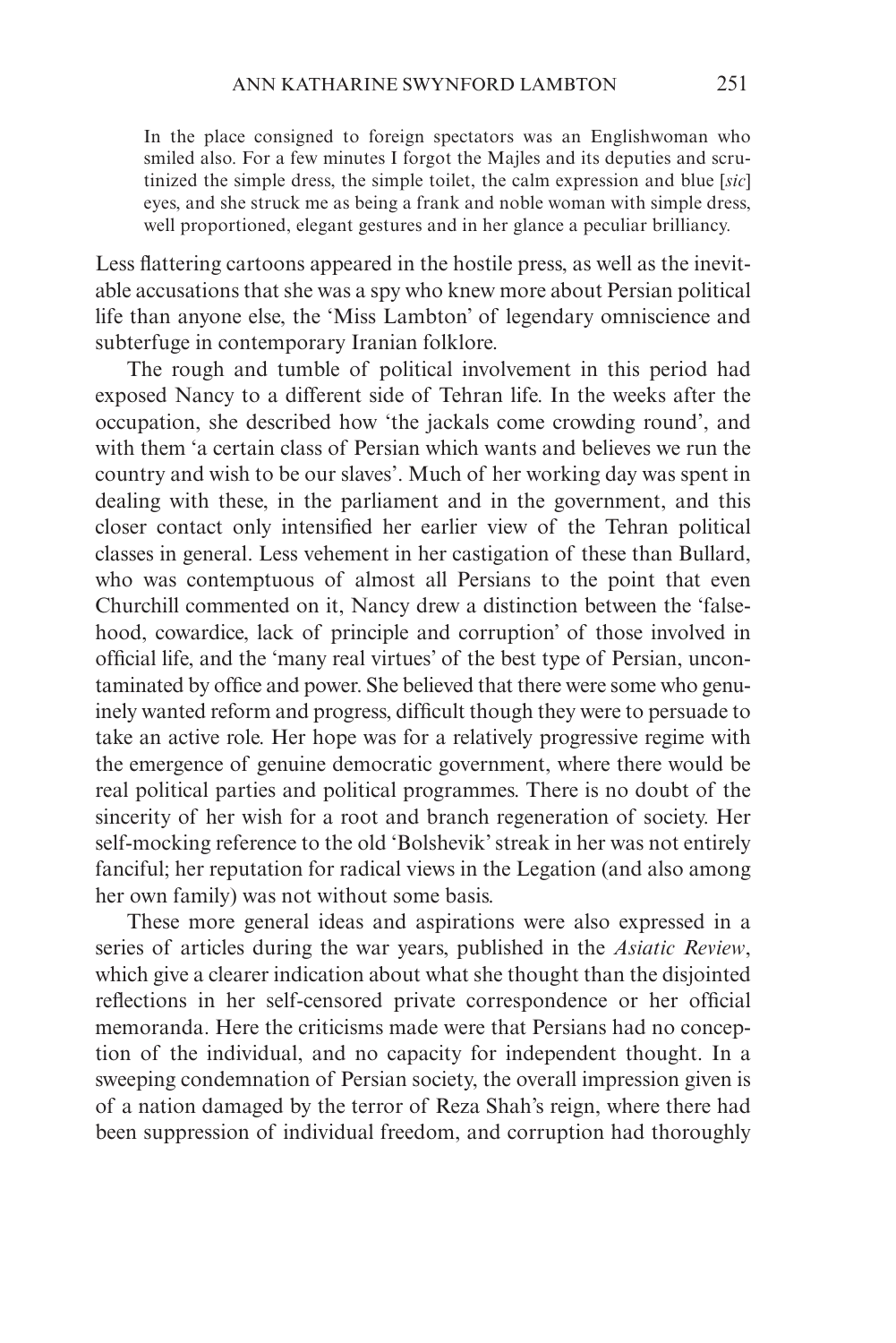permeated official life. As a result a general degradation of character had spread throughout the whole people, and in the political anarchy after the abdication she saw only cynicism, love of intrigue, and outward show. Where some Iranians look back to the war years and the immediate aftermath as a brief interlude of relative freedom and political experimentation, she saw a further moral decline, a sense of drift, and a tendency towards xenophobia. In her view, lack of initiative and sound judgement, political incapacity and incompetence characterised this period. From the perspective of Victory House there seemed to have been no recognition of the cultural and intellectual ferment that others have attributed to these years and seen as the signs of a re-engagement with the democratic process.

With the end of the war in sight, there was some apprehension about returning to London. She thought that she might be like a 'fish out of water', felt that she knew more people in Tehran than in London, and had despite everything got used to life in Persia. Whilst she contemplated the possibilities in September 1944, A. J. Arberry, the new professor of Persian at SOAS (by now enlarged to include African studies and installed in its new buildings near Russell Square), informed her of a post in Persian and he encouraged her to apply. The application was sent in by Ernest Barker on her behalf, and he had agreed to act as a referee as did Reader Bullard and Harold Bailey; later references came from Gibb and Minorsky, and a cautiously supportive letter from Taqizadeh. In the event she could not be released until the war was over, and her appointment started from October 1945. It was a new post of senior lecturer funded by the AIOC with the purpose of bolstering the Persian teaching generally at SOAS and providing short-term courses for its personnel, which would also be useful for diplomats, the military, British Council representatives and businessmen. This was the genesis of what became the intensive first year course, primarily intended for the Foreign Office, but later attended by regular undergraduates and graduates. At once Nancy set about creating her own materials for a grammar, and then a companion vocabulary, as the last Persian grammar in English had first been published over fifty years earlier. She planned to combine in one volume grammar, samples of Persian prose, and a section devoted to the Arabic element in Persian, which would serve both as a teaching manual and also a reference grammar.

Neither language work, nor the earlier study of dialects, was her main interest, any more than were the shorter pieces of contemporary political comment that she had begun during the war years. As early as the summer of 1936 during the first visit to Jawshaqan she had shown an interest in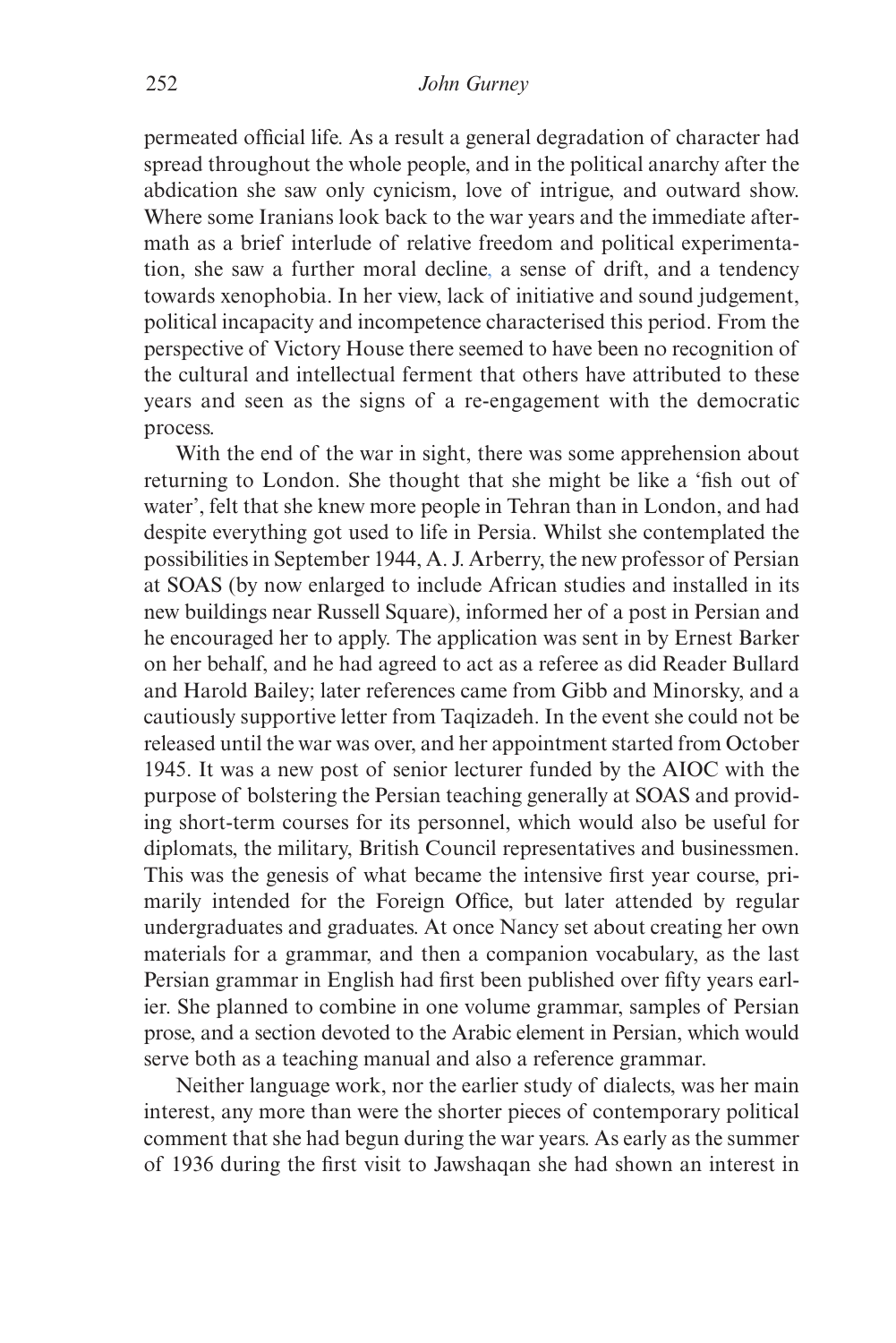recording details about agrarian life, but it was only towards the end of the war years that she began to consider contemporary agrarian problems again with the gradual realisation that agriculture could play an important part in the regeneration of the country. For most of this period there had been little opportunity to pursue any scholarly interests; she had not even the time to keep a diary or a journal of her travels. Then suddenly in the summer of 1944, through an invitation from the Middle East Supply Company (MESC) in Cairo to write a paper on land tenure, her interest had been reignited. As she admitted, 'I jumped at the offer, hoping it would enable me to get about into the country rather more than has been possible in the last five years.' At once short visits were planned to areas with different kinds of landholding practices, and she began to familiarise herself with some of the problems.

From the beginning it was clear where her sympathies lay. Before the war, in the small peasant proprietor villages of Jawshaqan and Kamu south of Kashan, she had sensed that there had once existed village communities in an earlier golden age, self-contained, self-governed and relatively stable units with a corporate sense and some degree of independence. It was these she wanted to encourage. In contrast were the villages owned by landlords. Islamic inheritance laws, insecurity of tenure, and the absence of primogeniture and entailment of estates, had led to the fragmentation of properties and the destruction of any idea of cooperation in a mutual enterprise. As a result there was no old landed aristocracy or country gentry (like the Lambtons or Horners), with a sense of responsibility and an interest in fulfilling their duties generation after generation. In Persia the landlords were for the most part absentees and living in the towns, with little understanding of the life of the peasant. As a class, she thought them 'greedy, short-sighted, ignorant and totally lacking in public spirit'. It was their estates that Nancy wanted broken up and redistributed. As she explained to Lord Robert Cecil: 'I would like to see greater encouragement given to the peasant proprietor and where possible a breaking up of the big estates, more attention to health and education and all water supplies taken over by some government organization, preferably decentralized in the different provinces.'

It was the unexpected friendship with Doreen Warriner that focused Nancy's mind on the issue of land reform and opened her eyes to a body of specialist knowledge and theory in this field. Doreen Warriner, several years older and already experienced in the agrarian problems of Eastern Europe, was an economist at University College London. She brought to the subject a first class intellect and determined socialist convictions.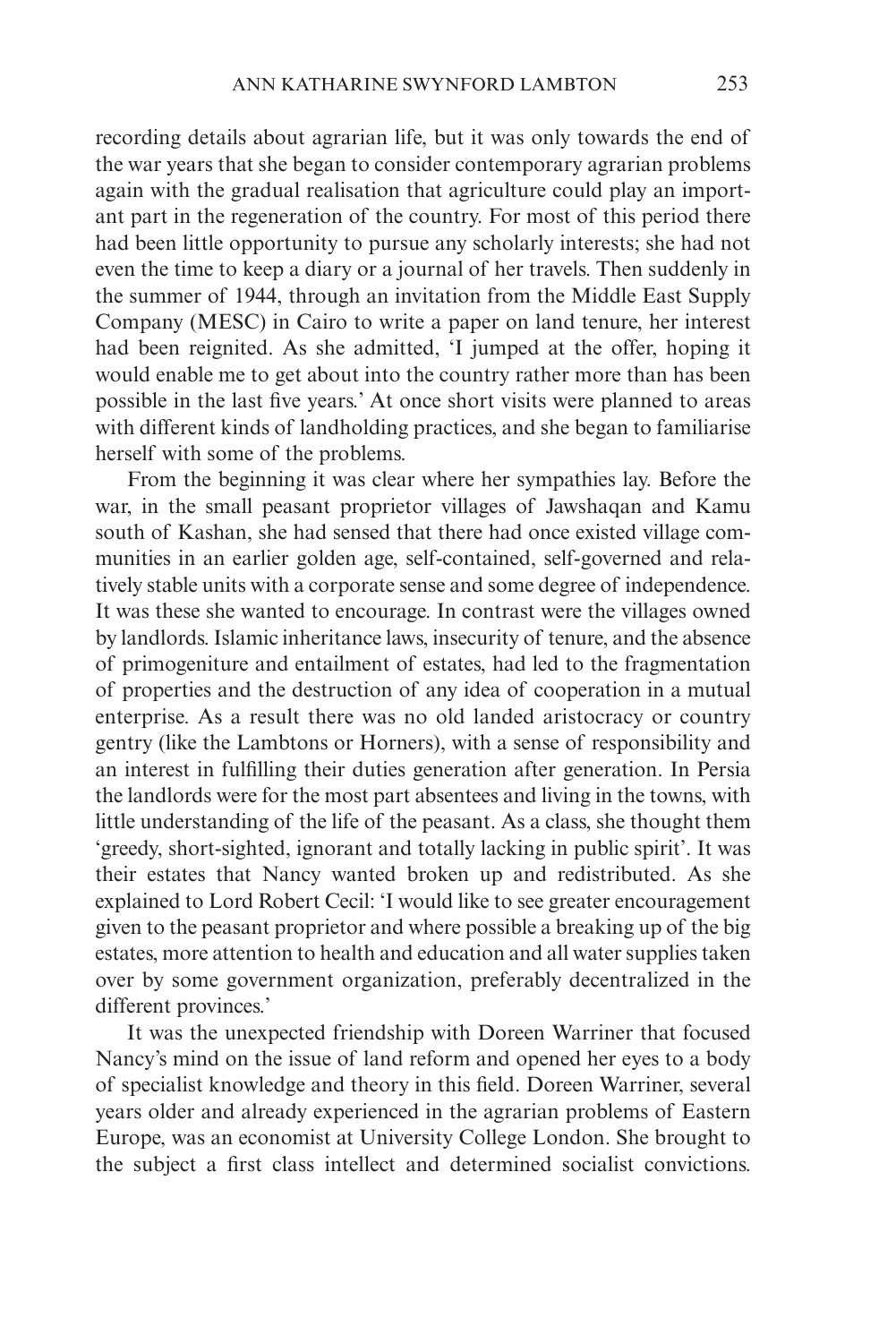During the war she was based at Cairo and worked for the MESC. Her visit to Persia in the late summer of 1944 and their travels together, during which they were arrested by the Russians in Azarbaijan, was the start of a friendship that had a decisive impact on Nancy's subsequent career. Doreen Warriner's passionate support for a peasant society with a coherent social organisation and ethos, whether in Eastern Europe or the Middle East, was an inspiration for Nancy to concentrate seriously on the issues of land tenure and land reform in Persia. From this point onwards her criticisms of the landlord class were more pointed and her emphasis on the need for agrarian reform more insistent, as part of a thorough, radical transformation of all aspects of society.

The initial idea for *Landlord and Peasant in Persia: a Study of Land Tenure and Land Revenue Administration* (London, 1953), the book that established Nancy's scholarly reputation, came from an invitation in the autumn of 1947 from Chatham House to write on land tenure issues. The previous year Doreen Warriner had been commissioned to write a more general study, *Land and Poverty in the Middle East* (London, 1948)*,* which concentrated on the Arabic-speaking areas. Nancy was asked to undertake a comparable study of land tenure in Persia, with an equal emphasis both on the present practice and its historical development. Sabbatical leave, after teaching for three years at SOAS, was granted and she left for Persia in July 1948 and stayed until late September 1949. After spending three weeks in Jawshaqan with the Haidaris, by now almost a ritual of reintegration into Persian family and rural life, and two weeks with their relatives, the Boroumands at Gaz, near Isfahan, she settled down to library work in Tehran over the winter months. Surprisingly, she was not altogether at ease in the Tehran libraries, a little put off by the poor cataloguing, difficulty of access, and the sheer amount of material that had to be looked at before anything valuable could be found. She was much happier in travelling, in firsthand observation and interviewing on the spot. From early spring 1949 until the autumn, three great swathes of the country were covered—the southern circuit of Khuzistan to Fars, an eastern journey to Khorasan, Sistan and Kerman, and to the west, Hamadan, Kurdistan and Azarbaijan. She usually travelled alone between the main centres, staying with Persian friends, sometimes with AIOC representatives and missionaries, collecting information from the villages she visited, noting down in terse and precise detail a mass of information. The only peasant proprietor villages where she stayed any length of time were Jawshaqan and Gaz, otherwise she tried to broaden her knowledge of other kinds of tenure and landholding by exploring new regions. Wherever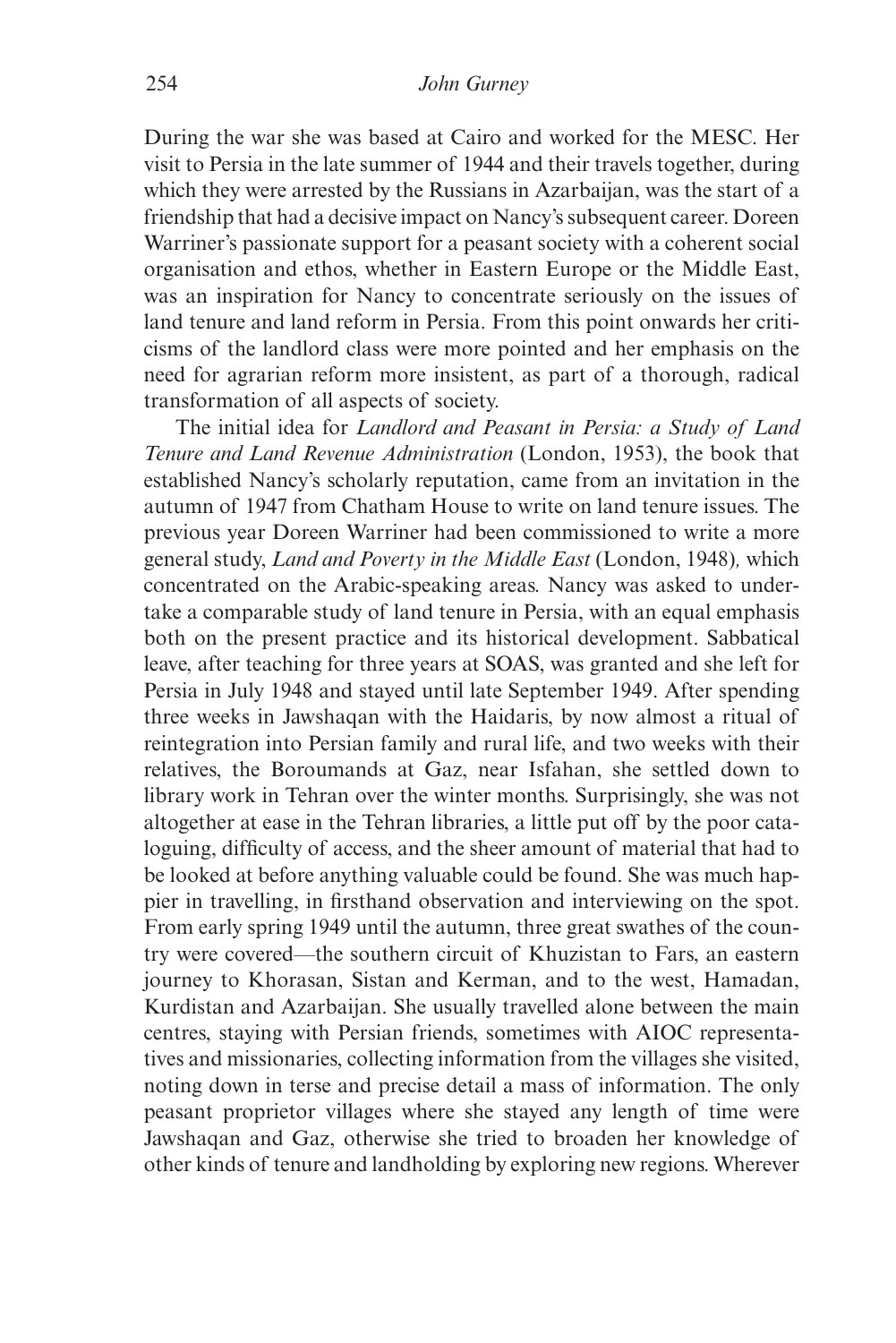she went, she kept detailed notes, daily written up in unostentatious plastic-covered Persian booklets. It became a standard pattern of how she worked, a practice followed in all her subsequent journeys.

It had not been possible to escape the recent past of her war years. During this sabbatical year her earlier reputation still shadowed her. Whilst amongst friends in Jawshaqan, Gaz and Isfahan, this was not a problem, but as soon as she reached Tehran there had been attacks on her in the local press and also from Radio Baku, the nearest Soviet propaganda station, where she was called an arch-imperialist reactionary. In the course of this year she was at times kept under surveillance by the Persian authorities. On these occasions she light-heartedly complained of outbursts of 'midsummer madness' and 'an Arabian nights atmosphere', but a more painful nerve was touched, particularly when she considered the effect this might have on her Persian friends. Early in her stay, she commented that 'The nefarious plans behind my visit as seen by them [the Persian press] are incredible. They are silly people but it is rather tiresome because it interferes with my freedom of action and produces all sorts of unfounded suspicions. I suppose it was unreasonable of me to have assumed that six years of fairly intensive political activity would be regarded as an interlude in my otherwise blameless career!' It had been impossible to avoid politics entirely, however much she tried, and whilst in Tehran she saw most of those old networks with whom she had been in close contact during the war. Some had become personal friends and whose company she enjoyed, others had helped her with her research on land tenure and made useful introductions.

The bulk of the research for the book as originally conceived had been completed in the course of this year. Initially she hoped that a draft would be ready quite soon after her return, but it took much longer because of the temptation to add several long historical chapters. The result was that the book had grown too large and its scope too broad to be included in the Middle East and Economic and Social Studies series as had been intended. Instead it was in two distinct parts, the first an historical background from the Arab conquests to the Constitutional Revolution in the first decade of the twentieth century, and the second a survey of the developments from Reza Shah to the present. Given the state of Iranian historiography, the whole history of agrarian society over a span of nearly a millennium and a half could hardly be treated evenly. More detailed material was available for the Saljuqs and the nineteenth century, the periods worked on for her thesis and during this sabbatical year, and less for the Ilkhanids, Timurids and Safavids. But this ambition brought its own rewards. In every period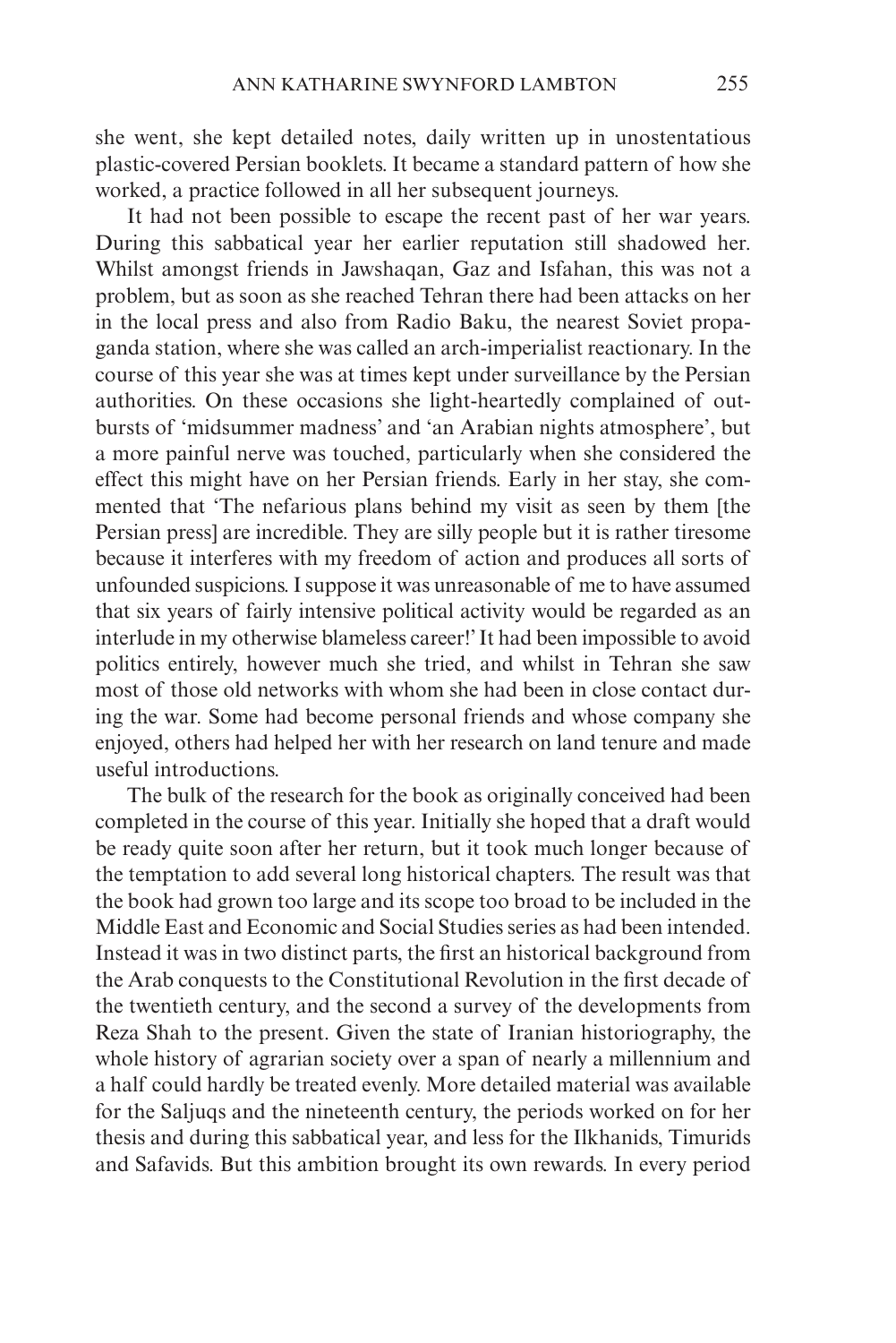reference was made to a range of unusual primary sources, examples were incorporated into the text, and technical terms explained, their origins, development and different usages discussed, in the text, footnotes or glossary. It was a remarkable achievement, packed with precise and detailed information, 'indeed so full and detailed', as one contemporary reviewer remarked in the first volume of *Islamic Quarterly* (1954),

as to make some chapters difficult to read. But those who are brave enough to confront the massed ranks of the author's learning will be rewarded with a rare and fascinating sight: the slow revelation, through the careful accumulation of significant facts, of the essential structure of one of the oldest and greatest of human societies, gradually changing under the impact of historical events, yet remaining itself beneath all the changes.

Regarded by many as a classic in the sixty years since it was first published, it has been an indispensable guide and reference work for the history of agrarian life in Iran.

In the second part of *Landlord and Peasant*, based on the information that she had collected during her travels in the sabbatical year and supplemented by the notes made before and at the end of the war, she produced an extraordinarily detailed survey of agrarian practice in the first half of the twentieth century. It deserves to be treated as a primary source, a marvellously rich contemporary document of rural life. In the conclusion, there was a passionate clarion call for action to remedy the inequalities in rural society, a sense of urgency that action must be taken soon as Persia was on the verge of a general collapse. It was an apocalyptic vision of Persian society, pointing to the danger that the wider bonds holding society together would dissolve and leave the country facing the threat of communism. Only a social revolution, a fundamental change in the conception of society, in the relationship of the individual to society, would avert this disaster.

The same sense of impending catastrophe is evident in the several articles she had written on contemporary Persian politics after her return to London. These had been published in the *Chatham House Review*, *International Affairs* and *The World Today*. Some contained straightforward journalistic reportage, others were more analytical. She was consolidating her reputation as the most knowledgeable and best informed commentator on Persian contemporary life and politics. Perhaps, as she had foreseen in the war years, after all her experiences then and the later interest in land reform, there could have been no quiet return to academic life and scholarly isolation. Her views would be sought informally by poli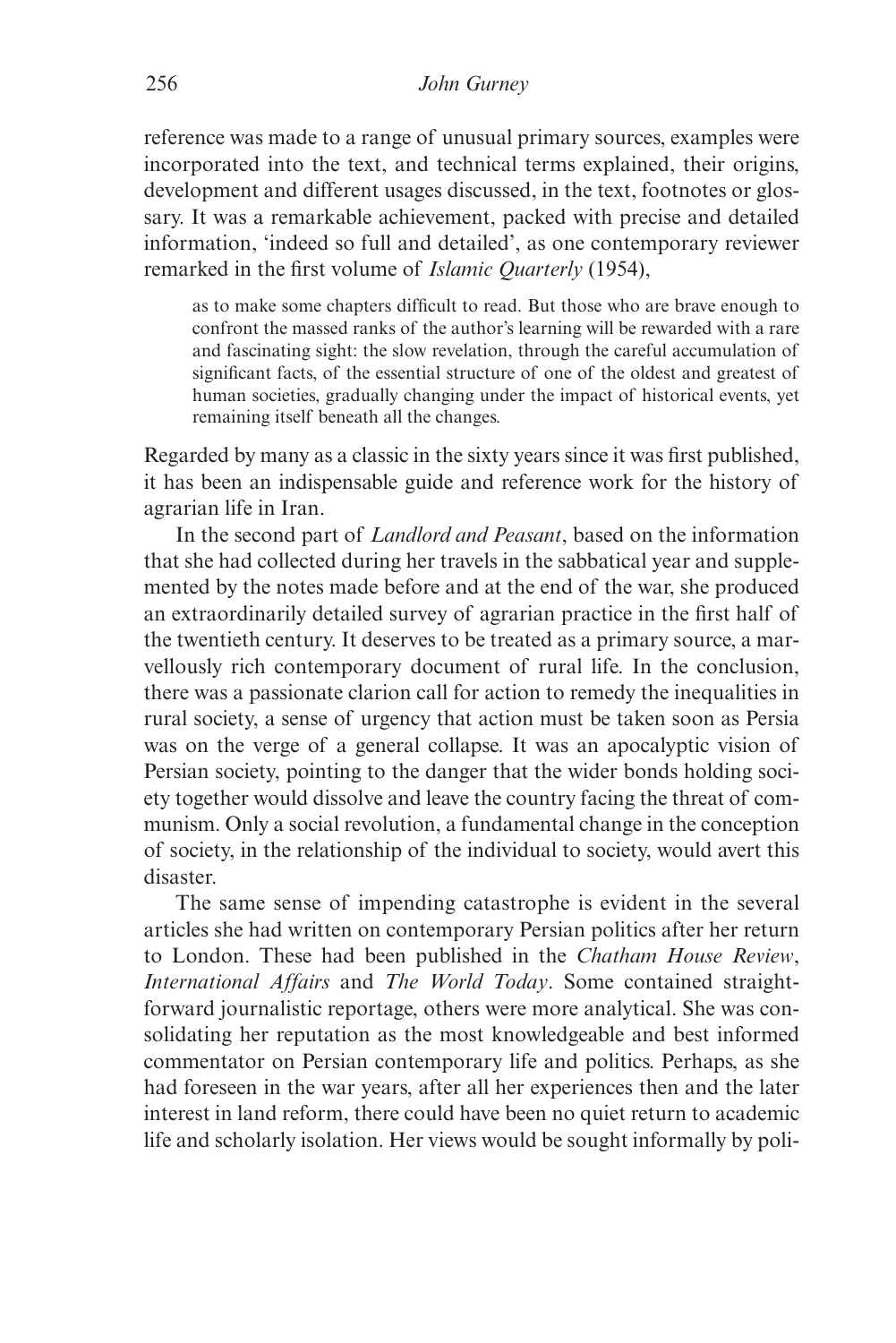ticians, the Foreign Office, and the AIOC. In the Azarbaijan crisis of 1946, for example, she had given sensible advice to both the Iranian embassy and the Labour cabinet, and during her sabbatical year she had written up her impressions about the internal situation for the oriental secretary in Tehran. Despite what might have once been a quite genuine desire to keep aloof from any political involvement, she found it too difficult. She probably also felt it a moral imperative to give the best counsel she could when asked.

The most striking example of this willingness to intervene and give advice was Nancy's role in the Mosaddeq crisis—the most controversial episode of her life. She had of course come across Dr Mosaddeq in the war years, when he had been a major figure in political life with the reputation for personal probity and liberal social views, but she did not know him at a personal level. He had not been within her group of contacts. Indeed, as an anti-colonial nationalist, he was strongly opposed to her friends and the old wartime networks. In his reformist social policies and his measures for land reform, Mosaddeq's ideas would not have been far removed from Nancy's own, but there could have been no political collaboration. She operated through different channels; he belonged to the highly educated, westernised, political élite with whom she had little sympathy. She accepted the predominant British view about Dr Mosaddeq. He had usually been described in the terse description of the 'Personalities' file as 'a demagogue and a windbag', an estimate passed down the generations of British diplomats from the 1920s onwards. Reader Bullard added that he was epileptic, old beyond his years, and a rich landowner. Nothing that had happened since had caused Nancy to reconsider her views. Before he had become prime minister in 1951, she had hastily dismissed his proposals for land reform as insincere, concerned only with preserving his own class interests.

When the movement for the nationalisation of the AIOC gathered pace, she became involved not out of any great admiration for the company. She liked and had been friends with their representatives in Tehran, but in principle was prejudiced against 'big business' and had been uncomfortable with the discriminatory social attitudes of the expatriate 'oilboiling' communities in Khuzistan. Seeing Abadan at close quarters, she did revise her views about some of the company's housing and welfare policies and saw how living standards there might be an example of how they could be more generally improved throughout the country. But, like several in the Foreign Office, she was critical of how the AIOC had acted in recent years. Opportunities for a settlement had been missed. However,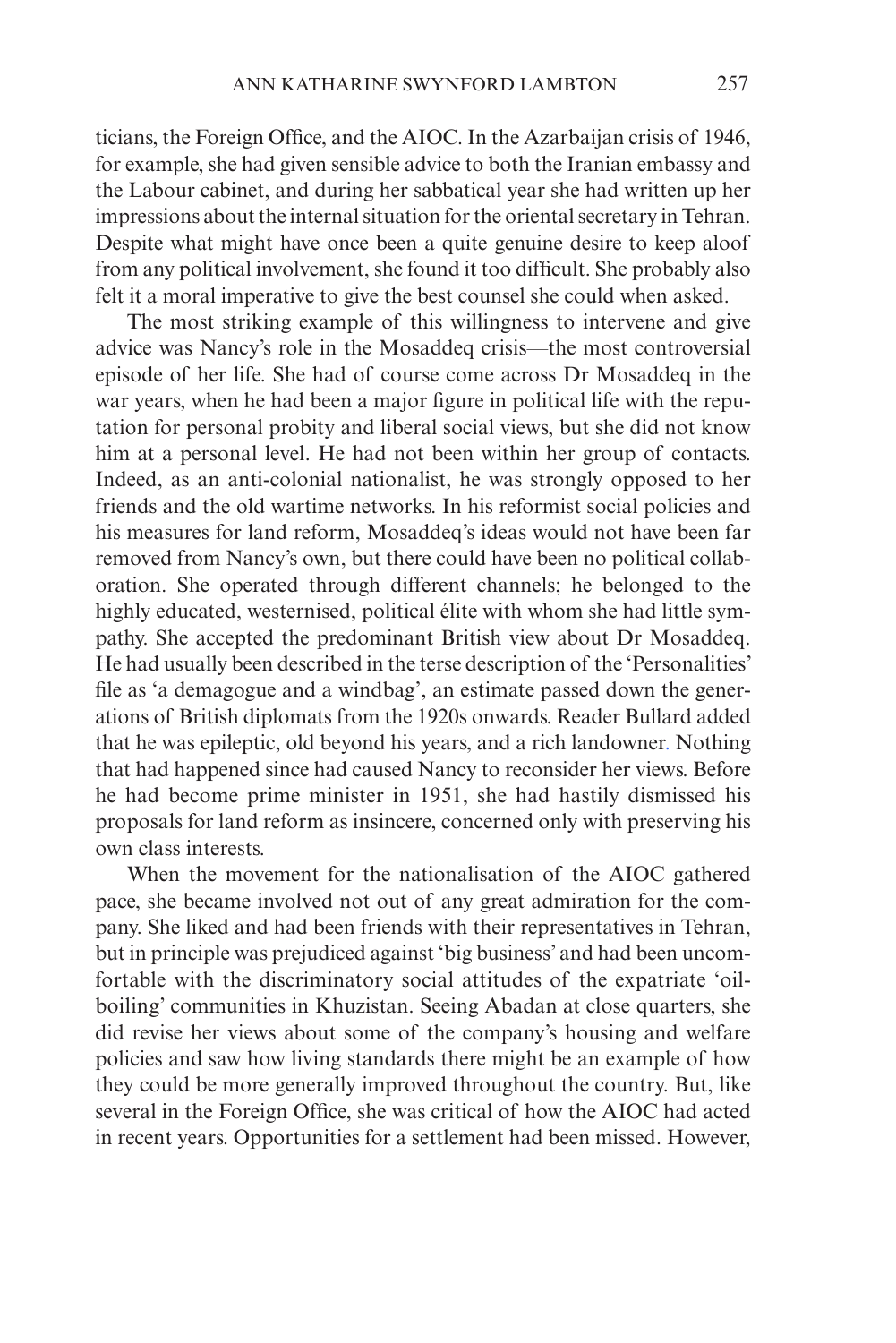she believed that a crucial British interest, perhaps the largest overseas investment in the Empire, could not be simply appropriated. There had to be a negotiated settlement, in which legitimate British oil interests would be protected as far as possible and compensation agreed for what was surrendered. From the start she was convinced that would not be possible with Mosaddeq. She thought that a compromise could be reached, but Mosaddeq had to be removed first.

In the spring and summer of 1951 there were several occasions when advice was given as to how this process of destabilisation might begin. As soon as the nationalisation of the AOIC had taken place, Herbert Morrison, the Foreign Secretary, had sent a warship to Abadan and threatened a land assault in what was called Operation Buccaneer. It seems likely that Nancy suggested a less reckless response to the crisis. The Embassy, she argued, had pursued the wrong strategy in the last three years by supporting an inherently weak Shah and ignoring those who had advanced British objectives in the war years. The general antipathy against the Shah and the corruption of the Court had rebounded on the British, who were held to be responsible as his protector and guardian. In turn anti-British sentiment was directed against the oil company, the most visible centre of British power and influence. The Embassy needed diplomats, she thought, who understood the Persian character and could re-establish contact with its genuine allies. Nancy recommended that her wartime colleague, Robin Zaehner, now back in Oxford as the lecturer in Persian after his experiences in Persia and Albania in SOE, should be sent to Tehran at once to reactivate the old networks that had proved so effective in supporting British policy in the war years and during the Azarbaijan crisis. He was the person, she argued, 'to give the Persians confidence and to set the plan in motion'. She was optimistic that Mosaddeq's position could be shaken 'almost immediately' by overt and covert means of propaganda and persuasion, in mobilising opposition against him and supporting those Persians, 'the relatively enlightened', whose view of the Persian national interest coincided with British plans. After his fall a new government could be installed and begin serious long-term reform with the prospect of the evolution of political and social institutions towards real representative government.

The same suggestion had been given informally to Foreign Office diplomats when asked, together with the proposal to mount a propaganda campaign through the Persian service of the BBC, much as had happened with such spectacular results ten years earlier which had brought about the abdication of Reza Shah. Initial meetings were held but the BBC had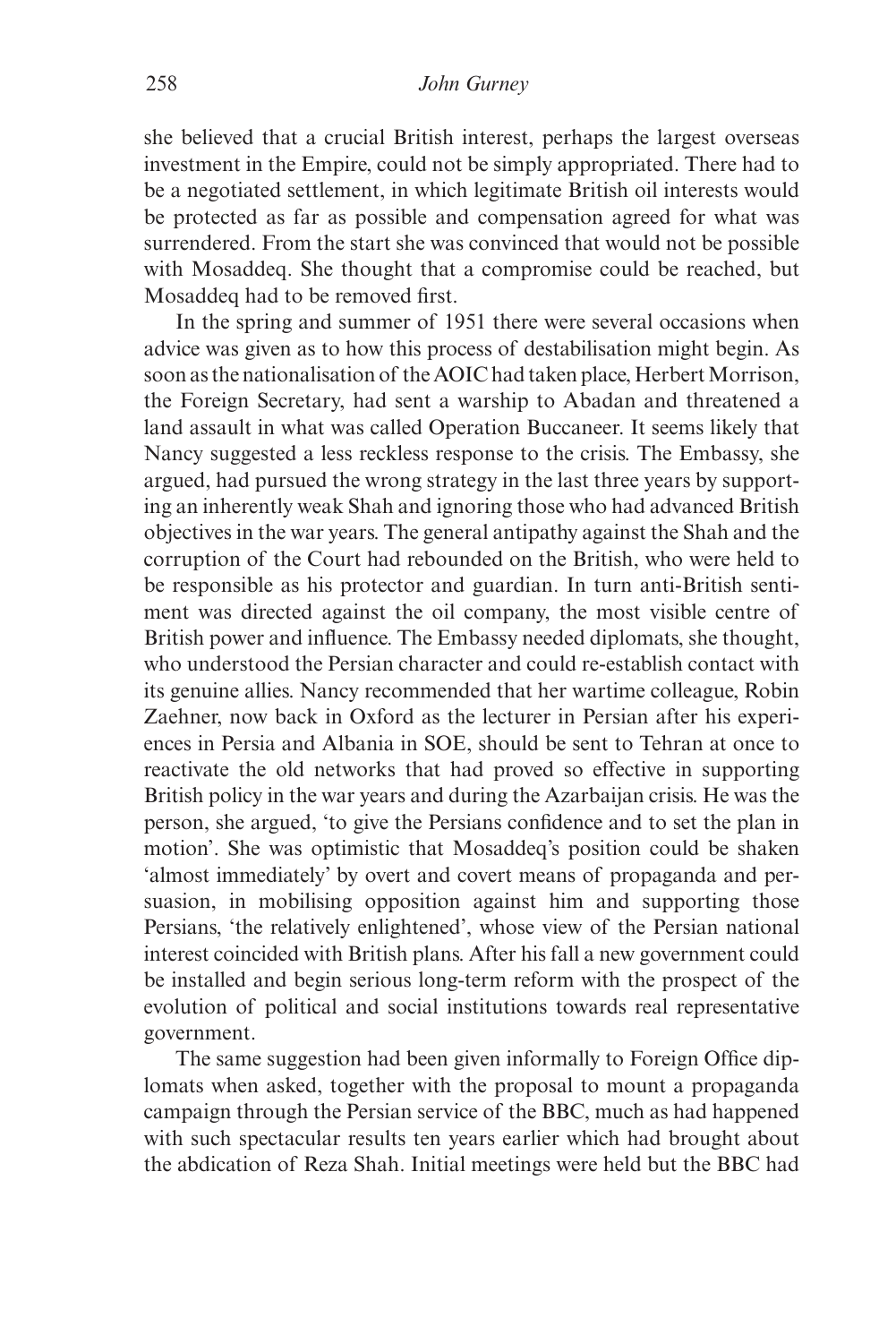its own plans which were coordinated with the Foreign Office and the Embassy in Tehran. As the crisis developed, Nancy also gave several talks on the current situation, some at Chatham House, and she published a number of articles and letters in the national media. Although these were anonymous, it was well known in the Foreign Office what could be attributed to her, and officials often quoted these views in an attempt to give credibility to their own. There was even the suggestion from one busy diplomat in late 1951 that she might be sent to Tehran to report back on the situation on the ground.

By this time the Conservatives had won the election and Anthony Eden was again Foreign Secretary. He was aware of Nancy's record in Tehran in the war and the award of the OBE for her services then; only a short time previously, when he had been in opposition, she had sent him Persian newspapers to read, and he had a high opinion of her 'remarkable first hand knowledge of Persians and their mentality'. Until the files of MI6 are released for this period it will be impossible to know what informal advice was given in the months leading up to the coup of August 1953, but after Zaehner returned in the summer of 1952, resigned to the failure of his mission and convinced that there was no prospect of undermining Dr Mosaddeq's position, it is unlikely that Nancy was directly involved. No evidence has yet emerged that she played any part in the planning of the coup, attended meetings, or indeed approved of force, as opposed to propaganda and persuasion, in deposing Dr Mosaddeq's government. Whether privately she was consulted by Eden, intelligence chiefs, or any of her relatives now highly placed in government, it is impossible at this stage to tell. But from the present evidence available there are no grounds for describing her as the architect of the 1953 coup, the *éminence grise* of British intelligence who initiated the whole operation, as has been claimed.

Nevertheless, in hindsight it is difficult to explain her miscalculation of the strength and nature of nationalist feeling in Iran and of the personality of Dr Mosaddeq. She had as recently as two years earlier spent some months in Tehran, but events had moved at a rapid pace in the interim and her contacts were mostly limited to the networks established in the war years. She did not know the key members of the National Front around Dr Mosaddeq, or appreciate how nationalism was no longer the same phenomenon that she could dismiss as fragile and insincere ten years earlier. In the Azarbaijan crisis of 1946 she had clearly recognised that 'what the Persian people desire above all is freedom from interference in their internal affairs, freedom to begin to set their house in order', and the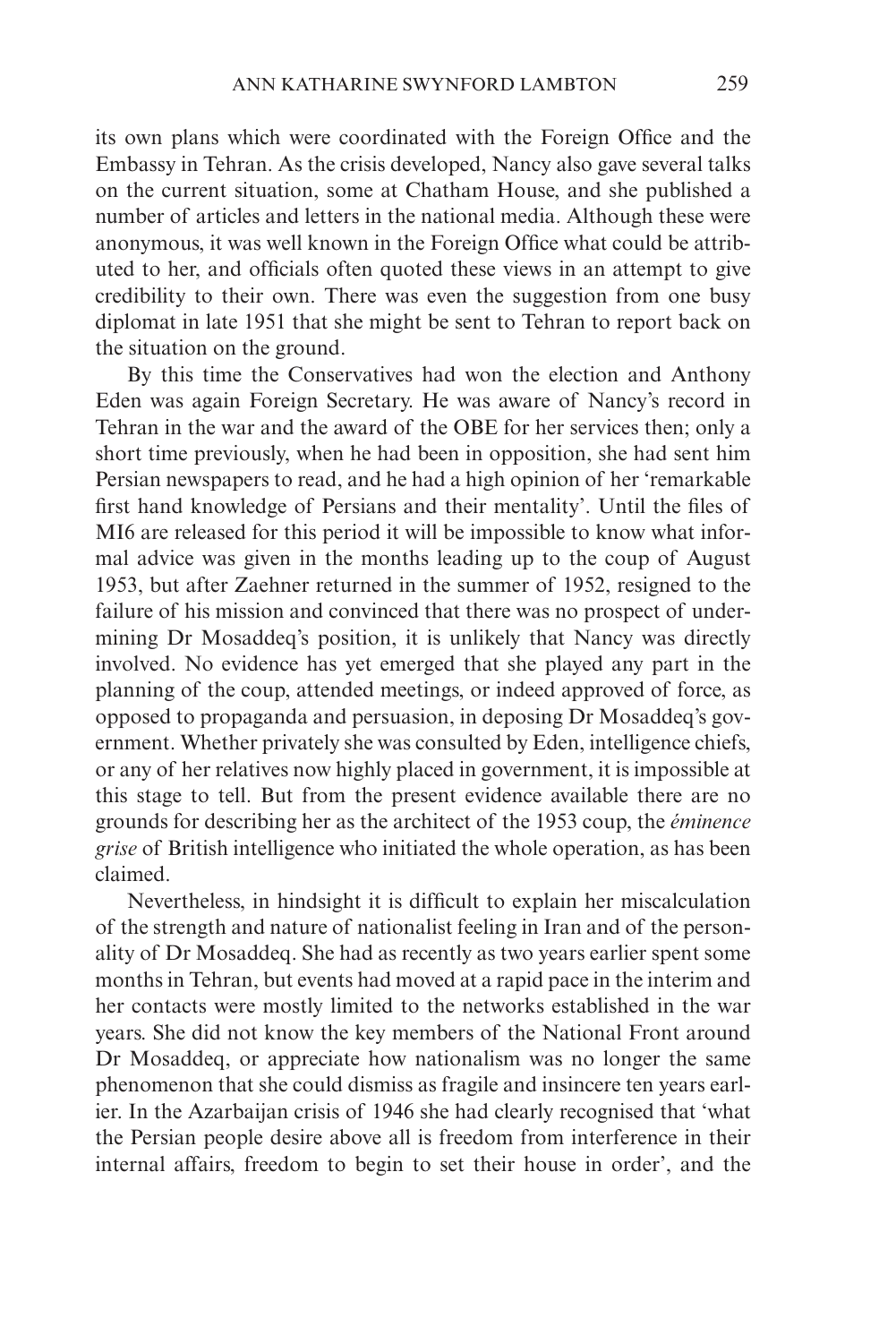reforms they desire are ones they mean to carry out themselves, 'within the framework of their national state and in accordance with their own needs and national traditions'. But when British interests were directly challenged through oil nationalisation a few years later, interference and covert means were thought acceptable. It was then that she fell back on her wartime experiences and tried to apply the strategies employed at that time to a different situation. It was a failure to recognise that the dynamic of Persian nationalism had changed, and also perhaps it was indicative of an excessive loyalty to old friends and supporters, those whose ideas of the Persian national interest coincided with her own.

By the time of Dr Mosaddeq's fall and the creation of a new oil Consortium, Nancy's standing in the academic world had been confirmed by her appointment to the chair of Persian at SOAS. It had been a rapid elevation, skipping the first grade and then moving through the remaining two in barely eight years. With the publication of *Landlord and Peasant*, shortly to be followed by *Persian Grammar* (London, 1953) and then *Persian Vocabulary* (Cambridge, 1954), election to the chair and the award of the D.Lit. from the University of London, any doubts that she once might have had about her qualifications for an academic career had been comprehensively extinguished. The inaugural lecture, 'Islamic Society in Persia', given in early 1954, was a restatement of her views on the classification of Persian society, on urban administration, and the effect of modernisation on the traditional structures of urban, rural and tribal life, ending with a reflection on the breakdown in society in recent years due to the dissolution of its corporate structure. There was only the most oblique allusion to the 'recent manifestations' of the Mosaddeq years. It ended with an uncharacteristic peroration: 'For myself, I can say that it is my earnest wish to see Persia, a land steeped in tradition and culture, rise like the fabulous Phoenix, and in so doing recovering the art of constructive individual expression through mediums compatible with the age and attaining to new heights of glory.' The sincerity of the vision could hardly be questioned, though in the wake of Dr Mosaddeq's overthrow a few months earlier and in light of the subsequent history of Iran in the next half century, the metaphor makes uncomfortable reading today.

At a more prosaic level, at the time of the inaugural lecture there was no indication yet of a plan for her own research or more generally for the field. There had been no doctoral students up to this point, and in the next decade the only one taken on came at Gibb's suggestion, not with her encouragement or even very effective supervision. In her own research, there seemed to be a moment of hesitation as if she did not know what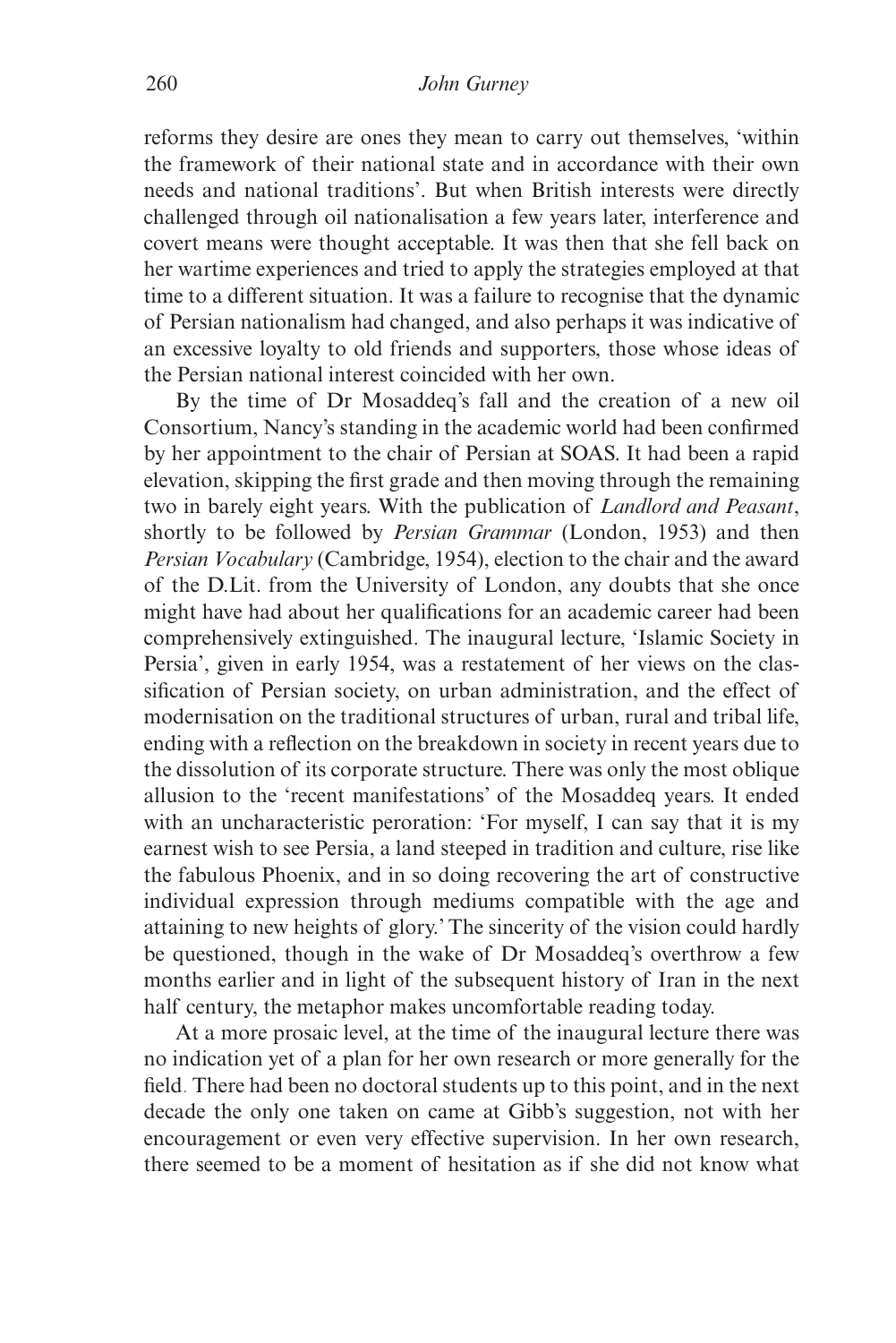direction it should take after *Landlord and Peasant*. Instead of one major topic in mind, she moved between slighter contributions to current affairs journals and a handful of scholarly articles on the three main areas of medieval political thought, administrative history, and the Qajars. In the next ten years, there were some signs that she was thinking about a book on the nineteenth century, but for that she needed to return to Iran for several months and resume work on primary sources in Tehran libraries. A short visit in June 1954 showed her how difficult that might be. She had been engaged by the Consortium to check the Persian texts of the various documents being drawn up as the negotiations for a new oil agreement were reaching a conclusion. As soon as the Iranian government realised she had been issued a visa in London, it tried to prevent her coming, fearing that the presence of such a controversial figure at a delicate moment might cause difficulties. But she had already arrived and, on the advice of the British Embassy, she lay low until her work was finished and then quietly left. Apart from another brief visit of a few weeks in the summer vacation of 1956, mostly spent in Jawshaqan and travelling in Kurdistan, and a later brief stop over on the way to Karachi, she had to wait for a second year of sabbatical leave in the summer of 1959 before she could take up her Qajar research in earnest.

It was the first time she had returned for any length of time for ten years. She did spend the winter months in Tehran working in libraries, and later some days in Mashad and Isfahan, looking at newspapers and other material of the later Qajar period; she interviewed a few of the older Tehran élite who had interesting reminiscences, and with one or two religious figures she discussed the Constitutional Revolution. But in the autumn she had travelled, walked and climbed for nearly three months in the south and, before the winter was over, she set off again to visit areas that she had not seen for some time. In the course of the year she had climbed in the Alamut region in the Alborz mountains, made the ascent of two of the highest peaks in Iran, Oshtaran Kuh in the Zagros mountains and Shirkuh near Yazd, and joined a spring migration with the Mazidi tribe in southern Persia. Conscious that she was spending too much time in travelling generally, she confessed to a friend:

I sometimes wonder whether the School won't look a bit surprised when they find how much of my time I have been spending whizzing round the countryside, so any grist to the mill is welcome. I suppose the School might say that I was not an anthropologist or a sociologist and it wasn't my business to investigate such things [tribal society]—however I shall continue.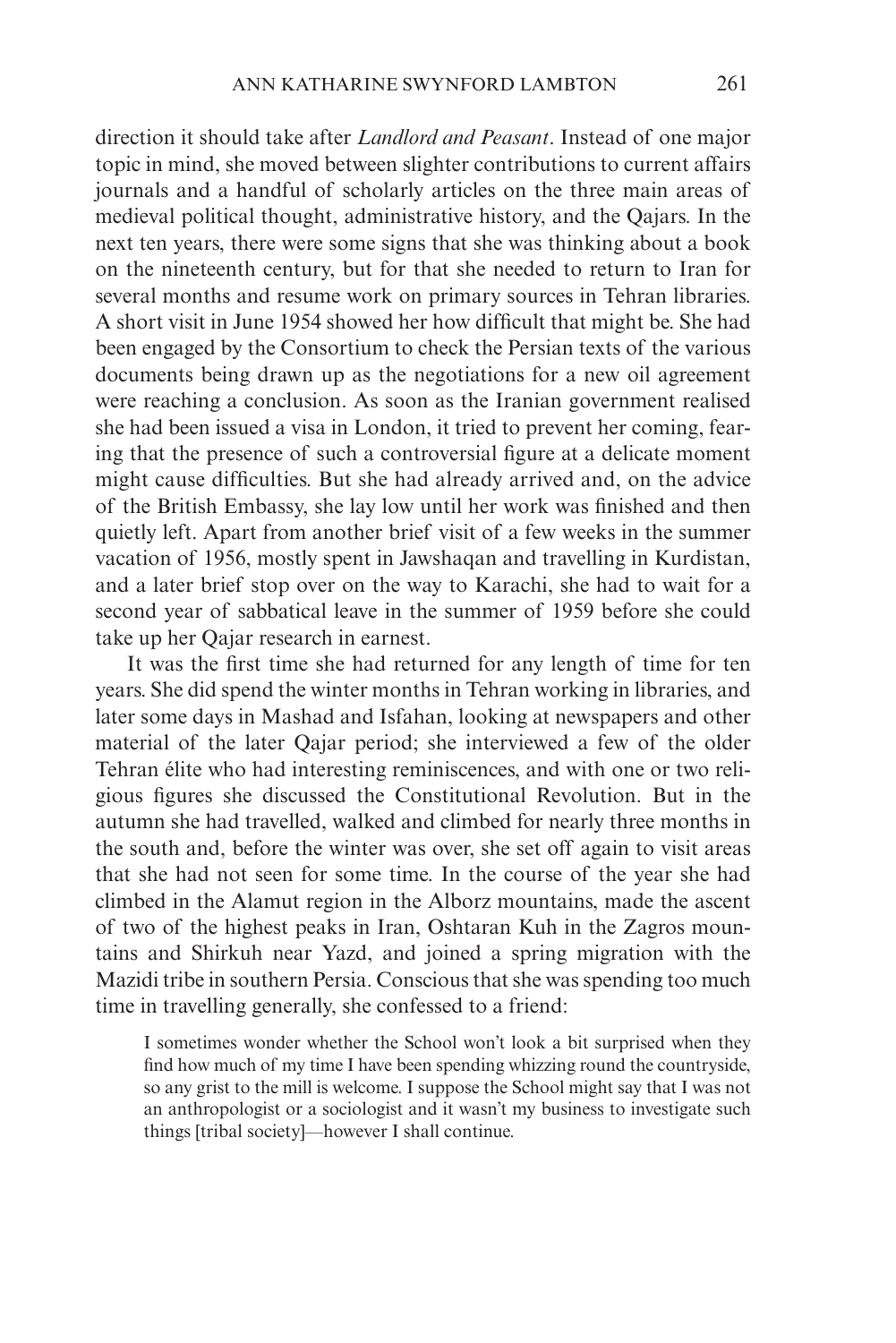Though she did find the nineteenth century well worth studying and felt 'I ought to make something of it—sweat though it'll be before I finish', the temptation to travel was too great.

This is what she enjoyed most of all, but she also took it very seriously, making notes on whatever she had seen of rural and tribal life and agrarian conditions, just as she had always done from her first visits in the 1930s. Agrarian reform was a subject that linked together both her historical and contemporary interests. It had a political significance and a wider radical agenda, as she had argued in the final chapter of *Landlord and Peasant*. Land reform would have to be part of a wider revolution in society; it could not be considered in isolation. She had no expectation that this might happen. Earlier attempts in the Mosaddeq period she thought flawed and those of the later 1950s inadequate. Then quite suddenly the prospect for serious reform was transformed with the appointment of Hasan Arsanjani as the minister of agriculture in a reforming, liberal government in 1961. At first she was as usual sceptical and cautious about the sudden attention given to agrarian reform. She did not appear to have known him well beforehand, though Arsanjani had a long record of being a serious advocate of land reform.

Once new legislation had been approved by early 1962, Nancy realised that it incorporated the two central elements of breaking the political and social influence of the landowning class and bringing about the emergence of an independent peasantry that she had always advocated. It had, she thought, 'a touch of genius'. At the beginning of the summer vacation of that year, she went to Tehran at the first opportunity and within a day or two had interviewed Arsanjani. It had helped that the Persian translation of *Landlord and Peasant* had been published just the year before; it had been reviewed widely, attracted a lot of attention, and Arsanjani had read it carefully. Their views were very similar, and from the beginning they established a surprising rapport. She thought him 'a dynamic man of considerable personal energy, determination, vigour, and toughness'. Five days later he had invited her to attend the first distribution of lands to the peasants at Lasht-e Nisha, where her work was praised. Thereafter all doors were opened. Permission was given to travel wherever she wanted, transport was provided, and land reform officials told to show her the recent developments and achievements.

Nancy had seized the moment, and was caught up in its excitement and promise. She was there at the right place and the right time, and wanted to believe something important was taking place which would have a profound effect on Persian society. It seemed to fulfil everything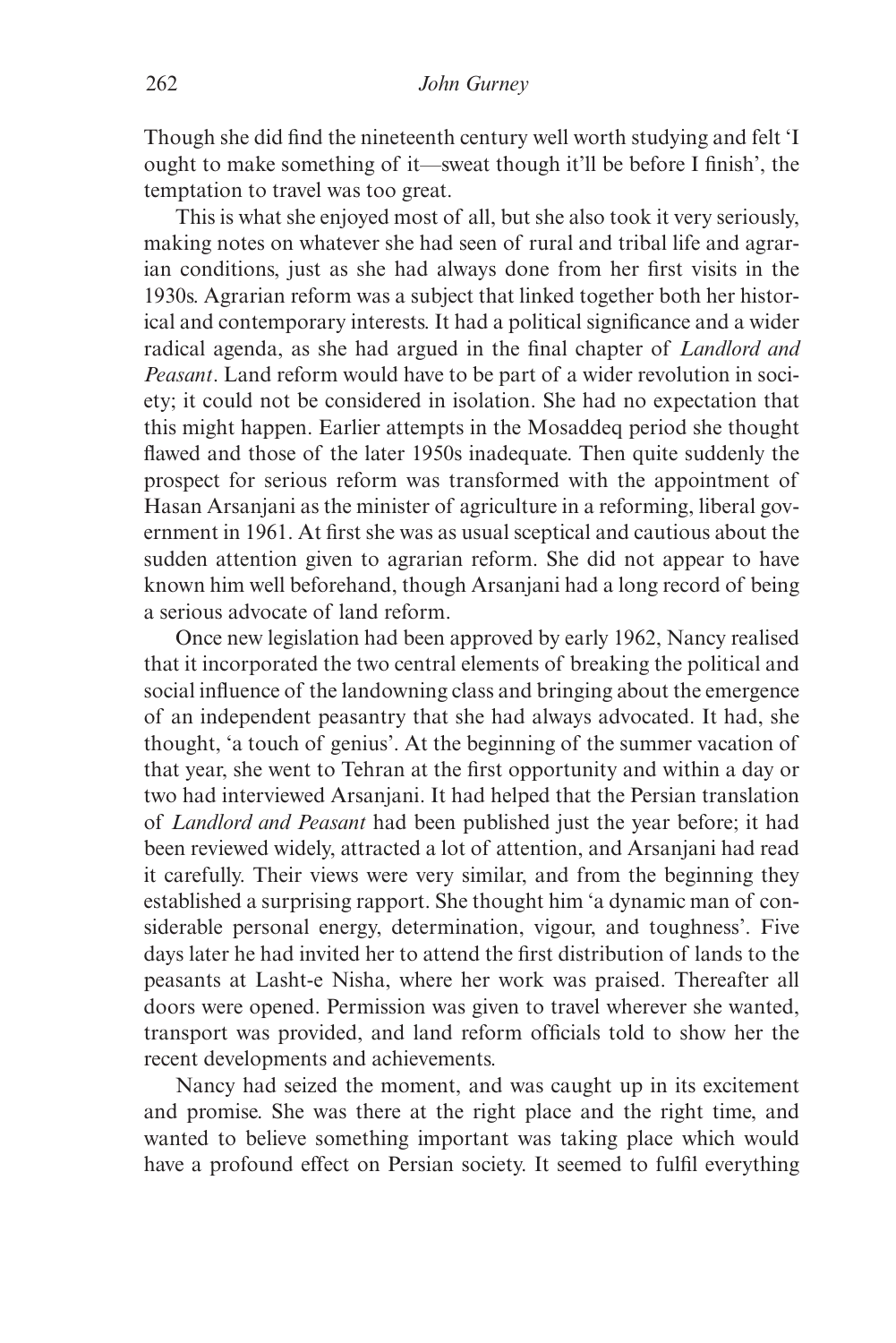that she had hoped for in the last twenty years or more: the transformation of peasant lives, the revival of 'an independent, self-supporting, self-respecting peasantry', the elimination of the landlords, the end of their political power, and the rehabilitation of rural life vis-à-vis the town. But it was also more than this. She had always felt that the moral regeneration of society had to start with agrarian reform. As Doreen Warriner put it, 'Land reform might prove to be the string which would unravel the tangled web of corruption because it might induce pressure from below'; it would be 'the cornerstone in a new organization of society'. There was a sense of exhilaration at what was happening, more controlled in Nancy's subdued prose, but palpable in the way Doreen Warriner summed it up in her *Land Reform in Principle and Practice* (London, 1969): 'There are the supersonic moments in social history which few are privileged to experience at first hand.'

Over the next ten years, seven of the summer vacations were spent in charting the progress of the land reform and cooperative movement. Each summer for weeks on end, in a punishing schedule that taxed her physical strength, sometimes ill from malaria or fever, she criss-crossed much of Iran. Usually accompanied by land reform representatives or officials from the cooperatives, choosing those areas affected by the different phases of the land reform legislation, on each occasion large parts of the country were covered. Some places she visited more than once in the course of these years, with others her knowledge went back to the late 1940s or earlier. Her observations were recorded in the same little notebooks she always took with her, giving the bare facts and unadorned details of what she found, and her impressions of the peasants in each particular place she visited and the land reform officials whom she met. In the early years there was a sense of optimism. She felt that a new kind of official was emerging with what amounted to an *esprit de corps*, something quite new in Persian administration, with a willingness to take responsibility. There was rare praise for their optimism, enthusiasm, even missionary zeal, which she found infectious. She felt as though she herself was involved in this transformation of Persian society. Some of the highlights for her had indeed been taking part in the collection of statistics, and watching the settlement of disputes. In the early 1960s too, the cooperative movement, closely integrated into the land reform legislation, had been fundamental to 'the awakening of the countryside' and the emergence of peasant leadership, 'an extremely important development, not only in terms of land reform, but also for the general well-being of the country'.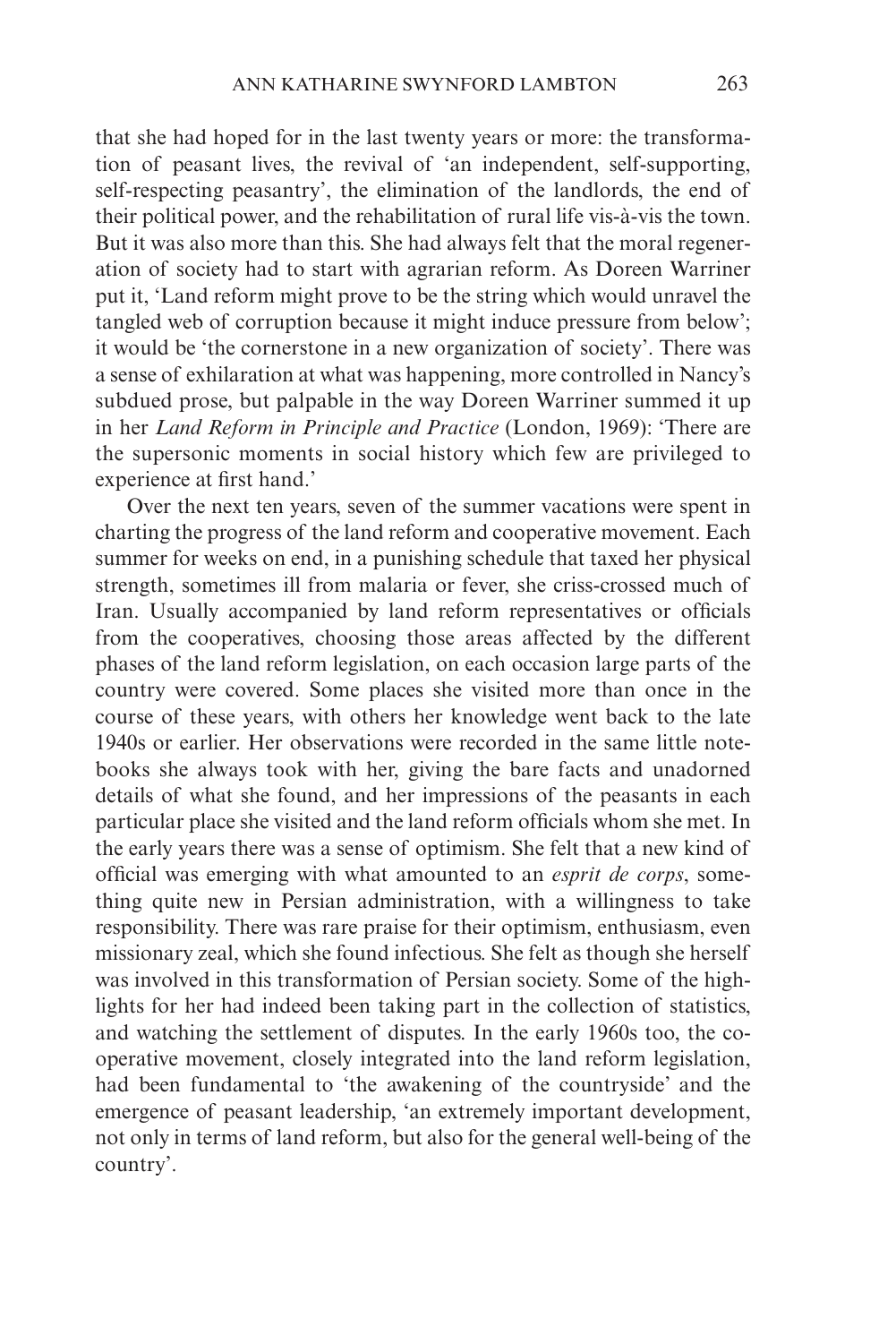## 264 *John Gurney*

The book that summarised the results of the first four summers of these travels, *The Persian Land Reform 1962–1966* (Oxford)*,* was published quickly in 1969, when the outcome was still uncertain. In part this was out of a certain embarrassment; she had not published a book for over fifteen years and during these travels reference was always being made to *Landlord and Peasant*. As she told a friend, '... each time I was introduced a little bit more was added to me and my book. That is how legends grow, I suppose. It's all a great fraud, really, and what's more I must get on with my next book—one can't go on living on the reputation of the last one.' But it was primarily because she wanted to give as much publicity and encouragement to the land reform as she could, in the hope that its momentum would be maintained. Already early doubts had been expressed after Arsanjani's resignation in 1963 and disturbing signs accumulated in subsequent years that the drive and integrity of the original reform were slowly being diluted. By the later 1960s and the implementation of the second and third phases of the reform, the emphasis had shifted towards increased production, no longer on an independent peasantry and a strong cooperative movement, but more on the removal of the landowning class and greater government control. A new political dimension had been introduced that changed its direction and motivation. By the early 1970s the new objectives of rapid mechanisation, large commercial farms for cash crops, government corporations, and agro-businesses, were quite different from the original vision of Arsanjani and herself.

After the summer vacation of 1972, she never returned to Iran again, apart from a brief visit for an academic conference on medieval history in 1977. The general interest in agrarian matters and land reform was sustained through visits to Iraq and Ethiopia, and her work for the Plunkett Foundation. But any hope for the land reform's transforming impact on Iranian society had been extinguished by what she thought was the Shah's cynical policy towards rural development. The high hopes of the early 1960s ended in disappointment, but in her book and later articles she left a testimony to those aspirations and a narrative of how over the decade they gradually faded. In the Japanese expression, her work was 'written not with the hands but with the feet', old-fashioned perhaps in its approach, highly subjective in its opinions, but born from a lifetime's experience, and with many vivid vignettes of rural society taken from the pages of the notebooks that record these remarkable journeys.

Though many of these travels had to be made by vehicle accompanied by land reform officials, she was always able to snatch a few precious days by herself in the mountains, 'with rucksack, bread and dates', moments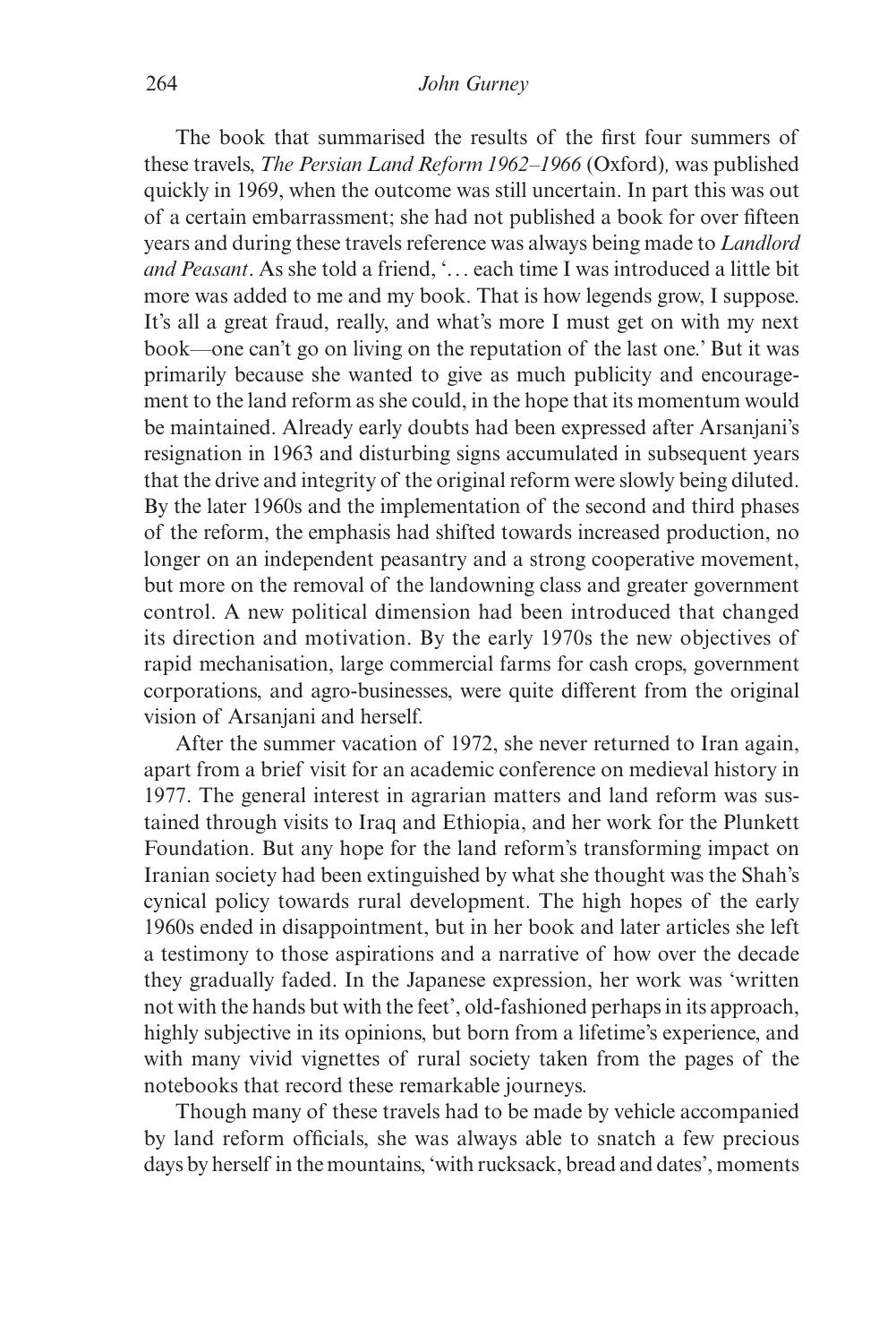of intense pleasure, tersely captured in the notebooks, as for example when she was walking alone in the high Alborz and stayed the night in a shepherd's hut:

This was a delightful and profitable evening—one of those 'bonuses' that one gets from time to time in the most unexpected places as one travels about the countryside. I slept on the roof; it was a nearly full moon and a glorious night. The peace and absolute stillness of the valley when I arrived at sunset was wonderful—one of those rare experiences of almost perfect peace. I didn't sleep at all because fleas were troublesome and it was slightly cold but mainly, perhaps, because I enjoyed looking at the stars and the hills around me. The mule seemed to spend the whole night munching, tied up just beside the hut.

Down to earth and unsentimental, she hardly ever revealed the intensity of these feelings in her published work, but a single purple passage of startling brilliance in the first chapter of *The Persian Land Reform* suggests the depth of her affection for the Persian landscape.

From the above it will be realized that Persia is a country of infinite variety. It is also one of great beauty. The magnificent peaks of the Elburz, the rugged splendour of the Bakhtīārī mountains, the wild beauty of the Kūhgīlūyeh with their oak-covered lower reaches, the hills of Ilam studded with trees, the steep and tangled valleys of Kurdistan, the wide rolling country of Tikab and Divan Darreh, the wonderfully clear and limpid waters of Lake Galleh Gahar set among steep rocky mountains, the oases on the plateau where one is seldom out of sight of mountain ranges, the colours of which constantly change in the clear atmosphere, the thick Caspian forests, and the central desert with its fantastic shapes and grim beauty, the blossom of the wild almond and pistachio trees in the mountains of southern Fars, the glorious splash of colour made by the fields of wild anemones in spring, the exquisite beauty and delicacy of the mountain flowers, the tree or garden watered by a *qanat* or spring offering refreshment and peace in the midst of a barren landscape—these and many other scenes belong to the magic of Persia.

Similarly, only very occasionally, as in the obituary for her friend, Doreen Warriner in Volume 51 of the *Slavonic and East European Review* (1973), is it possible to glimpse the depth of feeling in her personal friendships:

Those who were privileged to know Doreen Warriner, and those in whose hearts her example kept alive in dark times the flame of freedom, will remember her as a person of wisdom and compassion, of infinite resource and abundant commonsense. We shall also remember her unconquerable optimism in spite of her political realism, and last but not least her gaiety and humour.

In writing about Doreen Warriner, she also revealed her own ambitions for the Persian peasant and what had provided the inspiration for a large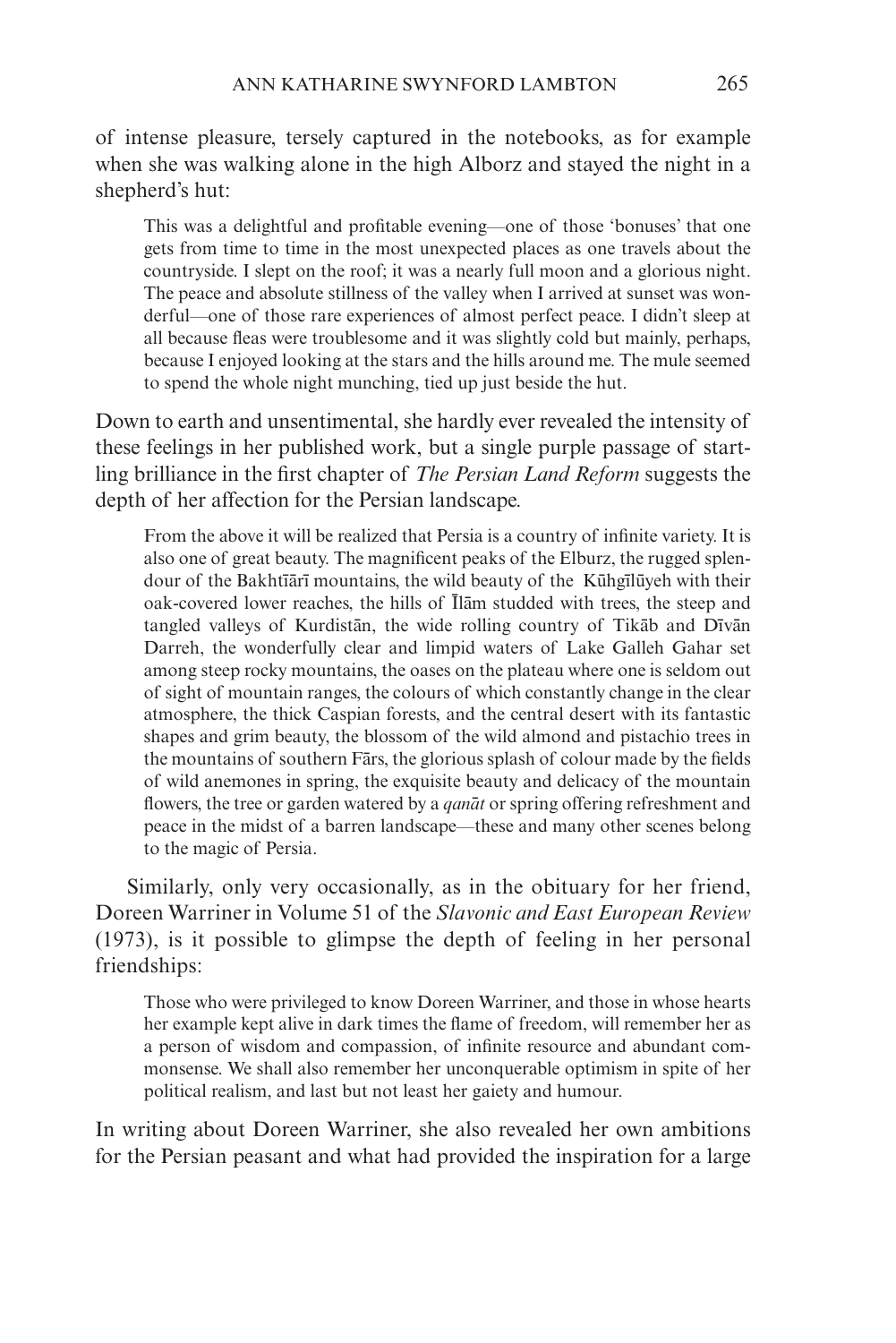part of her own working life. It might have been the epitaph she would have wanted for herself:

By nature a radical, she cared passionately for the freedom of others to live their own lives ... Peasants were for her individuals with their own problems, aspirations and needs, individuals for whom she cared and whose problems she knew at first hand; she made it her task to describe and define, with the utmost care and concern, these problems against the background of their relevant social structure and the prevailing system of land tenure, knowing this to be a necessary preliminary to their remedy.

Before the land reform had become her central interest during the 1960s, it had been expected that Qajar history would be the focus of Nancy's research. Though no book had come from the sabbatical leave of 1959–60, over the next two decades there was a number of articles (as many as fifteen) that dealt with different aspects of the long nineteenth century from the late 1780s until the 1920s. Some were wide-ranging surveys, on politics, society, economics, land tenure and administration, others discrete case studies based on legal cases in the Foreign Office files, or a particular religious text. There were a few studies of aspects of the Constitutional Revolution 1906–11, two important articles on secret societies and political societies in this period, and a detailed account of an earlier protest, the Tobacco Regie of the early 1890s. From the mid-1950s onwards the idea of writing a general book on the Qajars had been in her mind, but it needed months of patient, quite tedious work on poorly catalogued primary sources in libraries and private archives. During her visits to Persia in the late 1950s and 1960s it was difficult for her to be tied to a library desk when the mountains beckoned and land reform was an immediate priority. The only time that she did attempt a larger study of Anglo-Persian relations in the first half of the nineteenth century, it was based on the Foreign Office records and provided a detailed account of the minutiae of diplomatic negotiations. In that limited sense, its ten chapters of closely written foolscap pages is not without value, but by the 1970s it represented a kind of diplomatic history that had fallen out of fashion and she wisely abandoned it unpublished. By then she had lost the heart for extensive work in the archives and she focused more on her earlier medieval interests.

The medieval period particularly suited her gifts, demanding an unrivalled mastery of difficult Persian prose, an extraordinary command of a specialist, often obsolete vocabulary, and a deep understanding of the way in which medieval society, both rural and urban, worked. The material was more limited, most of it available in published form, and much of it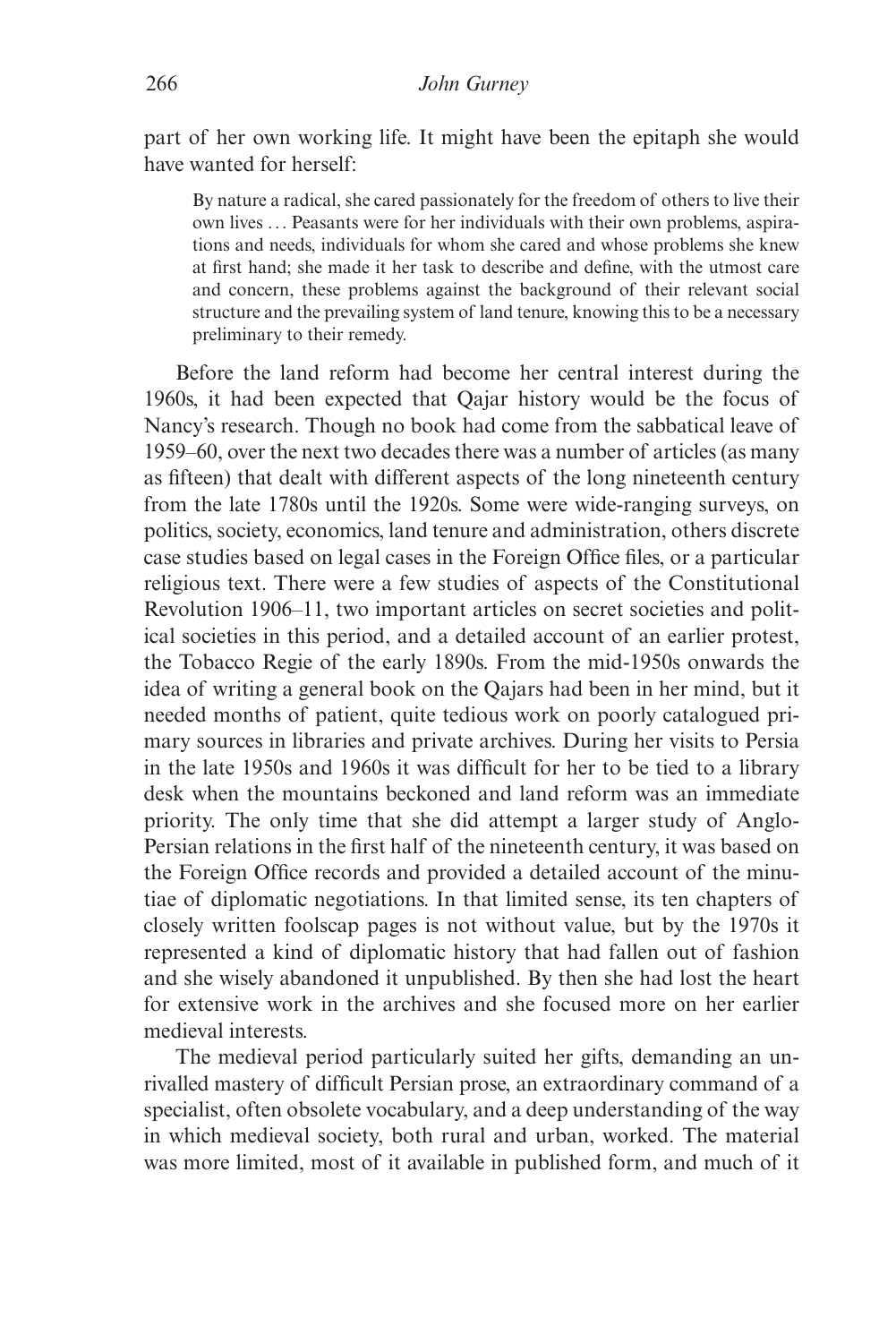in her own personal library. The topics she wrote on reflected the same wide-ranging approach of her earlier articles—Saljuq administration, political thought, agriculture and land tenure, and Islamic mirrors for princes. On the point of her retirement from SOAS she published twelve of these earlier articles, written between the early 1950s and early 1970s, in the Variorum Reprints series with the title *Theory and Practice in Medieval Persian Government* (London, 1980). Almost at the same time, as if deliberately drawing a line under her long years of association with the School and honouring her obligations to that institution, her past teachers and present colleagues, she decided to publish the lectures that she had given for many years on Islamic political ideas. These had been based on the course that Gibb had given in the 1930s, which she had attended as a graduate student. The dedication was to the School, as 'a small token of my gratitude to the School for the training I received there both as a student and as a member of staff'; of Gibb, she wrote 'like all great teachers, he gave his students wings and enabled them to soar'. These were published with the title *State and Government in Medieval Islam: an Introduction to the Study of Islamic Political Theory: the Jurists* (Oxford, 1981).

By this time Nancy had retired from the School where for well over thirty years she had been responsible for the Persian teaching at all levels, for much of the time taking the elementary course herself, teaching long hours to beginners and undertaking what after so many years must have been the tedium of introducing undergraduates to medieval prose texts. It was another way in which she emulated Gibb. There were no concessions to modern methods of language instruction, but her *Persian Grammar*, at least in her hands, was an effective weapon, and she took few hostages. The feeble fell by the wayside, the determined usually survived, the rigour of her classes counterbalanced by the exuberance of those given by Amir Abbas Haidari, the schoolboy whom she had first met in the Isfahan hospital in the mid-1930s. Those fortunate enough to have withstood the experience regarded themselves as belonging to an élite and 'enchanted confraternity', dubbed in the post-Revolution Tehran press as 'Nancy's boys' (they were mostly male, women just tolerated). By the 1960s she had begun to take an interest in supervising the doctoral dissertations of a handful of graduates, less than ten in total over all the years, to some of whom she devoted extraordinary care and attention. For much of her last decade at SOAS she had heavy administrative responsibilities as head of a department in which she felt increasingly at odds. After a serious cycling accident in November 1978 which had kept her away from work and off her bicycle for several months, no longer able to carry it up and down the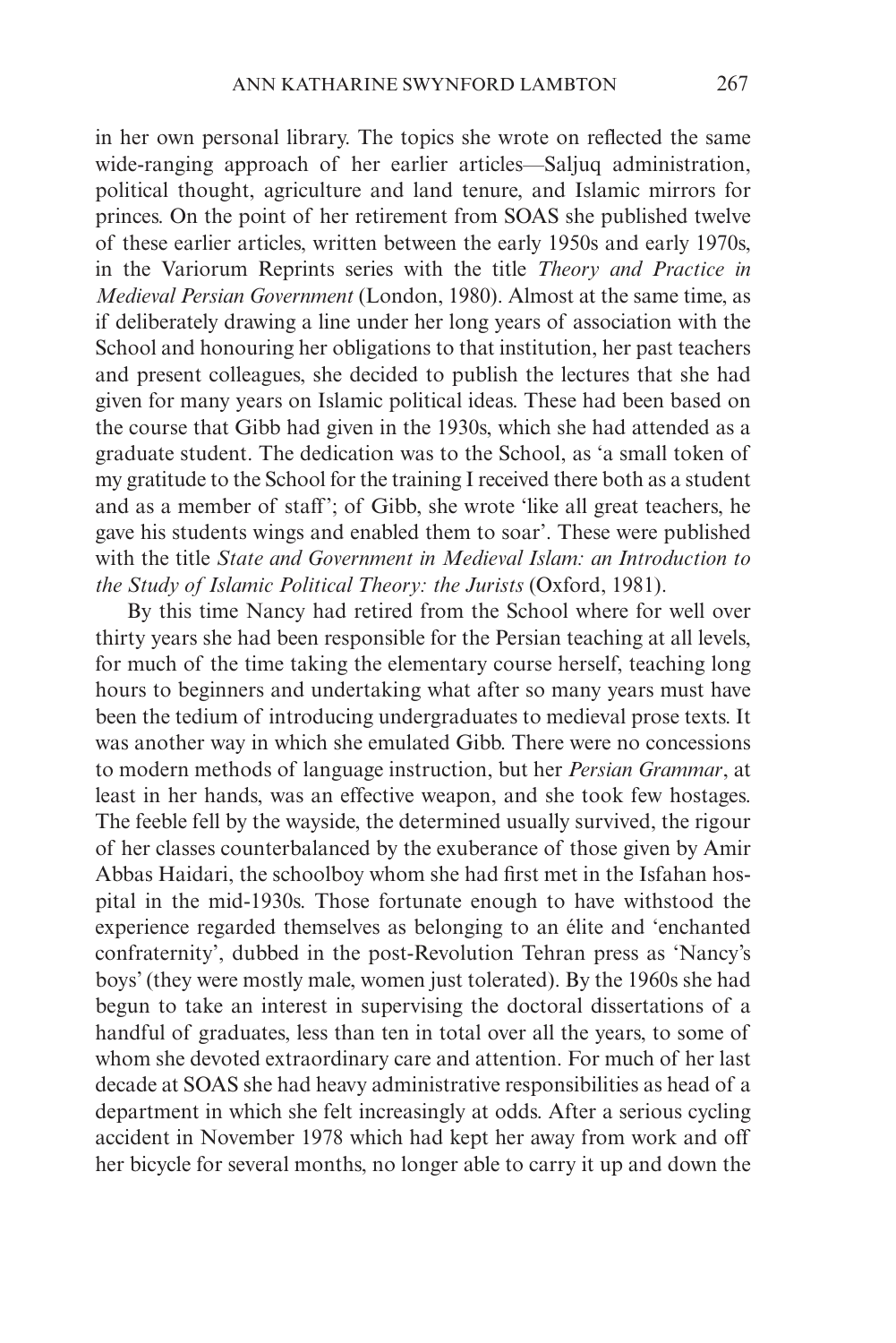five floors to her top flat in Maida Vale, or play squash with quite the same energy as in the past, she was glad to retire and leave London at the earliest opportunity. In a brief letter of thanks to the director of the School, she referred to her teachers from the 1930s, Denison Ross, Gibb, and Dodwell, thanked the administration and, in a typically courteous gesture of noblesse oblige, 'a long succession of porters whose help has always been unstinted'. After an unconventional start, it had been an academic career of stellar success, with a British Academy Fellowship in 1964, followed by honorary doctorates at Durham and Cambridge, and honorary fellowships at SOAS and New Hall, Cambridge. Later she was made an honorary vice-president of the British Institute of Persian Studies, to which she had for several decades given conscientious service, and an annual memorial lecture was established in her honour at Durham University.

Retirement and her accident coincided with the Islamic Revolution. It had already become difficult to keep in contact with what was happening in Iran in the 1970s. She had travelled there only once for any length of time in this decade. By 1975 she had ceased to contribute an entry on Iran to the *Annual Register of World Events*. About the Revolution she made no public lecture or comment. The only letter written to the press at this time was about the suffering of the Christian community in Isfahan. The one article she wrote, with which she is credited with having predicted the Revolution fifteen years before it happened ('A reconsideration of the position of the Marja' al-Taqlid and the religious institution': *Studia Islamica*, 20, 1964), should rather be seen in the context of her ability to seize on the importance of new doctrinal and institutional developments in Shi{i thought and give an accurate resumé of them, not as a prediction of what would happen, but only the potential that had always been dormant in twelver Shi{ism. It most probably had arisen from an earlier contact in the late 1950s with a reformist ayatollah, Sayyed Mahmud Taleqani, but that was one of the very few discussions she ever had with the older members of the Shi{i religious hierarchy, apart from the two Arabic tutors in her youth with whom she had remained in contact during the war years and afterwards.

With the move from Maida Vale to Northumberland, relieved of the burden of teaching and administration, recovered from her accident, Nancy was rejuvenated. She was comfortably settled in a modest cottage in a hamlet on the northern edge of the Cheviots, with several relatives living nearby, and close to one of the seats of the Earl of Durham, Fenton House, which she had often visited in childhood. She could now concentrate on what she wanted to do. First was the preparation of a series of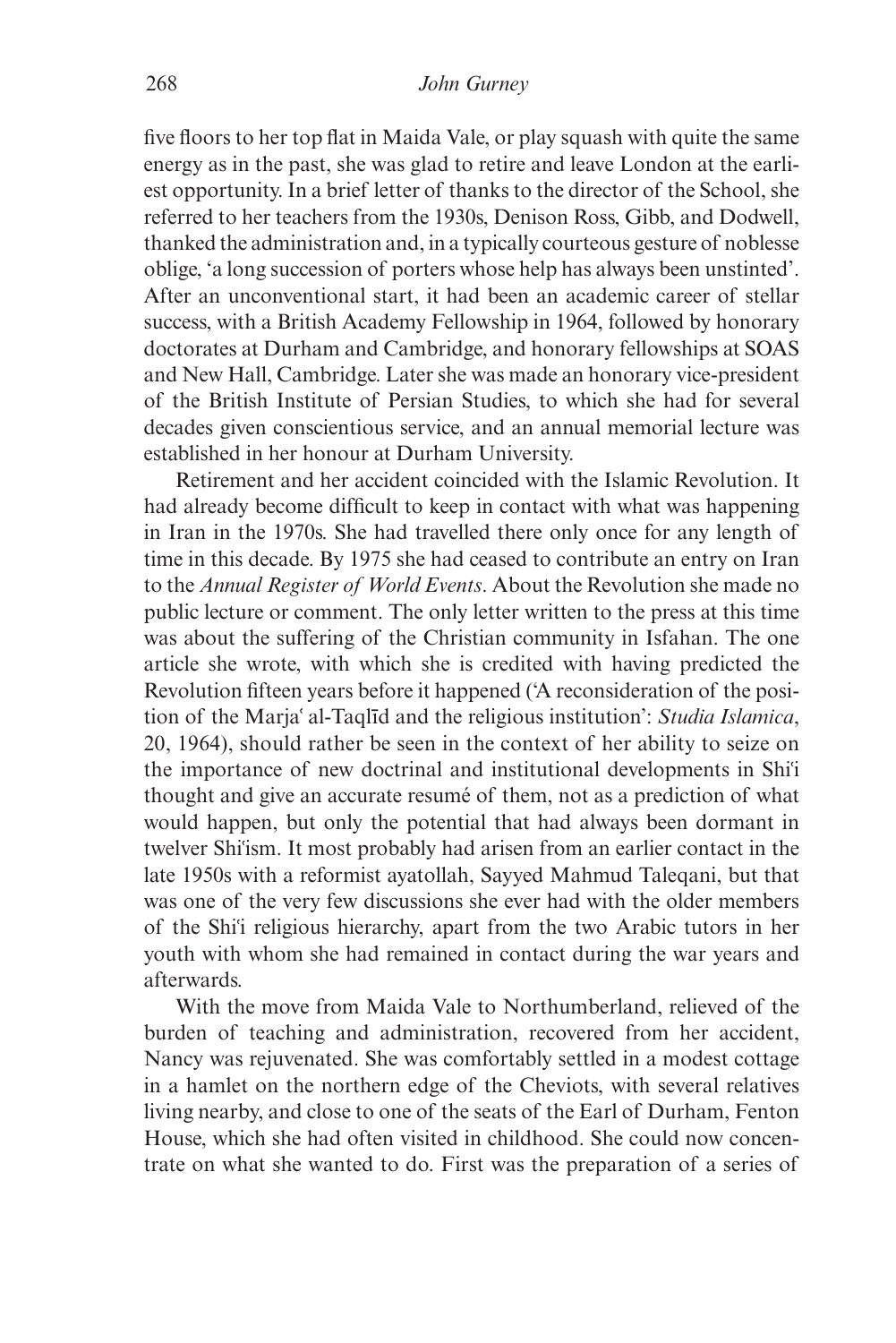lectures given in 1981 at Columbia, and then transforming these over several years into a substantial monograph, *Continuity and Change in Medieval Persia: Aspects of Administrative, Economic and Social History, 11th–14th Century*, which was eventually published in 1988 (New York and London). Considered by some as her most important book, it was described in a review article (J. M. Rogers, 'A new view of medieval Persian history', *Journal of the Royal Asiatic Society*, 121, 1989) as 'a great and exciting book (*multum in parvo*) by a great scholar', and praised for having transfigured and enriched traditional views of Saljuq and Mongol society, especially the chapter on the status of women. This research also provided an abundance of material for several more articles of formidable scholarship, as many as twelve and as valuable as any of the past, on administrative, economic, and social history. An expanded edition of *Landlord and Peasant* in 1991 (London) saw the addition of considerable new material about the Mongol period in a long preface, reflecting a return to her earlier interest in the rural society of medieval Persia.

Despite the distance away from specialist libraries and her increasingly infrequent visits to London, through a wide circle of acquaintances and admirers Nancy always remained in touch with recent scholarship and its bibliography. This was particularly important for another task she had set herself in retirement, her work for the *Encyclopaedia of Islam* (Leiden, 1960–2009). From the early 1950s she had begun to contribute articles to it—another legacy of Gibb, who had been one of the editors of the second edition. It was a duty that she felt had to be fulfilled. At first it began slowly, but with the greater leisure in retirement she was able to write on a regular basis. There were as many as over forty entries in all, some very substantial articles, tackling long historical periods, important provinces, places, tribes, and technical and administrative terms, sometimes running into several thousand words. It was here that her systematic working methods proved so useful, her books (now in Durham University library) heavily annotated in pencil with an index of important points carefully listed for rapid reference.

Perhaps more remarkable as she worked into her eighth and ninth decades with barely diminished vigour was the noticeable change in her approach as an historian. For the first time she felt able to lighten her style, be less cautious, add a few personal asides and anecdotes, and discuss personalities—at least one or two that after a lifetime of study she felt that she had come to understand a little. The format was the same, an analysis of a particular text, but the mood was different. There was now an attempt to fill out the ideas and policies of the great Saljuq vazir, Nizam al-Mulk, the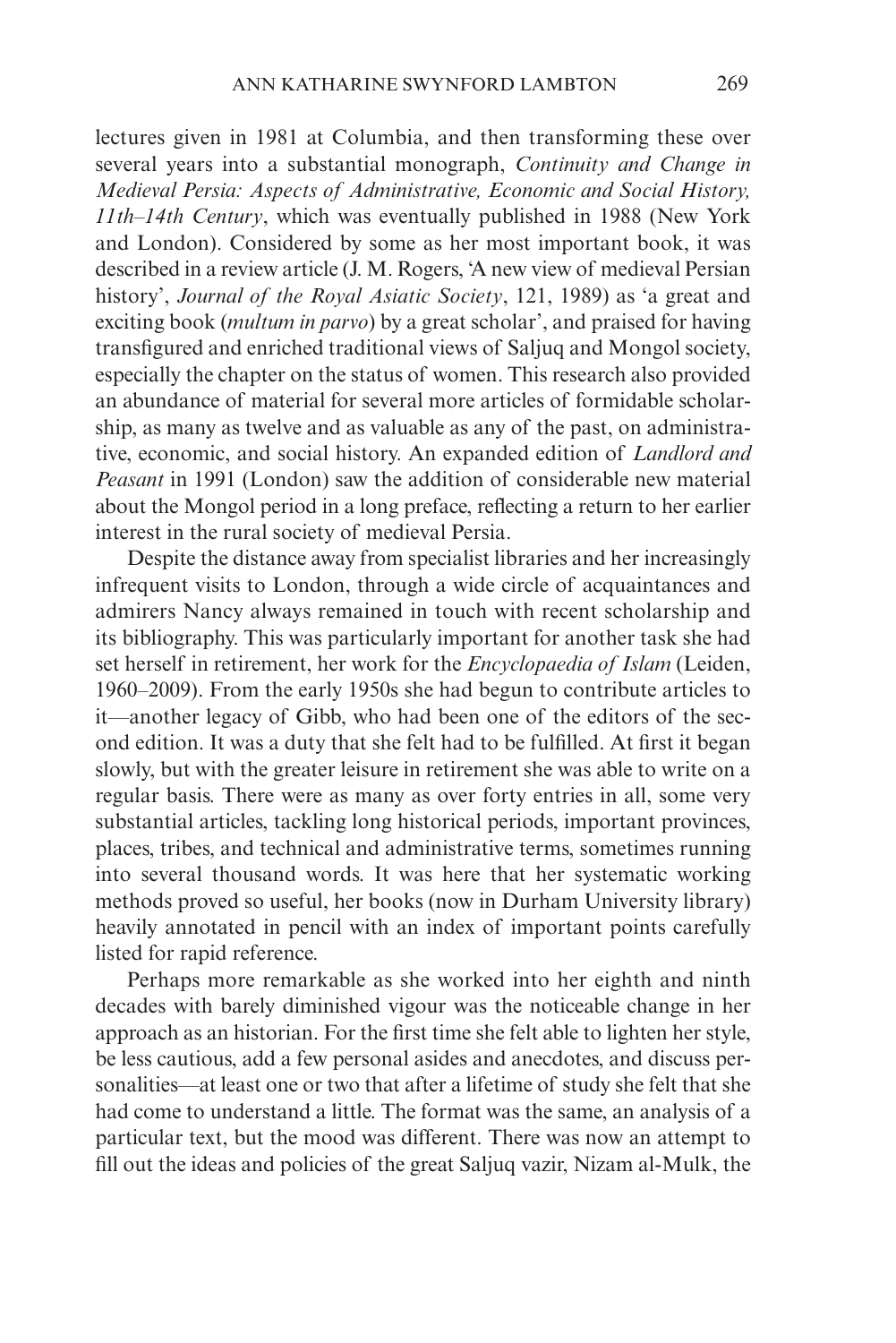author of the *Siyasat-nameh*, the text which had been given to her fifty years earlier by Guy Le Strange. Then another favourite, Rashid al-Din, the vazir of the Mongol rulers at the turn of the thirteenth/fourteenth centuries, is described in her study of a manual he wrote on agronomy (in R. Amitai-Preiss and D. O. Morgan (eds.), *The Mongol Empire and its Legacy*, Leiden, 1999) as someone who 'was no armchair writer; he knew about the daily routine of farming, the intricacies of irrigation systems, the propagation of plants and the ravages of pests, and also the joy of making successful grafts and transplants'. He was a man after her own heart, 'immensely erudite, observant and widely travelled, the range of his knowledge and practical experience of agriculture, arboriculture and horticulture was probably unequalled in medieval Persia'. It was both the countrywoman and the scholar speaking. At one stage she had briefly wanted to be a sheep-farmer, or at least combine it with her academic career, and after her move to Northumberland her favourite pastimes were sheep-dipping and felling trees.

The same admiration for this kind of personality can be seen in her last article on the nineteenth century (*Journal of the British Institute of Persian Studies*, 33, 1995), a biographical sketch of Sir John Malcolm, army officer, ambassador, traveller, and historian of Persia, for whom she had a particular affection. In a brief moment of understated self-revelation, she attributed to him all the qualities she most admired—man of action, high spirits coupled with sturdy commonsense, tolerance of human frailty, a large humanity and a humility born of respect for the truths of the Christian Church, youthful imagination but also detachment. She might have been describing the qualities to which she herself had aspired—and those she expected to find in her peers and juniors. 'Malcolm', she wrote,

was interested in people and wherever he went he talked to the local people, seeking to find out their views of history, their customs, their literary tastes, and their aspirations. From the poorest labourer he held that there was something to be learned ... He had no taste for pomp and circumstance and was accessible to all. Perhaps he was happiest when sitting with peasants and tribesmen.

*Mutatis mutandis* it might have been the life she would have chosen for herself, always ready to listen to a peasant and to right a wrong, half the day in the saddle and what leisure there was spent in writing histories. Malcolm's aphorism, 'if I had not been a traveller I should never have been an historian', was as much applicable to herself.

This new interest in biography was not unconnected with her study of ecclesiastical history, the other major occupation of the long years of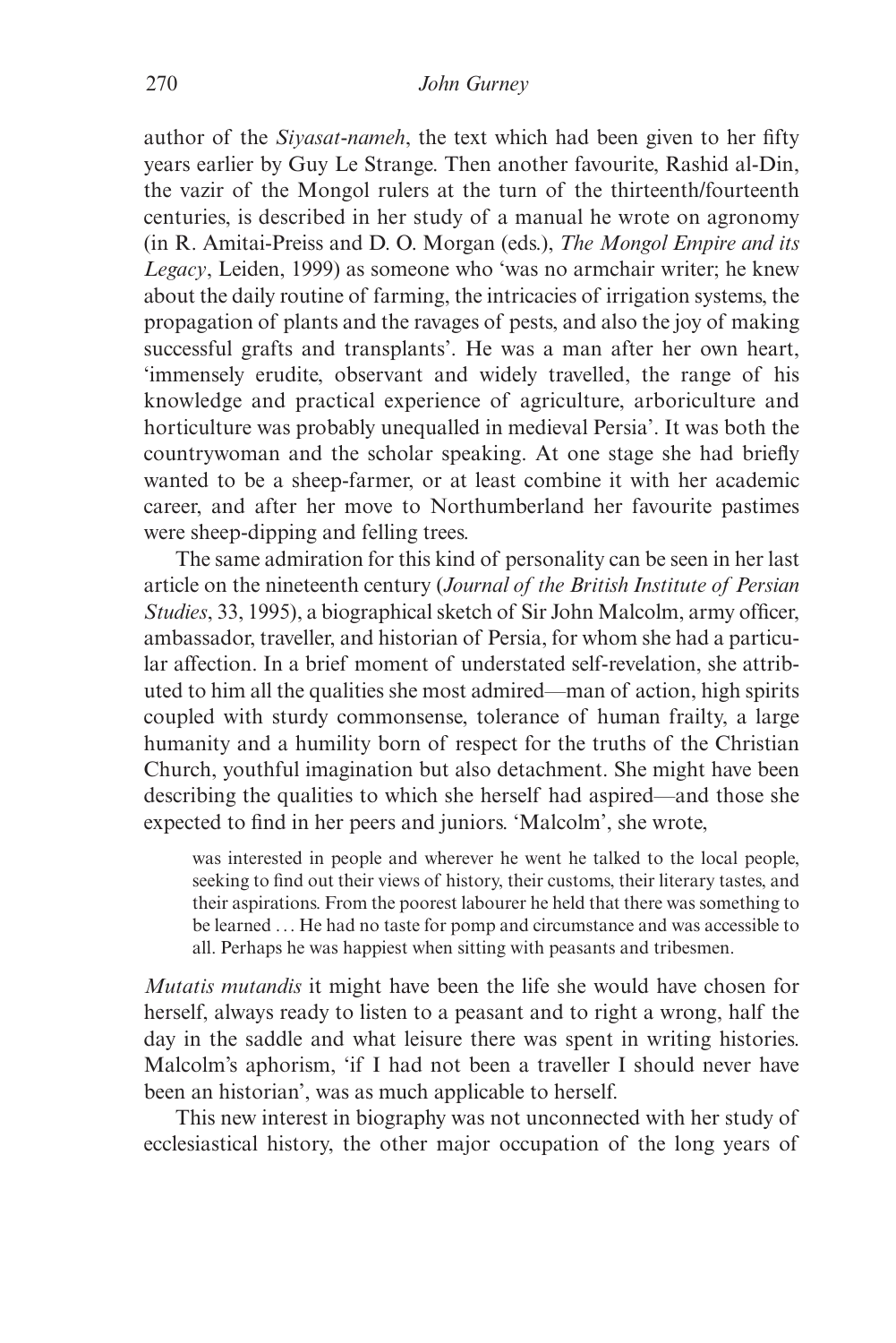retirement. She had always been closely involved with the Church in London and Iran, and had been especially supportive when the Diocese of Iran faced acute difficulties in the aftermath of the Revolution. She had chaired the Friends of the Diocese of Iran and been on the Council of the Jerusalem and the Middle East Church Association; she had been made Reader Emeritus at the Diocese of Newcastle, on her ninetieth birthday she preached in Durham Cathedral, and two years later as the culmination of many decades of devoted service to the Church she was awarded the Cross of St Augustine at Lambeth Palace. In her own village at Kirknewton she played an active part in the life of the parish, became a lay reader, and for several years in the 1990s she gave what were called Lent lectures on aspects of Church history, from the Creeds, the early Church fathers, outstanding medieval bishops and theologians, to eighteenth-century divines and prominent leaders of the Victorian church. For the last she relied heavily on the studies of Owen Chadwick and David Newsome, from whom she drew inspiration for a different kind of historical writing, where, quoting from Marc Bloch, 'behind the written documents there are men, and it is men that history seeks and grasps'. It was far from the administrative and institutional history with which she had begun her career.

Nancy was too reticent and reserved to write or talk much about herself, and has left little enough for future historians to understand the essence of her personality. She had no small talk; in company there were often embarrassing silences. It was as if she had protected herself beneath a carapace of indifference, in an attempt to conceal her own awkwardness. She had difficulty in making any emotional contact, at least outside the few close relationships within her family, and she recoiled from any physical touch. As a young woman she disliked the way Persian female friends took her hand or arm, and was uncomfortable with all the 'noisy kissing' at arrivals and departures. In middle age she had assumed the persona of the austere blue-stocking, grey hair swept back in a bun, then close-cropped after her accident, grey herring-bone suit with a skirt almost ankle length, thick stockings and sturdy brogue shoes. Wherever she went she took her old battered rucksack, packed with a few spare clothes and a Persian text to read. It was a striking image, no more so than in Persia, a tall figure striding determinedly down from the head of the pass as I remember her one late afternoon in autumn nearly forty-five years ago. It was in the high mountains above Yazd, at Dehbala, a place that she had come to love more than any other in her later years. We had scrambled to the top of a smaller peak, in the shadow of the great bulk of Shirkuh (the Lion Mountain), and looked across the Abarquh desert towards the hills of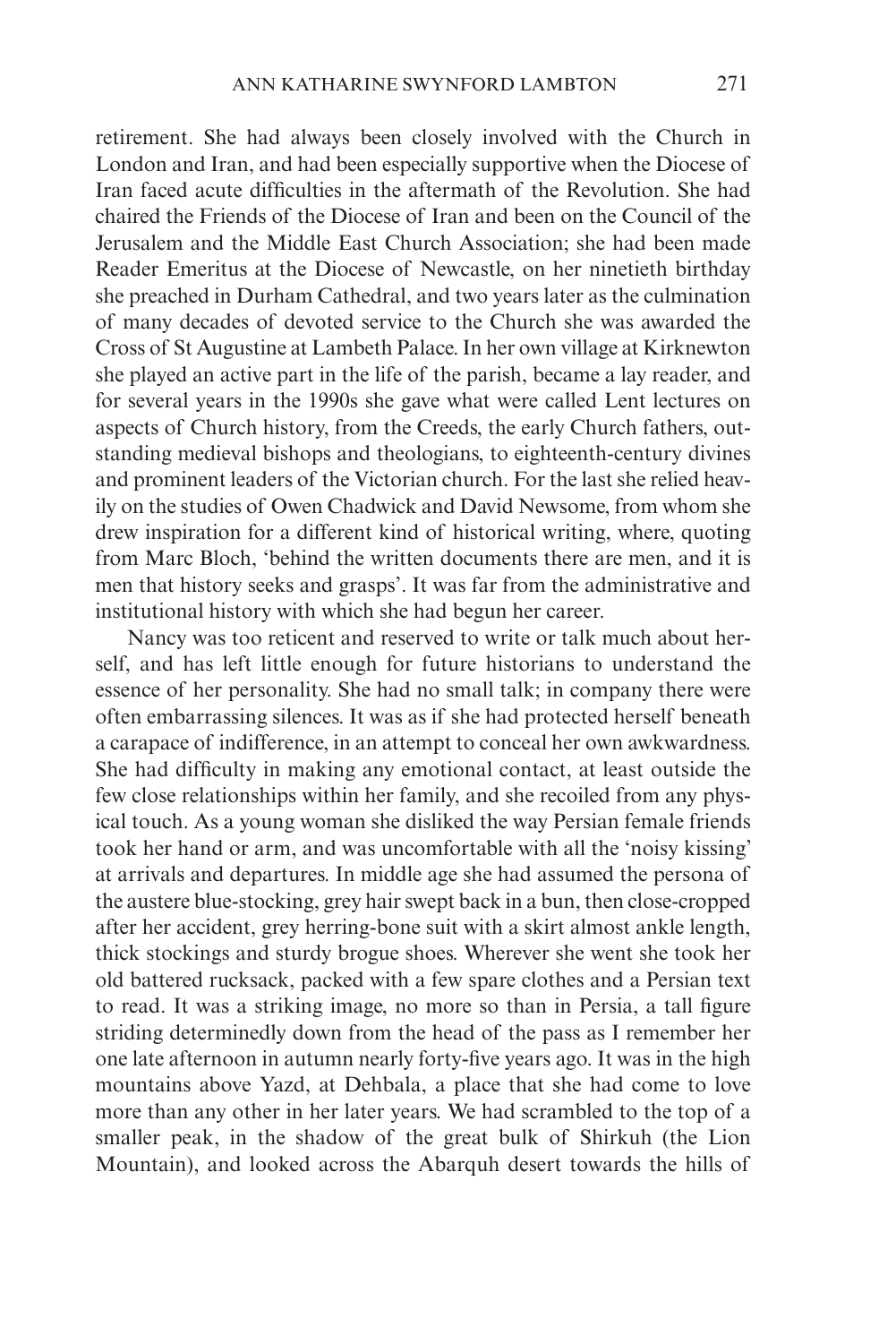Bavanat and other mountain ranges in the far distance. With the sun highlighting the fine aquiline features of her face, she turned and summed up all her uninhibited delight in the schoolgirl slang of her youth: 'Gosh! What a spiffing view.' It was only years later on reading her notebooks did I learn about the night trek across the Abarquh desert a decade earlier or of two previous attempts at climbing Shirkuh and how she lost the perilous path down and might have been killed. Nor during those days at Dehbala was I aware that she had made careful notes about the family of our host, an ordinary peasant family, encouraged one of the young daughters to go to school, and four years later, in the final days of her last visit to Dehbala, was concerned she did not have enough good story books and would arrange to have some sent.

Such unobtrusive kindness and thoughtfulness were hardly known to those who only saw the severe professor in the classroom or the awkward, unapproachable presence standing alone at a reception. Where she felt at ease, within her own family, with a handful of close friends, amongst country people, or the two Persian families from Jawshaqan and Gaz to whom over the years she had become attached, with these she could relax and enjoy their company. Once approval was given, total loyalty was expected, and in turn reciprocated with a surprising warmth of sympathy and generosity. In her later life there were no limits to the hours she would devote to the aspiring research student struggling with the difficulties of Persian, and well into her nineties she would send back a draft paper meticulously commented on, errors in translation and transliteration corrected. It was a life dedicated to the highest standards of the scholarship that she had learned in her youth, and which she felt was her duty to maintain and pass on. Central to her thinking throughout this long and varied life, as she said in her Durham Cathedral sermon, had been the simple truths of 'the greatness, transcendence and glory of God, the love of God and the Father, a sense of the presence of God and a looking forward in hope'. She died on 19 July 2008, and is buried in the churchyard at Kirknewton, close to ancestral Lambton lands and the house where she had lived for nearly three decades, beneath the northern escarpment of the Cheviots, gentler hills than those she had climbed in Persia, from both of which she had drawn solace and strength in her unusual life.

> JOHN GURNEY *Wadham College, Oxford*